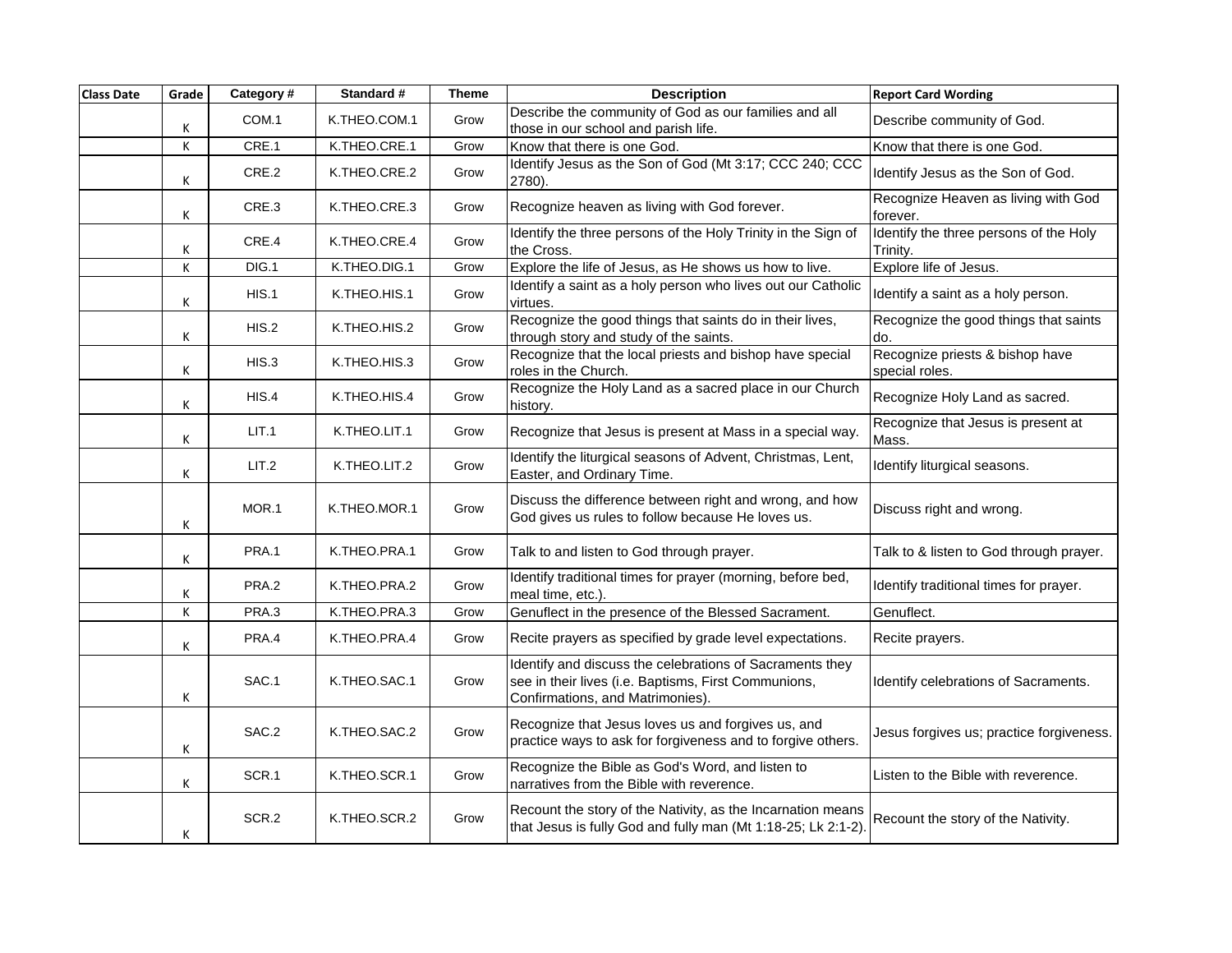| K | SCR.3 | K.THEO.SCR.3   | Grow           | Describe how Jesus was obedient to His father in heaven,<br>and to Mary and Joseph on earth.                                                                                                   | Describe how Jesus was obedient.                      |
|---|-------|----------------|----------------|------------------------------------------------------------------------------------------------------------------------------------------------------------------------------------------------|-------------------------------------------------------|
| Κ | SCR.4 | K.THEO.SCR.4   | Grow           | Recount the story of Easter, as Jesus is our Lord and<br>Savior (Mt 28:1-8; Mk 16:1-12; Lk 24a:1-12; Jn 20:1-31).                                                                              | Recount the story of Easter.                          |
| Κ | TOB.1 | K.THEO.TOB.1   | Grow           | Express that creation is a gift from our loving God.                                                                                                                                           | Express that creation is a gift.                      |
| K | TOB.2 | K.THEO.TOB.2   | Grow           | Discuss that human beings are uniquely made by God,<br>and it is our role to care for creation.                                                                                                | Discuss role to care for creation.                    |
| K | TOB.3 | K.THEO.TOB.3   | Grow           | Recognize that the human person has a special<br>relationship with God in comparison to animals.                                                                                               | Recognize special relationship with<br>God.           |
| Κ | ENC.1 | K-2.THEO.ENC.1 | Encounter      | Experiences centered in prayer, including guided<br>meditations using Sacred Scripture and adoration of the<br>Blessed Sacrament (Ps 32:8; John 6:35; John 14:26; Heb<br>$4:12$ ).             | Experiences centered in prayer.                       |
| Κ | ENC.2 | K-2.THEO.ENC.2 | Encounter      | Participation in recited prayers learned in previous grades,<br>learning new recited prayers appropriate to age and<br>becoming introduced to prayers that will be recited in later<br>grades. | Participation in recited prayers.                     |
| K | ENC.3 | K-2.THEO.ENC.3 | Encounter      | Experiences of spontaneous prayer.                                                                                                                                                             | Experiences of spontaneous prayer.                    |
| К | ENC.4 | K-2.THEO.ENC.4 | Encounter      | Recognition that God knows us and loves us each<br>personally.                                                                                                                                 | God knows & loves us.                                 |
| K | ENC.5 | K-2.THEO.ENC.5 | Encounter      | Recognition that Jesus wants to be in a relationship with<br>us (Jn 15:9; Jn 15:16; 1Jn 4:19), and through prayer and<br>growing in virtue we can be very close to Jesus (Ph 4:4-9).           | Jesus wants to be in a relationship with<br>us.       |
| Κ | ENC.6 | K-2.THEO.ENC.6 | Encounter      | Participation in liturgical season activities, including<br>Stations of the Cross and May crowning.                                                                                            | Participation in liturgical season<br>activities.     |
| К | ENC.7 | K-2.THEO.ENC.7 | Encounter      | Experiences of the signs, symbols, and gestures of the<br>Liturgy.                                                                                                                             | Experiences of the Liturgy.                           |
| K | ENC.8 | K-2.THEO.ENC.8 | Encounter      | Realization that God wants each one of us to tell people<br>about Jesus (Mt 28:19-20).                                                                                                         | God wants us to tell people about<br>Jesus.           |
| Κ | WIT.1 | K-2.THEO.WIT.1 | Witness        | Be a disciple of Christ as a steward of creation, one who<br>cares for God's creation, both living and nonliving (Gen<br>2:15; CCC 618, 1533, 1275).                                           | Be a disciple of Christ as a steward of<br>creation.  |
| K | WIT.2 | K-2.THEO.WIT.2 | Witness        | Demonstrate reverence during liturgical celebrations.                                                                                                                                          | Demonstrate reverence.                                |
| K | WIT.3 | K-2.THEO.WIT.3 | Witness        | Serve others through participation in school and parish<br>community projects.                                                                                                                 | Serve others through community<br>projects.           |
| Κ | WIT.4 | K-2.THEO.WIT.4 | <b>Witness</b> | Demonstrate obedience to rules, regulations, and<br>legitimate authority.                                                                                                                      | Demonstrate obedience.                                |
| K | WIT.5 | K-2.THEO.WIT.5 | Witness        | Receive God's gifts gratefully and share gifts generously,<br>as a foundation of Christian stewardship.                                                                                        | Receive God's gifts gratefully & share<br>generously. |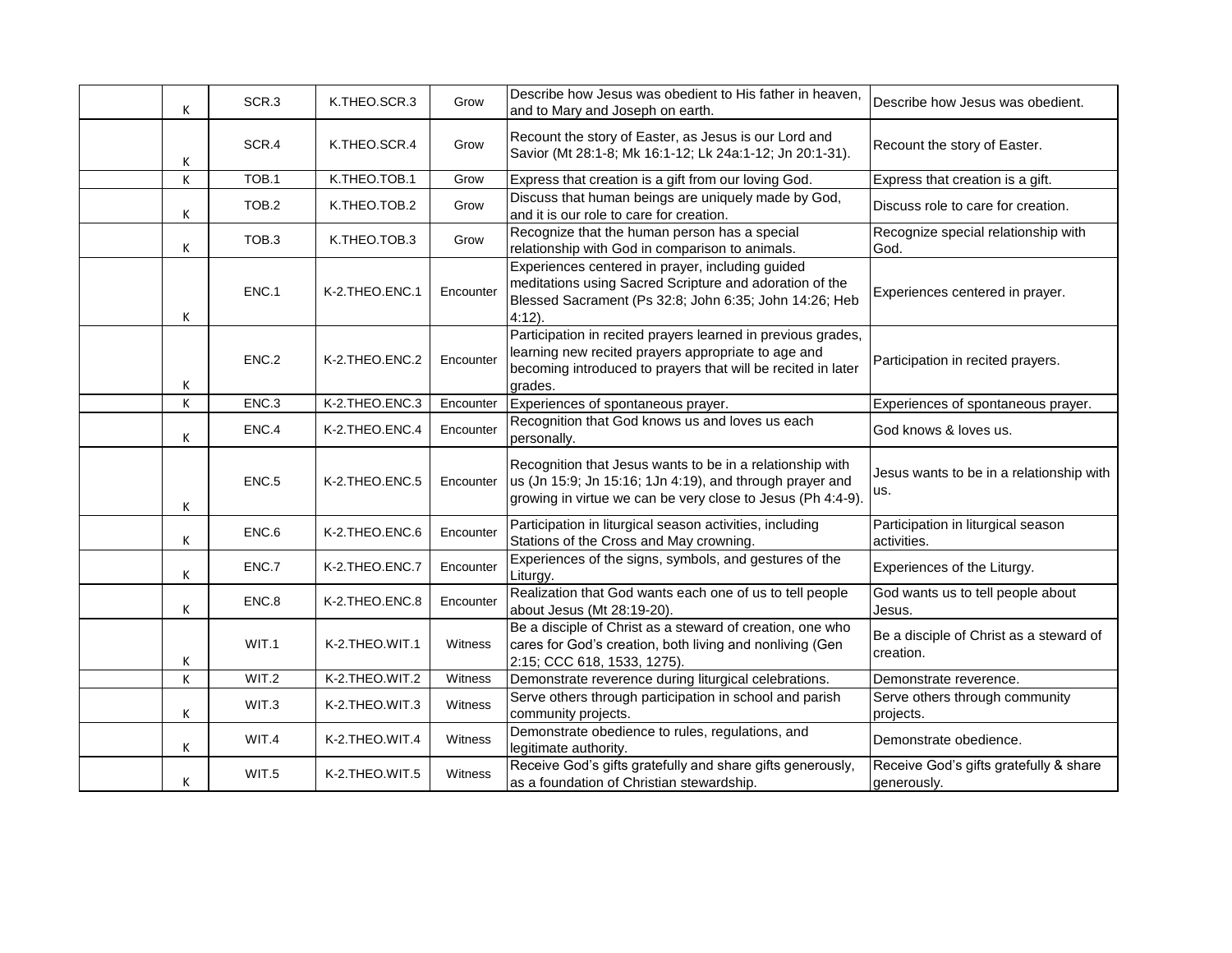| $\mathbf{1}$ | COM.1             | 1.THEO.COM.1  | Grow | Describe the community of God as our families, past,<br>present, and future, as well as those in the Church, in<br>school and the outside community.                                | Describe the community of God.                       |
|--------------|-------------------|---------------|------|-------------------------------------------------------------------------------------------------------------------------------------------------------------------------------------|------------------------------------------------------|
| $\mathbf{1}$ | COM <sub>.2</sub> | 1.THEO.COM.2  | Grow | Give examples of appropriate behavior in community (i.e.,<br>being welcoming, etc.).                                                                                                | Give examples of behavior in<br>community.           |
| 1            | CRE.1             | 1. THEO.CRE.1 | Grow | Recognize God wants us to be happy with Him forever in<br>heaven (CCC 1487; Isa 59:2; Rom 6:23).                                                                                    | Recognize God wants us to be with Him<br>forever.    |
| $\mathbf{1}$ | CRE.2             | 1.THEO.CRE.2  | Grow | Describe the Holy Spirit as sent by the Father and Son to<br>teach and guide us, and together the three persons in one<br>God is the Holy Trinity (CCC 261, Jn 15: 26-27; CCC 243). | Describe Holy Spirit as sent by the<br>Father & Son. |
| $\mathbf{1}$ | DIG.1             | 1.THEO.DIG.1  | Grow | Recognize how our behavior affects our relationship with<br>God and with others.                                                                                                    | Recognize behavior: relationship w/<br>God & others. |
| $\mathbf{1}$ | HIS.1             | 1.THEO.HIS.1  | Grow | Describe Mary as chosen by God and a model for all<br>Christians (CCC 721-726).                                                                                                     | Describe Mary as chosen.                             |
| $\mathbf{1}$ | HIS.2             | 1.THEO.HIS.2  | Grow | Retell simple stories of the saints' lives, and identify saints<br>who are personally connected to our families and the<br>school community.                                        | Retell simple stories of the saints' lives.          |
| $\mathbf{1}$ | HIS.3             | 1.THEO.HIS.3  | Grow | Recognize the Holy Land as the place where Jesus lived,<br>worked, died and rose from the dead.                                                                                     | Recognize the Holy Land as where<br>Jesus lived.     |
| $\mathbf{1}$ | LIT.1             | 1.THEO.LIT.1  | Grow | Recognize that Jesus is present at Mass in a special way<br>through the Liturgy of the Word and the Liturgy of the<br>Eucharist (CCC 1088).                                         | Recognize Jesus is present at Mass.                  |
| 1            | LIT.2             | 1.THEO.LIT.2  | Grow | Identify important parts of the sanctuary (e.g., altar,<br>tabernacle, sanctuary lamp, baptismal font, crucifix, lectern<br>(ambo), holy oils, etc. (CCC 1179-1186).                | Identify important parts of the<br>sanctuary.        |
| 1            | MOR.1             | 1.THEO.MOR.1  | Grow | Understand that God gives us laws to follow, the Ten<br>Commandments, as well as gives us the freedom to make<br>right choices.                                                     | Understand that God gives us laws &<br>freedom.      |
| $\mathbf{1}$ | MOR.2             | 1.THEO.MOR.2  | Grow | Describe the importance of respect for parents, teachers<br>and other legitimate authorities.                                                                                       | Describe the importance of respect.                  |
| 1            | PRA.1             | 1.THEO.PRA.1  | Grow | Define prayer as talking to and listening to God (CCC 2705-<br>2708).                                                                                                               | Define prayer as talking to and listening<br>to God. |
| $\mathbf{1}$ | PRA.2             | 1.THEO.PRA.2  | Grow | Demonstrate spontaneous prayer.                                                                                                                                                     | Demonstrate spontaneous prayer.                      |
| $\mathbf{1}$ | PRA.3             | 1.THEO.PRA.3  | Grow | Genuflect in the presence of the Blessed Sacrament, as<br>both a gesture and a form of prayer.                                                                                      | Genuflect.                                           |
| $\mathbf{1}$ | PRA.4             | 1.THEO.PRA.4  | Grow | Recite prayers as specified by grade level expectations.                                                                                                                            | Recite prayers.                                      |
| 1            | SAC.1             | 1.THEO.SAC.1  | Grow | Identify that Jesus gives us the sacraments as a way to<br>celebrate and remember God's love for us (CCC 1114 12-<br>1118).                                                         | Identify that Jesus gives us the<br>Sacraments.      |
| $\mathbf{1}$ | SAC.2             | 1.THEO.SAC.2  | Grow | Recognize that God takes away sin in Baptism, and<br>identify the signs and symbols of Baptism.                                                                                     | Recognize Baptism.                                   |
| $\mathbf{1}$ | SAC.3             | 1.THEO.SAC.3  | Grow | Recognize that Jesus is present in the Eucharist (CCC<br>1088).                                                                                                                     | Recognize Jesus is present in the<br>Eucharist.      |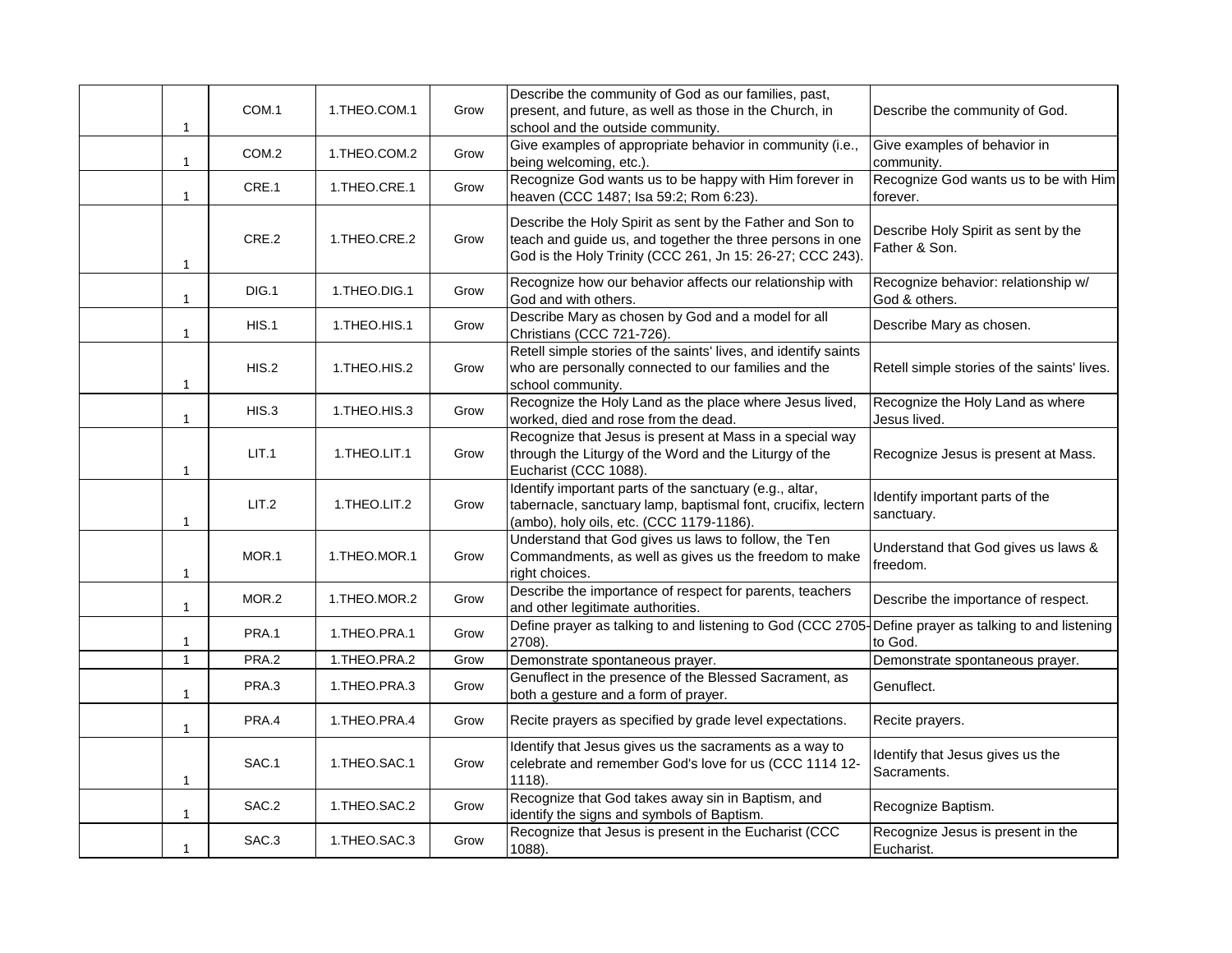| $\mathbf{1}$ | SCR.1 | 1.THEO.SCR.1   | Grow    | Identify the readings at Mass as Sacred Scripture.                                                                                                                                                                                                                                                 | Identify the readings at Mass as Sacred<br>Scripture. |
|--------------|-------|----------------|---------|----------------------------------------------------------------------------------------------------------------------------------------------------------------------------------------------------------------------------------------------------------------------------------------------------|-------------------------------------------------------|
| $\mathbf{1}$ | SCR.2 | 1.THEO.SCR.2   | Grow    | Describe how Bible stories help us to see God at work in<br>our lives.                                                                                                                                                                                                                             | Describe Bible: God at work in our lives.             |
| $\mathbf{1}$ | SCR.3 | 1.THEO.SCR.3   | Grow    | Explore Bible narratives about: Creation (Gen 1:1-2.8);<br>Annunciation (Lk 1:26-38); Birth of Jesus (Mt 1:18-25; Lk<br>2:1-20); Death of Jesus (Mt 27:45-56; Mk 15: 33-41; Jn<br>19:23-30); Resurrection of Jesus (Mt 28:1-20; Mk 16:1-20;<br>Lk 24:1-53; Jn 20:1-312; Acts 1:1-12; Acts 2:1-13). | Explore Bible narratives.                             |
| $\mathbf{1}$ | SCR.4 | 1.THEO.SCR.4   | Grow    | Proclaim Bible narratives about Jesus and the little children<br>(Mt 19:13-15; Mk 10:13-16), the Good Samaritan (Lk 10:29-Proclaim Bible narratives.<br>37) and the Good Shepherd (Jn 10:1-21).                                                                                                    |                                                       |
| $\mathbf{1}$ | TOB.1 | 1.THEO.TOB.1   | Grow    | Recognize that true freedom comes by choosing the good.                                                                                                                                                                                                                                            | Recognize true freedom comes by<br>choosing good.     |
| $\mathbf{1}$ | TOB.2 | 1.THEO.TOB.2   | Grow    | Recognize that God calls us to make a gift of ourselves in<br>love.                                                                                                                                                                                                                                | Recognize we make a gift of ourselves<br>in love.     |
| $\mathbf{1}$ | TOB.3 | 1.THEO.TOB.3   | Grow    | Recognize that each person is unique and unrepeatable.                                                                                                                                                                                                                                             | Recognize each person is unique &<br>unrepeatable.    |
| 1            | ENC.1 | K-2.THEO.ENC.1 | Witness | Experiences centered in prayer, including guided<br>meditations using Sacred Scripture and adoration of the<br>Blessed Sacrament (Ps 32:8; John 6:35; John 14:26; Heb<br>$4:12$ ).                                                                                                                 | Experiences centered in prayer.                       |
| 1            | ENC.2 | K-2.THEO.ENC.2 | Witness | Participation in recited prayers learned in previous grades,<br>learning new recited prayers appropriate to age and<br>becoming introduced to prayers that will be recited in later<br>grades.                                                                                                     | Participation in recited prayers.                     |
| $\mathbf{1}$ | ENC.3 | K-2.THEO.ENC.3 | Witness | Experiences of spontaneous prayer.                                                                                                                                                                                                                                                                 | Experiences of spontaneous prayer.                    |
| $\mathbf{1}$ | ENC.4 | K-2.THEO.ENC.4 | Witness | Recognition that God knows us and loves us each<br>personally.                                                                                                                                                                                                                                     | God knows & loves us.                                 |
| 1            | ENC.5 | K-2.THEO.ENC.5 | Witness | Recognition that Jesus wants to be in a relationship with<br>us (Jn 15:9; Jn 15:16; 1Jn 4:19), and through prayer and<br>growing in virtue we can be very close to Jesus (Ph 4:4-9).                                                                                                               | Jesus wants to be in a relationship with<br>us.       |
| $\mathbf{1}$ | ENC.6 | K-2.THEO.ENC.6 | Witness | Participation in liturgical season activities, including<br>Stations of the Cross and May crowning.                                                                                                                                                                                                | Participation in liturgical season<br>activities.     |
| 1            | ENC.7 | K-2.THEO.ENC.7 | Witness | Experiences of the signs, symbols, and gestures of the<br>Liturgy.                                                                                                                                                                                                                                 | Experiences of the Liturgy.                           |
| $\mathbf{1}$ | ENC.8 | K-2.THEO.ENC.8 | Witness | Realization that God wants each one of us to tell people<br>about Jesus (Mt 28:19-20).                                                                                                                                                                                                             | God wants us to tell people about<br>Jesus.           |
| $\mathbf{1}$ | WIT.1 | K-2.THEO.WIT.1 | Witness | Be a disciple of Christ as a steward of creation, one who<br>cares for God's creation, both living and nonliving (Gen<br>2:15; CCC 618, 1533, 1275).                                                                                                                                               | Be a disciple of Christ as a steward of<br>creation.  |
| $\mathbf{1}$ | WIT.2 | K-2.THEO.WIT.2 | Witness | Demonstrate reverence during liturgical celebrations.                                                                                                                                                                                                                                              | Demonstrate reverence.                                |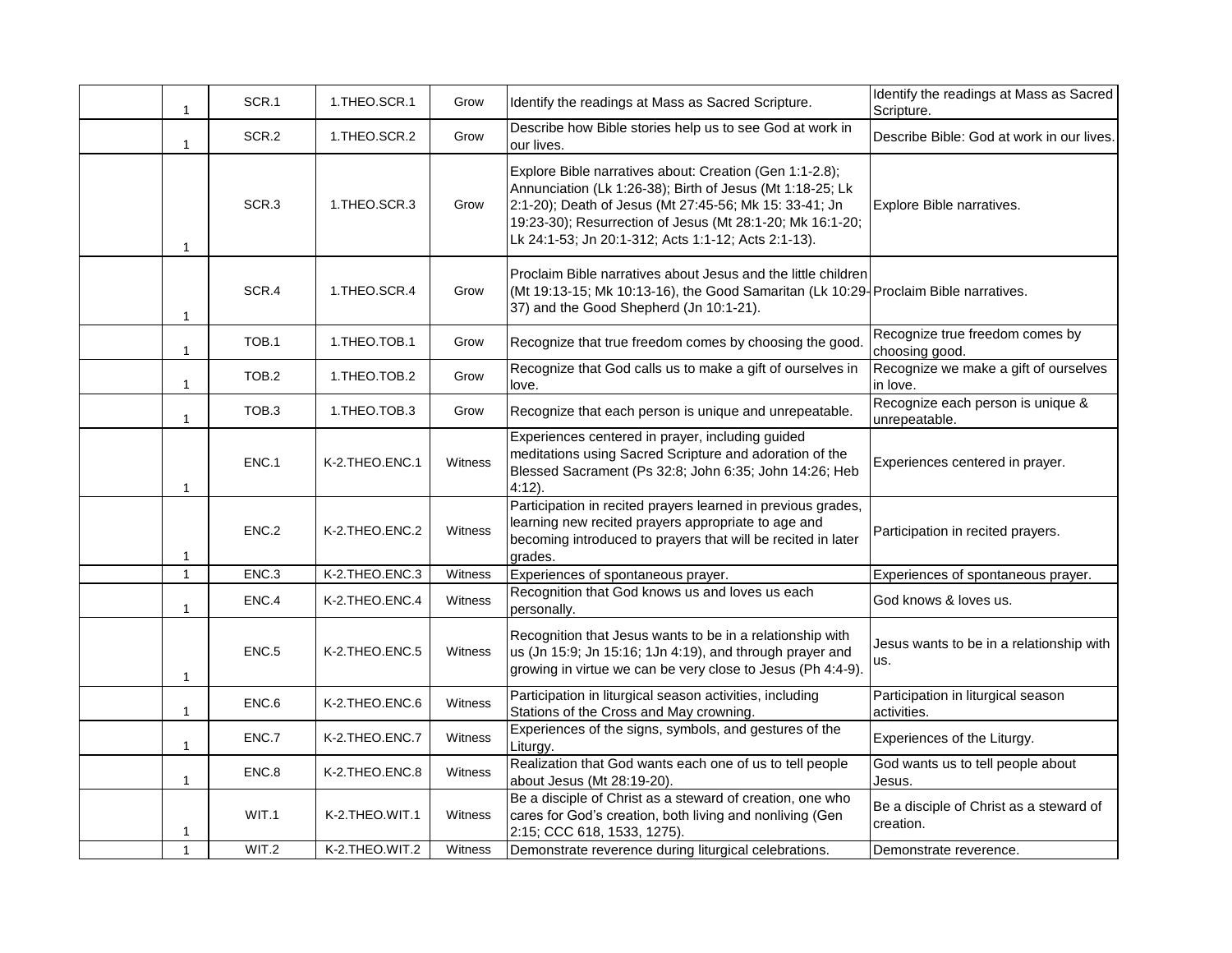|  | WIT.3 | K-2.THEO.WIT.3 | Witness | Serve others through participation in school and parish<br>community projects.                          | Serve others through community<br>projects.           |
|--|-------|----------------|---------|---------------------------------------------------------------------------------------------------------|-------------------------------------------------------|
|  | WIT.4 | K-2.THEO.WIT.4 | Witness | Demonstrate obedience to rules, regulations, and<br>legitimate authority.                               | Demonstrate obedience.                                |
|  | WIT.5 | K-2.THEO.WIT.5 | Witness | Receive God's gifts gratefully and share gifts generously,<br>as a foundation of Christian stewardship. | Receive God's gifts gratefully & share<br>generously. |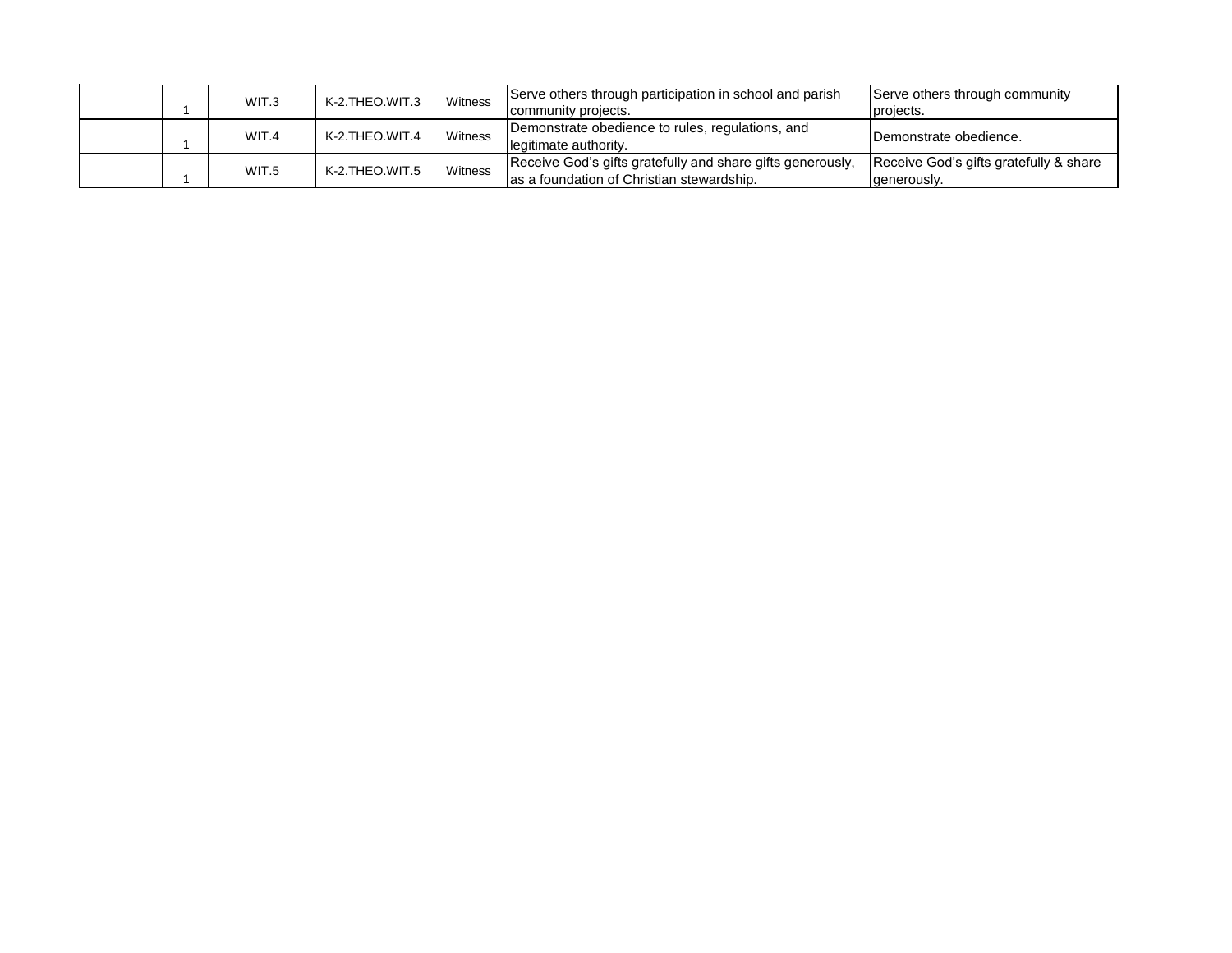| $\overline{2}$ | COM.1 | 2.THEO.COM.1 | Grow | Describe the Church as a praying and worshiping<br>community of believers (CCC 751-752, 2179).                                                                                                                                                                 | Describe the Church as community.                   |
|----------------|-------|--------------|------|----------------------------------------------------------------------------------------------------------------------------------------------------------------------------------------------------------------------------------------------------------------|-----------------------------------------------------|
| $\overline{2}$ | COM.2 | 2.THEO.COM.2 | Grow | Compare loving choices to selfish choices in community.                                                                                                                                                                                                        | Compare loving choices to selfish<br>choices.       |
| $\overline{2}$ | CRE.1 | 2.THEO.CRE.1 | Grow | Identify the role Mary plays in the faith life of the Church<br>(CCC 963-965).                                                                                                                                                                                 | Identify the role Mary plays.                       |
| 2              | CRE.2 | 2.THEO.CRE.2 | Grow | Define stewardship as the grateful response of a Christian<br>disciple who recognizes and receives God's gifts and<br>shares these gifts in love of God and neighbor (CCC 618).                                                                                | Define stewardship.                                 |
| $\overline{2}$ | DIG.1 | 2.THEO.DIG.1 | Grow | Describe how Jesus modeled forgiveness (Lk 7: 36-50;<br>CCC 2842-2845).                                                                                                                                                                                        | Describe how Jesus modeled<br>forgiveness.          |
| $\overline{2}$ | DIG.2 | 2.THEO.DIG.2 | Grow | Use virtues to describe what it takes to be a friend and<br>have a friend (Jn 15: 13; 1 Jn 3:18; CCC 1829).                                                                                                                                                    | Use virtues to describe friendship.                 |
| $\overline{2}$ | HIS.1 | 2.THEO.HIS.1 | Grow | Explore and retell simple stories of the lives of the saints,<br>with particular focus on saints who have a strong devotion<br>to the Eucharist and Reconciliation.                                                                                            | Retell stories of saints: Eucharist &<br>Reconcil.  |
| $\overline{2}$ | HIS.2 | 2.THEO.HIS.2 | Grow | Retell story of personal patron saint and the patron saint or<br>special event connected to the name of the parish and<br>school, and recognize the Communion of Saints as the<br>communion of love.                                                           | Retell story of personal patron saint.              |
| $\overline{2}$ | LIT.1 | 2.THEO.LIT.1 | Grow | Understand that Catholic Christians are required to go to<br>Sunday Mass to worship God and receive Jesus in the<br>Word and Eucharist (CCC 1166-1167).                                                                                                        | Understand we go to Sunday Mass.                    |
| $\overline{2}$ | LIT.2 | 2.THEO.LIT.2 | Grow | Describe the two parts of the Liturgy of the Mass: the<br>Liturgy of the Word (CCC 1349,1154) and the Liturgy of<br>the Eucharist (CCC 1356-1372), and distinguish<br>differences between the Holy Sacrifice of the Mass and<br>other liturgical celebrations. | Describe the two parts of the Liturgy.              |
| $\overline{2}$ | LIT.3 | 2.THEO.LIT.3 | Grow | Recognize that Jesus is present at Mass in the Scriptures,<br>in the person of the priest, in the community gathered to<br>worship and in the Eucharist (CCC 1088).                                                                                            | Recognize that Jesus is present at<br>Mass.         |
| $\overline{2}$ | MOR.1 | 2.THEO.MOR.1 | Grow | Recognize that sin separates us from God and one<br>another (CCC 1487; Isa 59:2; Rom 6:23).                                                                                                                                                                    | Recognize that sin separates us.                    |
| $\overline{2}$ | MOR.2 | 2.THEO.MOR.2 | Grow | Define grace as a special gift of free, undeserved help God<br>gives us to become his children (CCC 1996-2005).                                                                                                                                                | Define grace.                                       |
| $\overline{2}$ | MOR.3 | 2.THEO.MOR.3 | Grow | Develop the practice of examination of conscience using<br>the two Great Commandments: love of God and love of<br>others (Mt 22:36-40).                                                                                                                        | Develop practice of examination of<br>conscience.   |
| $\overline{2}$ | MOR.4 | 2.THEO.MOR.4 | Grow | Understand that the devil tries to turn us away from God<br>(CCC 381-395;Mt 4:1-11) and that sin is choosing to<br>disobey God's law in thought, word, deed or omission.                                                                                       | Understand devil tries to turn us away<br>from God. |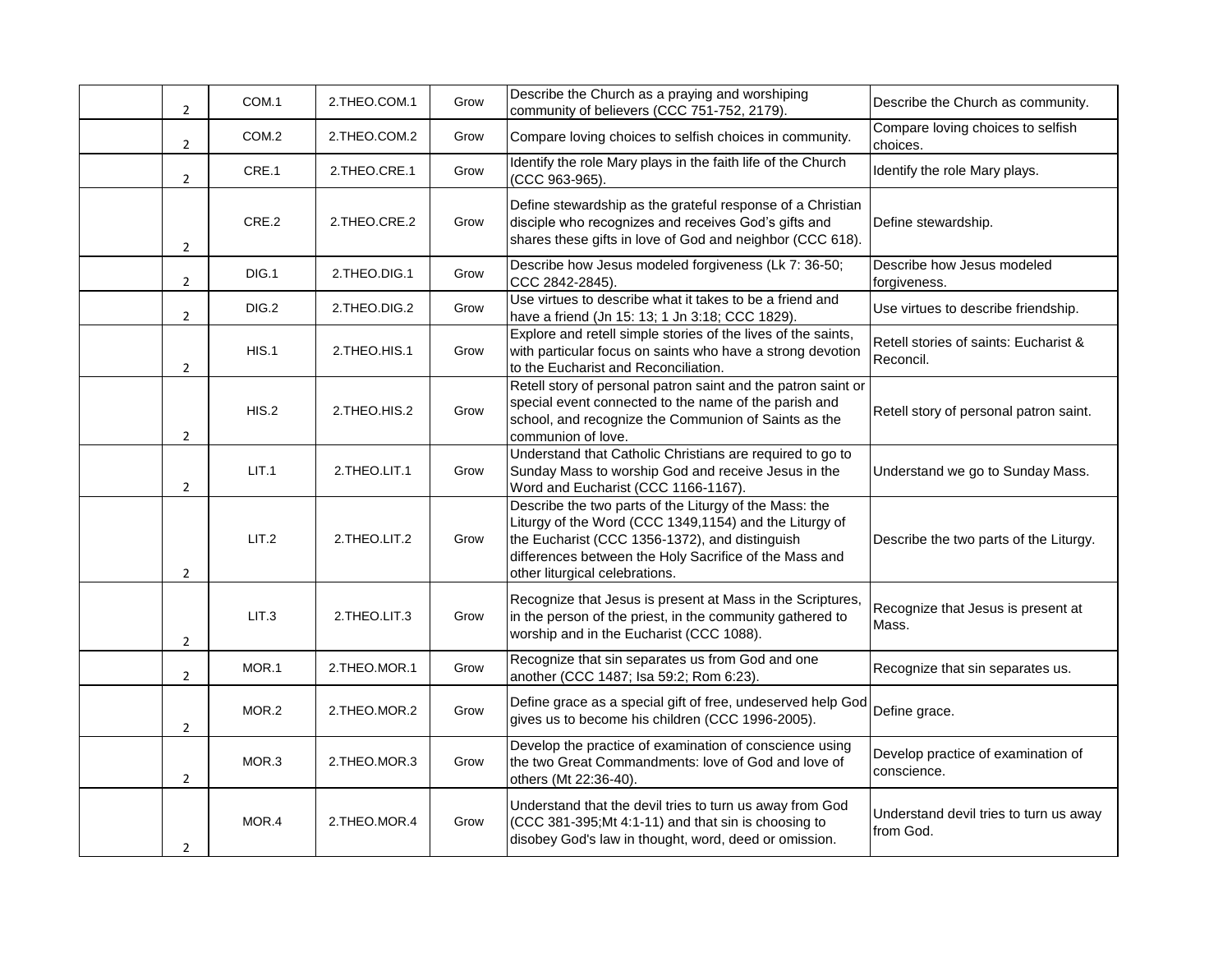| $\overline{2}$ | MOR.5             | 2.THEO.MOR.5    | Grow | Discuss that we can accept God's mercy and try again<br>when we sin (Lk 15:1-7; 15:11-32).                                                                                                                                                                                                                 | Discuss we accept God's mercy & try<br>again.        |
|----------------|-------------------|-----------------|------|------------------------------------------------------------------------------------------------------------------------------------------------------------------------------------------------------------------------------------------------------------------------------------------------------------|------------------------------------------------------|
| $\overline{2}$ | PRA.1             | 2.THEO.PRA.1    | Grow | Listen to God in meditation on Sacred Scripture and other<br>prayer resources (CCC 2705-2708).                                                                                                                                                                                                             | Listen to God in meditation.                         |
| $\overline{2}$ | PRA.2             | 2.THEO.PRA.2    | Grow | Distinguish between memorized prayers and spontaneous<br>prayer.                                                                                                                                                                                                                                           | Distinguish between<br>memorized/spontaneous prayer. |
| $\overline{2}$ | PRA.3             | 2.THEO.PRA.3    | Grow | Explore the different types of prayer: blessing, adoration,<br>petition, intercession, thanksgiving and praise (CCC 2626-<br>2643).                                                                                                                                                                        | Explore the different types of prayer.               |
| $\overline{2}$ | PRA.4             | 2.THEO.PRA.4    | Grow | Recite prayers as specified by grade level expectations.                                                                                                                                                                                                                                                   | Recite prayers.                                      |
| $\overline{2}$ | SAC.1             | 2.THEO.SAC.1    | Grow | Define sacrament as an outward sign instituted by Christ to<br>give grace (CCC 1131), and identify the seven sacraments<br>(CCC 1113, 1210-1211).                                                                                                                                                          | Define Sacrament; identify the seven<br>Sacraments.  |
| $\overline{2}$ | SAC.2             | 2.THEO.SAC.2    | Grow | Demonstrate the procedure for celebrating the sacrament<br>of Reconciliation, including examination of conscience, the Demonstrate the procedure for<br>dialogue with the priest, reciting an Act of Contrition and<br>performing the penance given by the priest.                                         | Reconciliation.                                      |
| 2              | SAC.3             | 2.THEO.SAC.3    | Grow | Explain that the bread and wine become the Body and<br>Blood of Christ at the consecration at Mass (CCC 1376,<br>1413); and the Eucharist was given to us at the Last<br>Supper by Jesus (CCC 1337-1340).                                                                                                  | Explain bread/wine become Body &<br>Blood of Christ. |
| $\overline{2}$ | SCR.1             | 2.THEO.SCR.1    | Grow | Explore the Bible narrative of the fall of man (Gen 3:1-24)<br>and Bible stories that focus on reconciliation through God's<br>mercy and forgiveness: Jesus forgives those who kill him<br>(Luke 23:33-34); Story of the Prodigal Son (Luke 15:11-<br>32); Parable of Unforgiving Servant (Matt 18:21-35). | Explore Bible narratives.                            |
| $\overline{2}$ | SCR.2             | 2.THEO.SCR.2    | Grow | Proclaim the Bible narratives that relate to the Eucharist<br>(Exod 16:13-15; Mt 26:26-30; Lk 22: 14-20; Jn 6:32-35; Jn<br>6:48-51; Jn 6:52-59).                                                                                                                                                           | Proclaim Bible narratives: Eucharist.                |
| $\overline{2}$ | TOB.1             | 2.THEO.TOB.1    | Grow | Recognize that all creatures are a sign of God's gift in love.                                                                                                                                                                                                                                             | Recognize all creatures are signs of<br>God's gift.  |
| $\overline{2}$ | TOB <sub>.2</sub> | 2.THEO.TOB.2    | Grow | Show how we learn more about ourselves through our<br>relationships with others.                                                                                                                                                                                                                           | Show we learn about self through<br>relationships.   |
| 2              | TOB.3             | 2. THEO. TOB. 3 | Grow | Discuss how Jesus is the model of what it means for a<br>person to be a gift, as He nourishes communion through<br>the gift of Himself in the Eucharist.                                                                                                                                                   | Discuss how Jesus is model of gift.                  |
| $\overline{2}$ | TOB.4             | 2.THEO.TOB.4    | Grow | Discuss how the character of a person is embodied in the<br>way that he interacts with others.                                                                                                                                                                                                             | Discuss character.                                   |
| $\overline{2}$ | TOB.5             | 2. THEO. TOB. 5 | Grow | Analyze how the body reveals that each person is made<br>for relationship with God, others, and the world.                                                                                                                                                                                                 | Analyze how each person is made for<br>relationship. |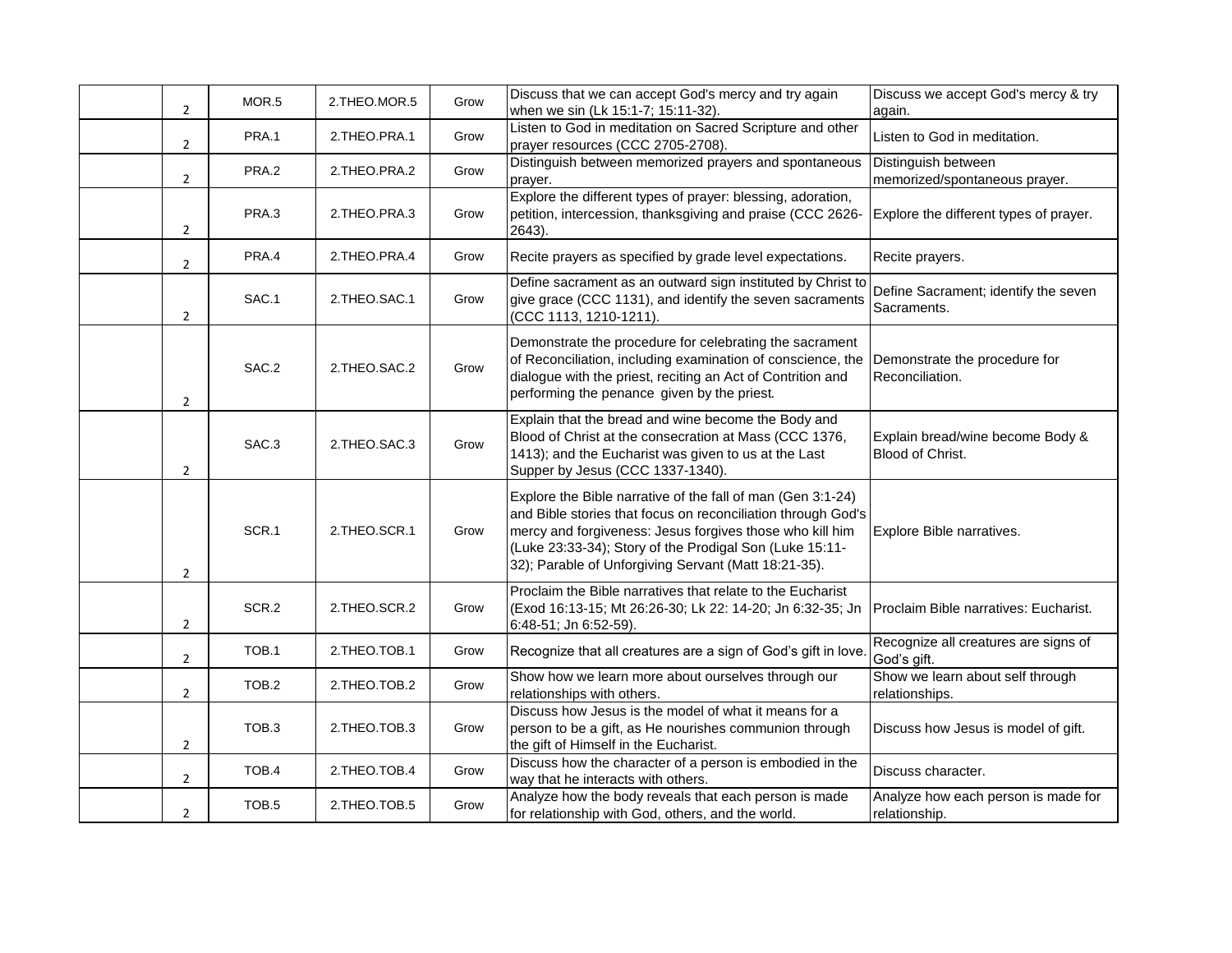| 2              | ENC.1 | K-2.THEO.ENC.1 | Encounter | Experiences centered in prayer, including guided<br>meditations using Sacred Scripture and adoration of the<br>Blessed Sacrament (Ps 32:8; John 6:35; John 14:26; Heb<br>$4:12$ ).             | Experiences centered in prayer.                       |
|----------------|-------|----------------|-----------|------------------------------------------------------------------------------------------------------------------------------------------------------------------------------------------------|-------------------------------------------------------|
| 2              | ENC.2 | K-2.THEO.ENC.2 | Encounter | Participation in recited prayers learned in previous grades,<br>learning new recited prayers appropriate to age and<br>becoming introduced to prayers that will be recited in later<br>grades. | Participation in recited prayers.                     |
| $\overline{2}$ | ENC.3 | K-2.THEO.ENC.3 | Encounter | Experiences of spontaneous prayer.                                                                                                                                                             | Experiences of spontaneous prayer.                    |
| $\overline{2}$ | ENC.4 | K-2.THEO.ENC.4 | Encounter | Recognition that God knows us and loves us each<br>personally.                                                                                                                                 | God knows & loves us.                                 |
| 2              | ENC.5 | K-2.THEO.ENC.5 | Encounter | Recognition that Jesus wants to be in a relationship with<br>us (Jn 15:9; Jn 15:16; 1Jn 4:19), and through prayer and<br>growing in virtue we can be very close to Jesus (Ph 4:4-9).           | Jesus wants to be in a relationship with<br>lus.      |
| $\overline{2}$ | ENC.6 | K-2.THEO.ENC.6 | Encounter | Participation in liturgical season activities, including<br>Stations of the Cross and May crowning.                                                                                            | Participation in liturgical season<br>activities.     |
| $\overline{2}$ | ENC.7 | K-2.THEO.ENC.7 | Encounter | Experiences of the signs, symbols, and gestures of the<br>Liturgy.                                                                                                                             | Experiences of the Liturgy.                           |
| $\overline{2}$ | ENC.8 | K-2.THEO.ENC.8 | Encounter | Realization that God wants each one of us to tell people<br>about Jesus (Mt 28:19-20).                                                                                                         | God wants us to tell people about<br>Jesus.           |
| $\overline{2}$ | WIT.1 | K-2.THEO.WIT.1 | Witness   | Be a disciple of Christ as a steward of creation, one who<br>cares for God's creation, both living and nonliving (Gen<br>2:15; CCC 618, 1533, 1275).                                           | Be a disciple of Christ as a steward of<br>creation.  |
| $\overline{2}$ | WIT.2 | K-2.THEO.WIT.2 | Witness   | Demonstrate reverence during liturgical celebrations.                                                                                                                                          | Demonstrate reverence.                                |
| 2              | WIT.3 | K-2.THEO.WIT.3 | Witness   | Serve others through participation in school and parish<br>community projects.                                                                                                                 | Serve others through community<br>projects.           |
| $\overline{2}$ | WIT.4 | K-2.THEO.WIT.4 | Witness   | Demonstrate obedience to rules, regulations, and<br>legitimate authority.                                                                                                                      | Demonstrate obedience.                                |
| $\overline{2}$ | WIT.5 | K-2.THEO.WIT.5 | Witness   | Receive God's gifts gratefully and share gifts generously,<br>as a foundation of Christian stewardship.                                                                                        | Receive God's gifts gratefully & share<br>generously. |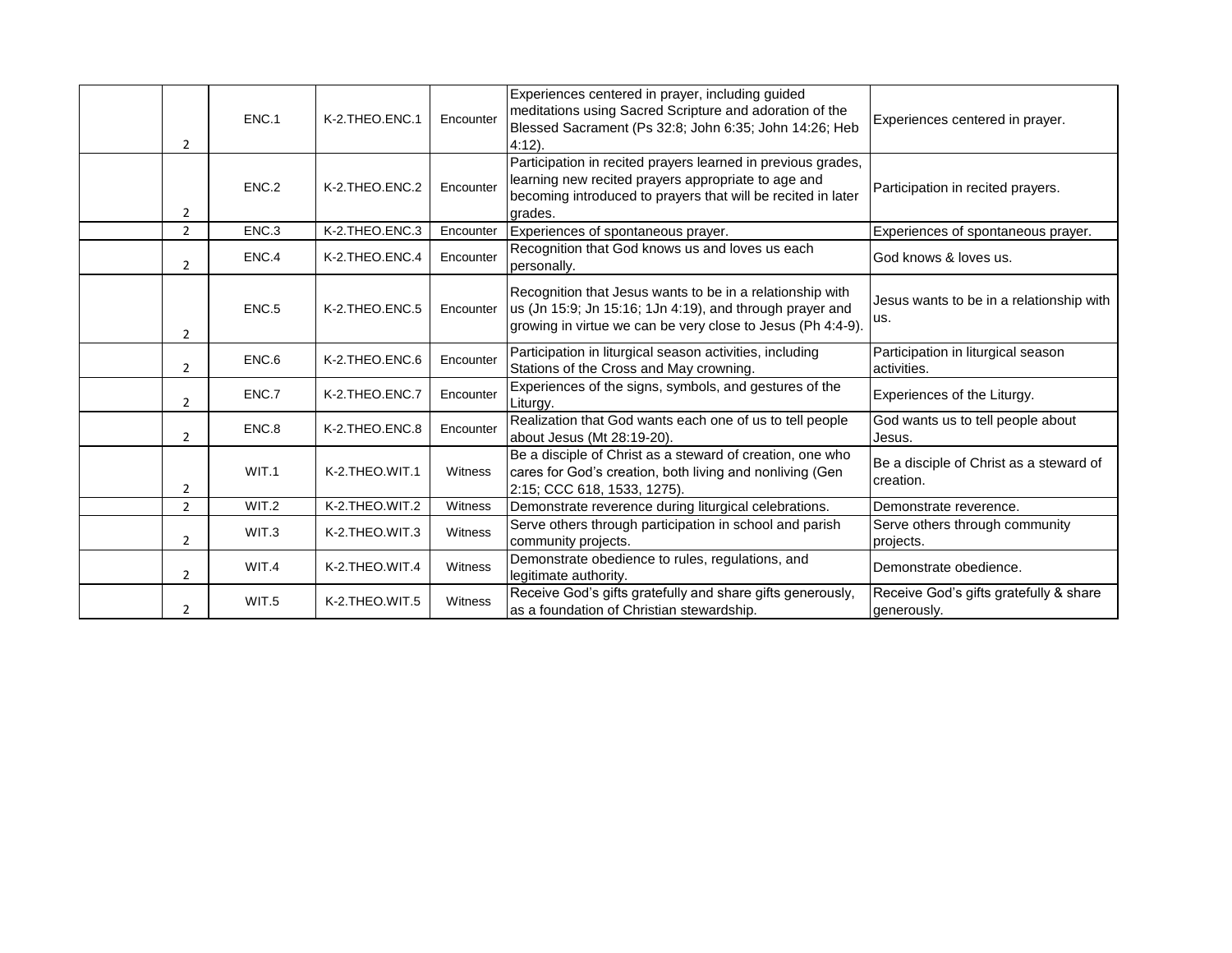| 3            | COM.1            | 3.THEO.COM.1 | Grow | Define the common good (CCC 1905-1912).                                                                                                                                                     | Define the common good.                             |
|--------------|------------------|--------------|------|---------------------------------------------------------------------------------------------------------------------------------------------------------------------------------------------|-----------------------------------------------------|
| 3            | COM.2            | 3.THEO.COM.2 | Grow | Identify the characteristics and value of honesty, self-<br>discipline and respect for life, rights, and property.                                                                          | Identify honesty, self-discipline &<br>respect.     |
| 3            | COM <sub>3</sub> | 3.THEO.COM.3 | Grow | Explain that God is the source of all authority (CCC 1899).                                                                                                                                 | Explain that God is the source of all<br>authority. |
| 3            | CRE.1            | 3.THEO.CRE.1 | Grow | Explain the elements of faith in the Apostles' Creed (CCC<br>190, 191 and 194.).                                                                                                            | Explain the elements of faith in the<br>Creed.      |
| 3            | CRE.2            | 3.THEO.CRE.2 | Grow | Identify and discuss the four marks of the Church as one,<br>holy, catholic and apostolic (CCC 811).                                                                                        | Identify & discuss the four marks of the<br>Church. |
| 3            | CRE.3            | 3.THEO.CRE.3 | Grow | Describe the Church as the Body of Christ (CCC 779,<br>789).                                                                                                                                | Describe the Church as the Body of<br>Christ.       |
| 3            | CRE.4            | 3.THEO.CRE.4 | Grow | Explain the nature of the Trinity as three persons in one<br>God: Father, Son and Holy Spirit (CCC 261).                                                                                    | Explain the nature of the Trinity.                  |
| 3            | CRE.5            | 3.THEO.CRE.5 | Grow | Explore the perfect example of the Christian life that we<br>see in the life of Mary.                                                                                                       | Explore the perfect example we see in<br>Mary.      |
| 3            | DIG.1            | 3.THEO.DIG.1 | Grow | Identify the source of one's human dignity and value as<br>being created in the image and likeness of God (Gen 1-2;<br>CCC 1702).                                                           | Identify source of one's human dignity &<br>value.  |
| 3            | DIG.2            | 3.THEO.DIG.2 | Grow | Using the life of the saints, describe how we demonstrate<br>respect for all of humanity.                                                                                                   | Describe how we respect humanity.                   |
| 3            | HIS.1            | 3.THEO.HIS.1 | Grow | Narrate the story of creation in Genesis, as it unfolds the<br>foundation of our Church History.                                                                                            | Narrate the story of creation in Genesis.           |
| 3            | HIS.2            | 3.THEO.HIS.2 | Grow | Retell the call of the Apostles (Mk 1:16-20; Mk 3:13-19).                                                                                                                                   | Retell the call of the Apostles.                    |
| 3            | HIS.3            | 3.THEO.HIS.3 | Grow | Identify Peter as the appointed leader of the New Church<br>and as the first pope (Mt 16:13-20; CCC 880-881).                                                                               | Identify Peter as the first pope.                   |
| 3            | HIS.4            | 3.THEO.HIS.4 | Grow | Identify how evangelization in Acts of the Apostles caused<br>the Church to grow and discuss how evangelization could<br>benefit today's world.                                             | Discuss evangelization.                             |
| 3            | HIS.5            | 3.THEO.HIS.5 | Grow | Explain how the descent of the Holy Spirit at Pentecost is<br>the beginning of the "new age" of the Church when Christ<br>lives and acts in and with His Church (Acts 2:1-11; CCC<br>1076). | Explain descent of Holy Spirit at<br>Pentecost.     |
| 3            | HIS.6            | 3.THEO.HIS.6 | Grow | Explain the roles of the pope, bishops, priests, deacons,<br>the consecrated, and laity.                                                                                                    | Explain the roles of the leaders of the<br>Church.  |
| 3            | LIT.1            | 3.THEO.LIT.1 | Grow | Describe the vestments, sacred objects, and various colors<br>used in the celebration of the Liturgy.                                                                                       | Describe the elements used in Liturgy.              |
| 3            | LIT.2            | 3.THEO.LIT.2 | Grow | Illustrate the Liturgical Calendar by identifying the seasons<br>of the year: Advent, Christmas, Lent, Triduum, Easter and<br>Ordinary time and the Holy Days of Obligation.                | Illustrate the Liturgical Calendar.                 |
| $\mathbf{3}$ | LIT.3            | 3.THEO.LIT.3 | Grow | Explain why we pray for the dead (CCC 1030-1032).                                                                                                                                           | Explain why we pray for the dead.                   |
| 3            | MOR.1            | 3.THEO.MOR.1 | Grow | Recall and recite the Ten Commandments (CCC 2051 ff).                                                                                                                                       | Recall and recite the Ten<br>Commandments.          |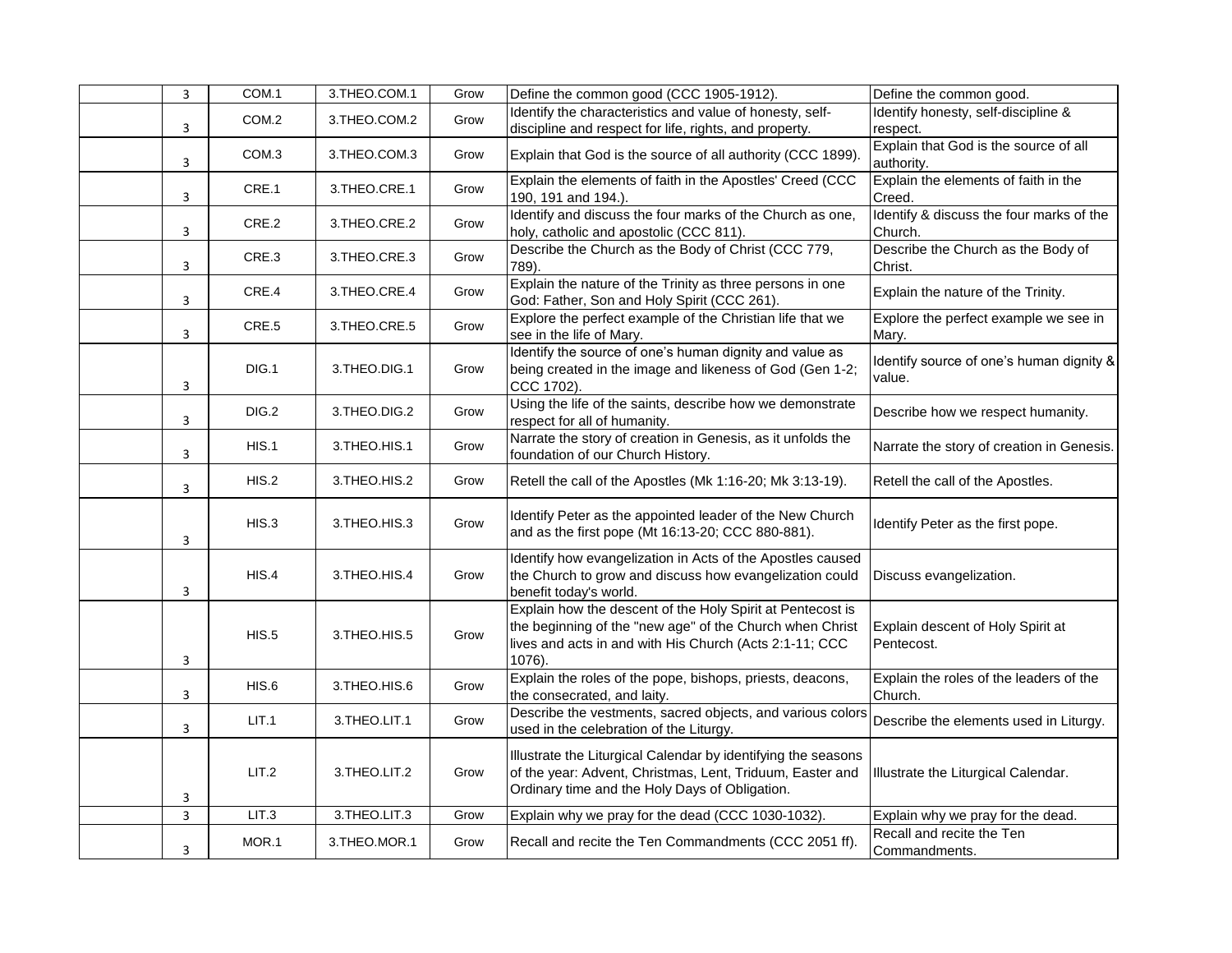| 3 | MOR.2            | 3.THEO.MOR.2    | Grow | Identify what the Ten Commandments tell us to do and not<br>to do and understand that we are responsible for keeping<br>God's commandments (CCC 2052-2557).                      | Identify what the Ten Commandments<br>tell us to do. |
|---|------------------|-----------------|------|----------------------------------------------------------------------------------------------------------------------------------------------------------------------------------|------------------------------------------------------|
| 3 | MOR.3            | 3.THEO.MOR.3    | Grow | Understand that because of original sin, all people have an<br>inclination to sin (CCC Glossary: Concupiscence).                                                                 | Understand Original Sin: inclination to<br>sin.      |
| 3 | MOR.4            | 3.THEO.MOR.4    | Grow | Connect how the Two Great Commandments of Jesus are<br>reflected in the Ten Commandments.                                                                                        | Connect Great Commandments to Ten<br>Commandments.   |
| 3 | PRA.1            | 3.THEO.PRA.1    | Grow | Participate in meditative prayer, through Sacred Scripture<br>and other prayer resources (CCC 2705-2708).                                                                        | Participate in meditative prayer.                    |
| 3 | PRA.2            | 3.THEO.PRA.2    | Grow | Identify the different types of prayer: blessing, adoration,<br>petition, intercession, thanksgiving and praise (CCC 2626-<br>2643).                                             | Identify the different types of prayer.              |
| 3 | PRA.3            | 3.THEO.PRA.3    | Grow | Compose original prayer.                                                                                                                                                         | Compose original prayer.                             |
| 3 | PRA.4            | 3.THEO.PRA.4    | Grow | Recite prayers as specified by grade level expectations.                                                                                                                         | Recite prayers.                                      |
| 3 | PRA.5            | 3.THEO.PRA.5    | Grow | Create a plan of personal daily prayer.                                                                                                                                          | Create a plan of personal daily prayer.              |
| 3 | SAC.1            | 3. THEO. SAC. 1 | Grow | Describe how we encounter God in a special way in each<br>Sacrament (CCC 1129).                                                                                                  | Describe how we encounter God in<br>each Sacrament.  |
| 3 | SAC.2            | 3.THEO.SAC.2    | Grow | Categorize the seven sacraments as sacraments of<br>initiation, healing, or vocation/service (CCC 1113-1211).                                                                    | Categorize the seven Sacraments.                     |
| 3 | SAC.3            | 3.THEO.SAC.3    | Grow | Recognize the importance of regular participation in the<br>sacrament of Reconciliation (CCC 1440-1442, 1447, 1458).                                                             | Recognize importance of regular<br>Reconciliation.   |
| 3 | SCR.1            | 3.THEO.SCR.1    | Grow | Identify that the Bible is organized into books, chapters and<br>verses, and recognize the books of the Old and New<br>Testaments from a list.                                   | Identify that the Bible is organized.                |
| 3 | SCR.2            | 3.THEO.SCR.2    | Grow | Explore Bible narratives focused on the life, death and<br>resurrection of Jesus; the miracles and the Parables.                                                                 | Explore Bible narratives: Jesus.                     |
| 3 | SCR.3            | 3.THEO.SCR.3    | Grow | Explain how the Scripture narratives are relevant in daily<br>life.                                                                                                              | Explain how Scripture is relevant in<br>daily life.  |
| 3 | TOB.1            | 3. THEO. TOB. 1 | Grow | Give examples of man's unique relationship with God as<br>set apart from the rest of creation; naming the animals,<br>cultivating the earth, and choosing between good and evil. | Give examples of man's relationship<br>with God.     |
| 3 | TOB.2            | 3.THEO.TOB.2    | Grow | Recognize that God gives us the choice to see the world<br>and others as gifts.                                                                                                  | Recognize choice to see world & others<br>as gifts.  |
| 3 | TOB <sub>3</sub> | 3.THEO.TOB.3    | Grow | Show how our bodies reveal the person.                                                                                                                                           | Show how our bodies reveal the<br>person.            |
| 3 | TOB.4            | 3.THEO.TOB.4    | Grow | Recognize how baptism restores the special relationship<br>God has with His sons and daughters, as this relationship<br>was first realized in original solitude.                 | Recognize Baptism restores special<br>relationship.  |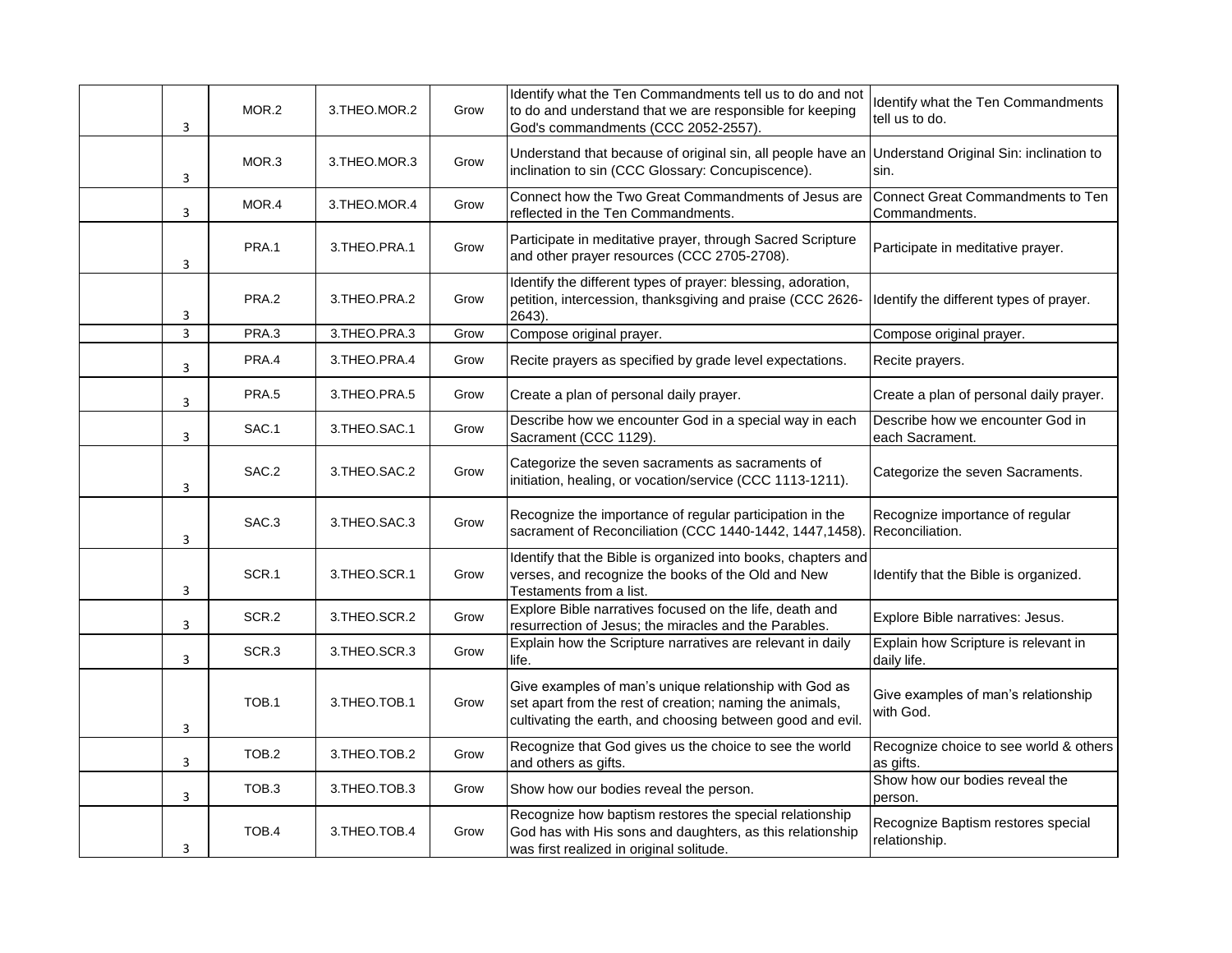| 3 | TOB.5         | 3.THEO.TOB.5    | Grow      | Illustrate how work is a gift and how through our work we<br>make a gift of ourselves.                                                                                                                     | Illustrate how work is a gift.                        |
|---|---------------|-----------------|-----------|------------------------------------------------------------------------------------------------------------------------------------------------------------------------------------------------------------|-------------------------------------------------------|
| 3 | TOB.6         | 3.THEO.TOB.6    | Grow      | Relate being connected to Jesus the True Vine to<br>manifesting the Fruits of the Spirit.                                                                                                                  | Relate True Vine: Fruits of the Spirit.               |
| 3 | TOB.7         | 3.THEO.TOB.7    | Grow      | Recognize that entering into heaven means a profound<br>unity and harmony of the soul and the body.                                                                                                        | Recognize entering into Heaven means<br>unity.        |
| 3 | ENC.1         | 3-5.THEO.ENC.1  | Encounter | Experiences centered in prayer, including guided<br>meditations using Sacred Scripture and adoration of the<br>Blessed Sacrament (Ps 32:8; John 6:35; John 14:26; Heb<br>$4:12$ ).                         | Experiences centered in prayer.                       |
| 3 | <b>ENC.10</b> | 3-5.THEO.ENC.10 | Encounter | Sharing how we have experienced Jesus in each of our<br>lives, and recognizing that God wants us to share the good<br>news with others (Mt 28:19-20).                                                      | Sharing how we have experienced<br>Jesus.             |
| 3 | ENC.2         | 3-5.THEO.ENC.2  | Encounter | Participation in recited prayers learned in previous grades,<br>continuing to learn new recited prayers appropriate to age,<br>and becoming introduced to prayers that will be recited in<br>later grades. | Participation in recited prayers.                     |
| 3 | ENC.3         | 3-5.THEO.ENC.3  | Encounter | Personal examination of conscience based on the Ten<br>Commandments and the Beatitudes, as inspiration to live a Personal examination of conscience.<br>virtuous life.                                     |                                                       |
| 3 | ENC.4         | 3-5.THEO.ENC.4  | Encounter | Experiences of the Bible used for personal prayer, as God<br>speaks to us through the Bible.                                                                                                               | Experiences of the Bible used for<br>personal prayer. |
| 3 | ENC.5         | 3-5.THEO.ENC.5  | Encounter | Recognition that God knows and loves us each personally<br>and God has a plan for each of our lives (Ps 139; Isa 43:1<br>4; Jer 1:5).                                                                      | Recognition that God loves us & has a<br>plan.        |
| 3 | ENC.6         | 3-5.THEO.ENC.6  | Encounter | Participation in Marian devotions: The Rosary; Our Lady of<br>Lourdes, Fatima, Guadalupe, Częstochowa, Consecration,<br>Miraculous Medal, Scapulars. etc.                                                  | Participation in Marian devotions.                    |
| 3 | ENC.7         | 3-5.THEO.ENC.7  | Encounter | Reading about the lives of saints and learning to call upon<br>them for their intercession.                                                                                                                | Reading about lives of saints.                        |
| 3 | ENC.8         | 3-5.THEO.ENC.8  | Encounter | Opportunity to contemplate that Jesus' gift of salvation<br>requires a response on the part of the believer (Mk 8:34-<br>35).                                                                              | Contemplate Jesus' gift of salvation.                 |
| 3 | ENC.9         | 3-5.THEO.ENC.9  | Encounter | Approaching Mass with expectation, knowing that God<br>wants to give us something in each liturgy.                                                                                                         | Approaching Mass with expectation.                    |
| 3 | WIT.1         | 3-5.THEO.WIT.1  | Witness   | Be a disciple of Christ as a steward of vocation, one who<br>responds generously to the call of God (CCC 1, 358, 1700,<br>825, 898, 873, 931).                                                             | Be a disciple of Christ as a steward of<br>vocation.  |
| 3 | WIT.2         | 3-5.THEO.WIT.2  | Witness   | Demonstrate reverence for God, His creation, and all<br>people.                                                                                                                                            | Demonstrate reverence.                                |
| 3 | WIT.3         | 3-5.THEO.WIT.3  | Witness   | Engage in service learning that applies the Spiritual and<br>Corporal Works of Mercy (CCC 2447; CCC Glossary:<br>Works of Mercy).                                                                          | Engage in service learning.                           |
| 3 | WIT.4         | 3-5.THEO.WIT.4  | Witness   | Demonstrate obedience to rules, regulations, and<br>legitimate authority.                                                                                                                                  | Demonstrate obedience to rules.                       |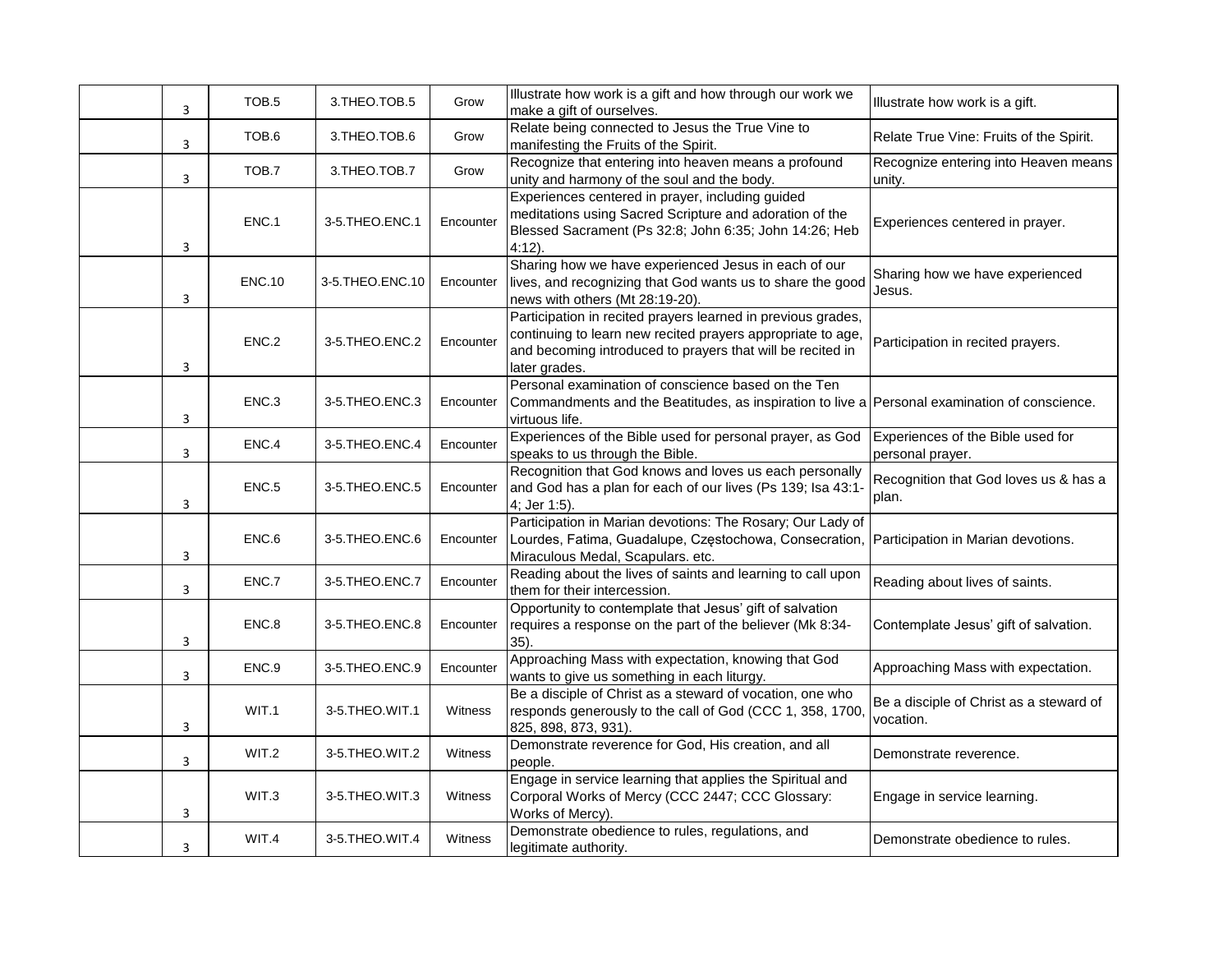|  |  | WIT.5 | - 3-5.THEO.WIT | Witness | Demonstrate ways to apply the Beatitudes to everyday life. Demonstrate ways to apply Beatitudes. |  |
|--|--|-------|----------------|---------|--------------------------------------------------------------------------------------------------|--|
|--|--|-------|----------------|---------|--------------------------------------------------------------------------------------------------|--|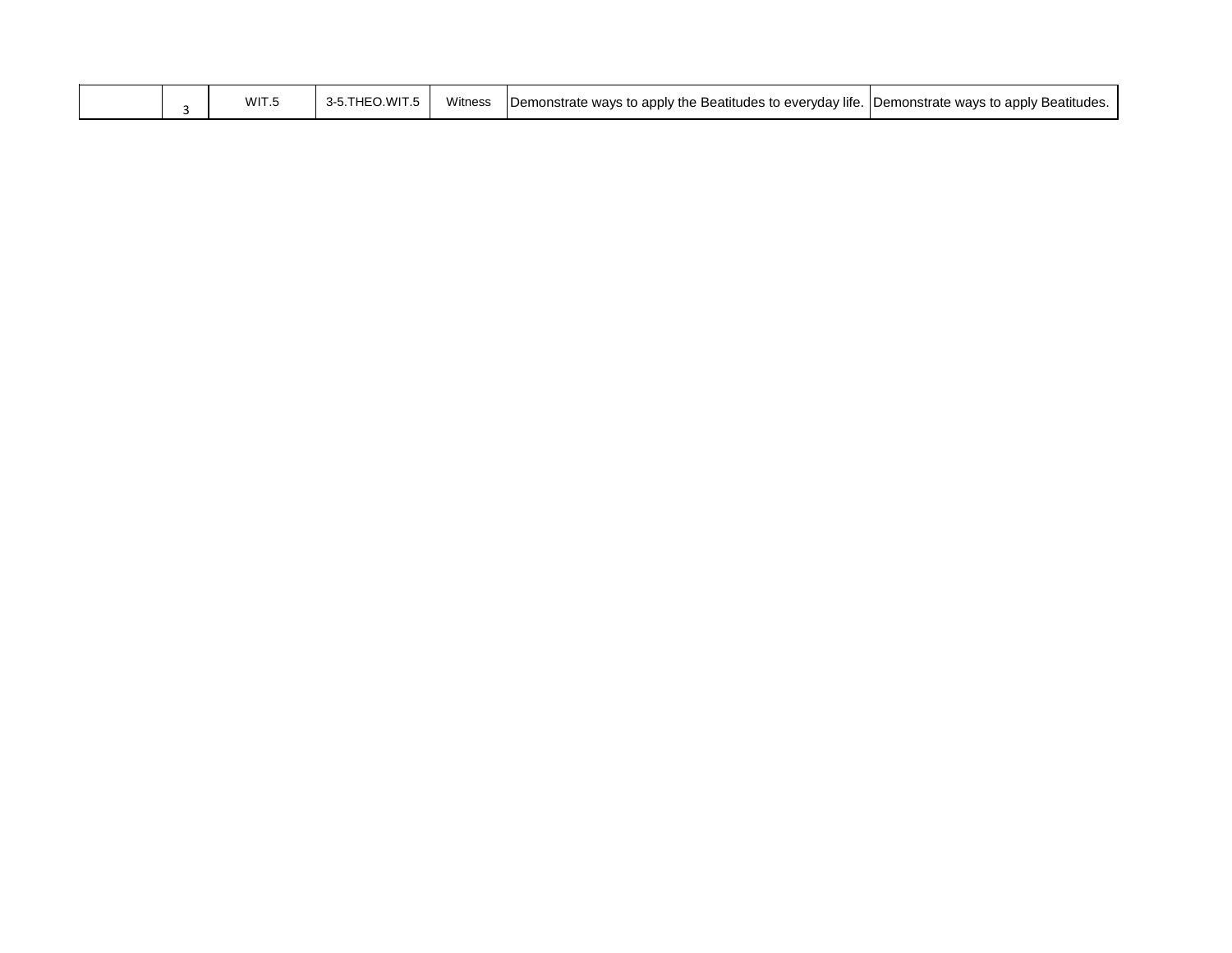| 4 | ENC.1             | 3-5.THEO.ENC.1     | Encounter | Experiences centered in prayer, including guided<br>meditations using Sacred Scripture and adoration of the<br>Blessed Sacrament (Ps 32:8; John 6:35; John 14:26; Heb<br>$4:12$ ).                         | Experiences centered in prayer.                       |
|---|-------------------|--------------------|-----------|------------------------------------------------------------------------------------------------------------------------------------------------------------------------------------------------------------|-------------------------------------------------------|
| 4 | <b>ENC.10</b>     | 3-5. THEO. ENC. 10 | Encounter | Sharing how we have experienced Jesus in each of our<br>lives, and recognizing that God wants us to share the good<br>news with others (Mt 28:19-20).                                                      | Sharing how we have experienced<br>Jesus.             |
| 4 | ENC.2             | 3-5.THEO.ENC.2     | Encounter | Participation in recited prayers learned in previous grades,<br>continuing to learn new recited prayers appropriate to age,<br>and becoming introduced to prayers that will be recited in<br>later grades. | Participation in recited prayers.                     |
| 4 | ENC.3             | 3-5.THEO.ENC.3     | Encounter | Personal examination of conscience based on the Ten<br>Commandments and the Beatitudes, as inspiration to live a Personal examination of conscience.<br>virtuous life.                                     |                                                       |
| 4 | ENC.4             | 3-5.THEO.ENC.4     | Encounter | Experiences of the Bible used for personal prayer, as God<br>speaks to us through the Bible.                                                                                                               | Experiences of the Bible used for<br>personal prayer. |
| 4 | ENC <sub>.5</sub> | 3-5.THEO.ENC.5     | Encounter | Recognition that God knows and loves us each personally<br>and God has a plan for each of our lives (Ps 139; Isa 43:1-<br>4; Jer 1:5).                                                                     | Recognition that God loves us & has a<br>plan.        |
| 4 | ENC.6             | 3-5.THEO.ENC.6     | Encounter | Participation in Marian devotions: The Rosary; Our Lady of<br>Lourdes, Fatima, Guadalupe, Częstochowa, Consecration, Participation in Marian devotions.<br>Miraculous Medal, Scapulars. etc.               |                                                       |
| 4 | ENC.7             | 3-5.THEO.ENC.7     | Encounter | Reading about the lives of saints and learning to call upon<br>them for their intercession.                                                                                                                | Reading about lives of saints.                        |
| 4 | ENC.8             | 3-5.THEO.ENC.8     | Encounter | Opportunity to contemplate that Jesus' gift of salvation<br>requires a response on the part of the believer (Mk 8:34-<br>35).                                                                              | Contemplate Jesus' gift of salvation.                 |
| 4 | ENC.9             | 3-5.THEO.ENC.9     | Encounter | Approaching Mass with expectation, knowing that God<br>wants to give us something in each liturgy.                                                                                                         | Approaching Mass with expectation.                    |
| 4 | WIT.1             | 3-5.THEO.WIT.1     | Witness   | Be a disciple of Christ as a steward of vocation, one who<br>responds generously to the call of God (CCC 1, 358, 1700,<br>825, 898, 873, 931).                                                             | Be a disciple of Christ as a steward of<br>vocation.  |
| 4 | WIT.2             | 3-5.THEO.WIT.2     | Witness   | Demonstrate reverence for God, His creation, and all<br>people.                                                                                                                                            | Demonstrate reverence.                                |
| 4 | WIT.3             | 3-5.THEO.WIT.3     | Witness   | Engage in service learning that applies the Spiritual and<br>Corporal Works of Mercy (CCC 2447; CCC Glossary:<br>Works of Mercy).                                                                          | Engage in service learning.                           |
| 4 | WIT.4             | 3-5.THEO.WIT.4     | Witness   | Demonstrate obedience to rules, regulations, and<br>legitimate authority.                                                                                                                                  | Demonstrate obedience to rules.                       |
| 4 | WIT.5             | 3-5.THEO.WIT.5     | Witness   | Demonstrate ways to apply the Beatitudes to everyday life. Demonstrate ways to apply Beatitudes.                                                                                                           |                                                       |
| 4 | COM.1             | 4.THEO.COM.1       | Grow      | Explain how Jesus' command to "love one another" applies<br>to their own lives and school situations (Jn 13:34).                                                                                           | Explain how "love one another" applies.               |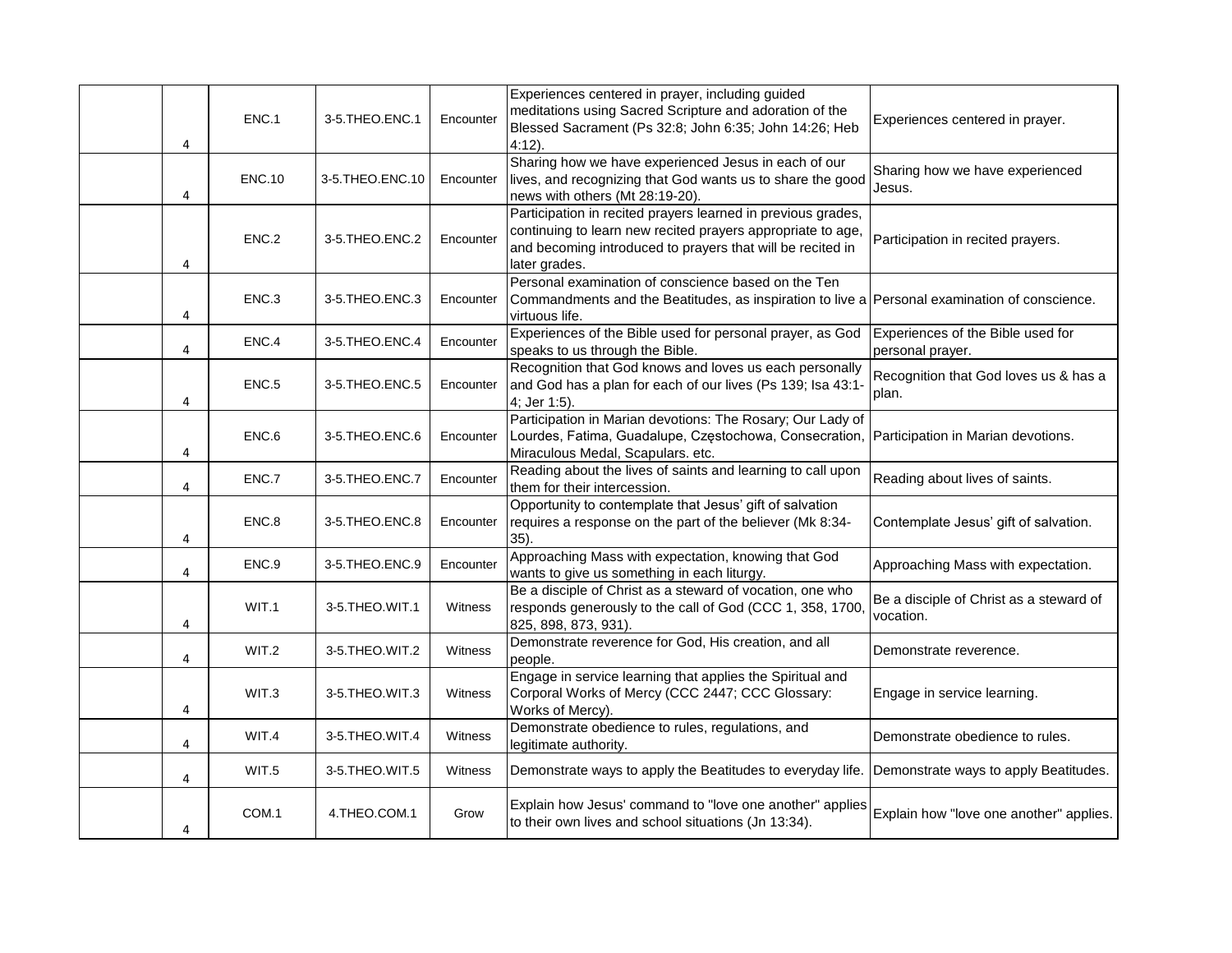| 4 | COM.2 | 4.THEO.COM.2 | Grow | Describe ways the behavior of each person affects the<br>whole membership, as the Church is the Body of Christ<br>(CCC 791).                                                                                                                                                                                                  | Describe ways behavior affects the<br>whole Church.   |
|---|-------|--------------|------|-------------------------------------------------------------------------------------------------------------------------------------------------------------------------------------------------------------------------------------------------------------------------------------------------------------------------------|-------------------------------------------------------|
| 4 | COM.3 | 4.THEO.COM.3 | Grow | Discuss the effects of prejudice, discrimination, and racism Discuss prejudice, discrimination &<br>on a community.                                                                                                                                                                                                           | racism.                                               |
| 4 | COM.4 | 4.THEO.COM.4 | Grow | Examine the importance of rules and order in family life,<br>school situations, the Church, and the wider community.                                                                                                                                                                                                          | Examine importance of rules & order.                  |
| 4 | CRE.1 | 4.THEO.CRE.1 | Grow | Identify and discuss major doctrines and dogmas related to<br>the Blessed Virgin Mary (Immaculate Conception,<br>Annunciation and Assumption) (CCC 966).                                                                                                                                                                      | Identify major doctrines/dogmas related<br>to Mary.   |
| 4 | DIG.1 | 4.THEO.DIG.1 | Grow | Define the theological virtues and cardinal virtues and<br>examine their application in real life situations (CCC 1805-<br>1829, 1833).                                                                                                                                                                                       | Define the theological virtues & cardinal<br>virtues. |
| 4 | DIG.2 | 4.THEO.DIG.2 | Grow | Discuss guidelines for choosing movies, TV programs,<br>music, books, magazines, video games, etc, that are<br>supportive of human dignity (Exod 20:17; Mt 5:8; CCC<br>2525).                                                                                                                                                 | Discuss guidelines for media: human<br>dignity.       |
| 4 | HIS.1 | 4.THEO.HIS.1 | Grow | Narrate the story of Moses in Exodus, as it unfolds the<br>history of our covenant relationship with God.                                                                                                                                                                                                                     | Narrate the story of Moses in Exodus.                 |
| 4 | HIS.2 | 4.THEO.HIS.2 | Grow | Discuss the role of the Holy Spirit in the birth and growth of<br>the Church (CCC 688).                                                                                                                                                                                                                                       | Discuss role of the Holy Spirit in the<br>Church.     |
| 4 | HIS.3 | 4.THEO.HIS.3 | Grow | Outline the growth of the early Church beginning with the<br>Acts of the Apostles (the roles of Sts Peter & Paul and the<br>apostles (Acts 2-5, 8-10, 13,15).                                                                                                                                                                 | Outline growth of the early Church.                   |
| 4 | HIS.4 | 4.THEO.HIS.4 | Grow | Explain the relationship of the parish to the diocese (CCC<br>2179).                                                                                                                                                                                                                                                          | Explain relationship of parish to<br>diocese.         |
| 4 | HIS.5 | 4.THEO.HIS.5 | Grow | Identify saints who lived the Beatitudes and assisted in the<br>growth of religious life in the Church (i.e., St. Anthony the<br>Hermit, St. Benedict & St. Scholastica; St. Francis of Assisi<br>& St. Clare, St. Catherine of Siena, St. Dominic, St.<br>Ignatius Loyola, St. Maximilian Kolbe, St. Teresa of<br>Calcutta). | Identify saints who lived the Beatitudes.             |
| 4 | LIT.1 | 4.THEO.LIT.1 | Grow | Discuss the ways in which Christ can be personally<br>encountered in the Liturgy (CCC 1084-1090).                                                                                                                                                                                                                             | Discuss ways Christ is encountered in<br>Liturgy.     |
| 4 | LIT.2 | 4.THEO.LIT.2 | Grow | Demonstrate appropriate customs, gestures, postures in<br>various liturgical situations (genuflection, bowing, kneeling,<br>processions) and understand why we use them.                                                                                                                                                      | Demonstrate appropriate<br>customs/gestures/postures. |
| 4 | LIT.3 | 4.THEO.LIT.3 | Grow | Identify the Holy Days of Obligation and explain the<br>purpose for each celebration.                                                                                                                                                                                                                                         | Identify Holy Days of Obligation.                     |
| 4 | MOR.1 | 4.THEO.MOR.1 | Grow | Identify the broken relationships caused by Original Sin:<br>the human person and God; human beings and nature;<br>between human persons; within one's self.                                                                                                                                                                  | Identify broken relationships: Original<br>Sin.       |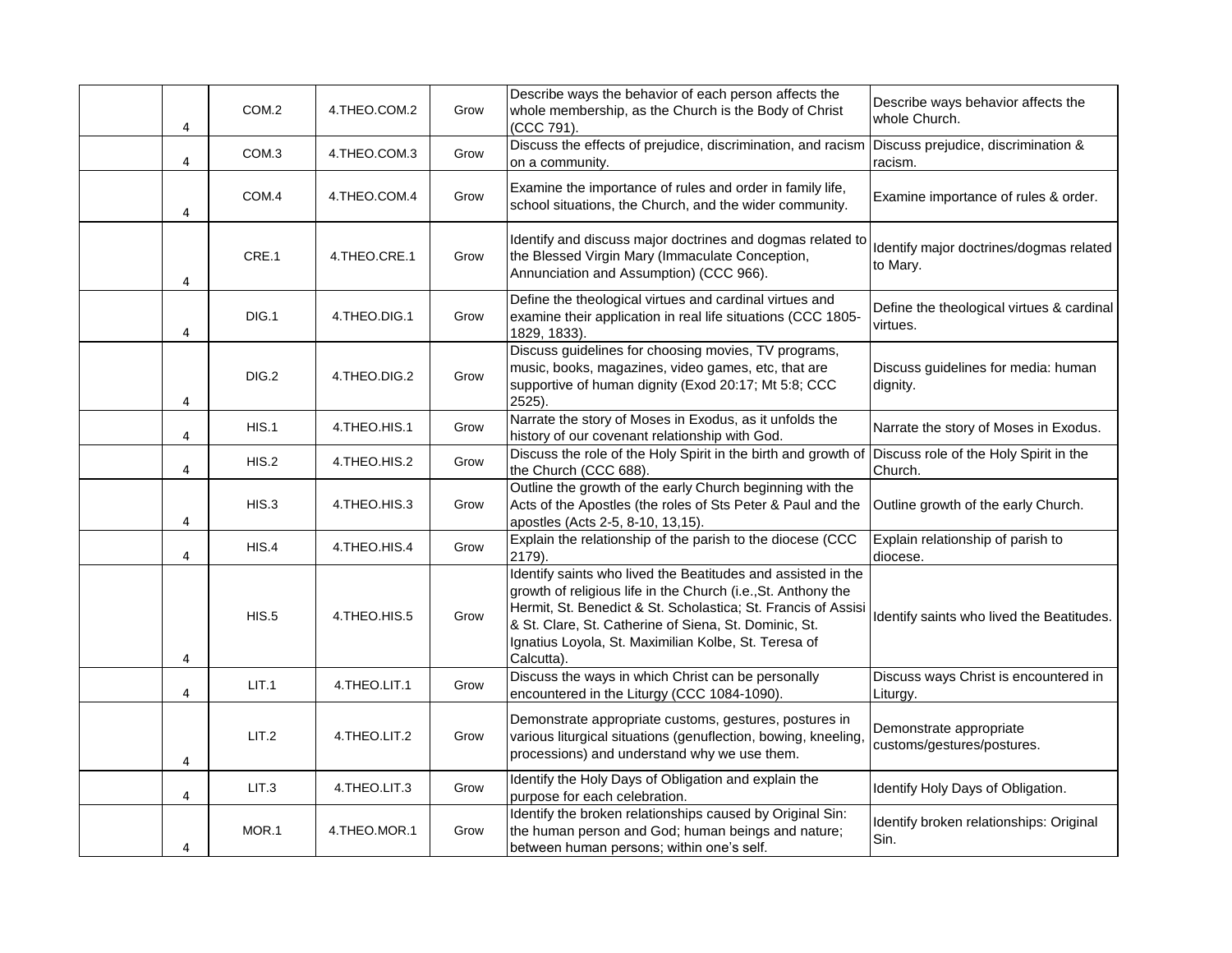| 4 | MOR.2            | 4.THEO.MOR.2 | Grow | Define and explain the intellect and free will (CCC 1703-<br>1706).                                                                                                                                                                                                                                          | Define & explain intellect & free will.               |
|---|------------------|--------------|------|--------------------------------------------------------------------------------------------------------------------------------------------------------------------------------------------------------------------------------------------------------------------------------------------------------------|-------------------------------------------------------|
| 4 | MOR.3            | 4.THEO.MOR.3 | Grow | Describe how the Beatitudes are guidelines for a moral life<br>(Mt 5-7; CCC 1965-1972, 1723-1724).                                                                                                                                                                                                           | Describe how Beatitudes are<br>guidelines.            |
| 4 | MOR.4            | 4.THEO.MOR.4 | Grow | Compare mortal and venial sin (CCC 1854-1864) and<br>discuss the necessity of virtue in our lives.                                                                                                                                                                                                           | Compare mortal & venial sin.                          |
| 4 | MOR.5            | 4.THEO.MOR.5 | Grow | Explore how Jesus taught us to live, and identify the<br>Corporal and Spiritual Works of Mercy.                                                                                                                                                                                                              | Explore how Jesus taught us to live.                  |
| 4 | PRA.1            | 4.THEO.PRA.1 | Grow | Participate in various forms of music as prayer (e.g., Praise<br>and Worship, Gregorian Chant, Taize prayer).                                                                                                                                                                                                | Participate in music as prayer.                       |
| 4 | PRA.2            | 4.THEO.PRA.2 | Grow | Compare and contrast the different types of prayer<br>(blessing, adoration, petition, intercession, thanksgiving<br>and praise (CCC 2626-2643).                                                                                                                                                              | Compare & contrast the different types<br>of prayer.  |
| 4 | PRA.3            | 4.THEO.PRA.3 | Grow | Recite prayers as specified by grade level expectations.                                                                                                                                                                                                                                                     | Recite prayers.                                       |
| 4 | PRA.4            | 4.THEO.PRA.4 | Grow | Maintain a plan of personal daily prayer.                                                                                                                                                                                                                                                                    | Maintain a plan of personal daily prayer.             |
| 4 | SAC.1            | 4.THEO.SAC.1 | Grow | Explain the difference between the seven sacraments and<br>sacramentals, as sacramentals are sacred signs that bear<br>a resemblance to the sacraments and all creation is<br>sacramental because God is revealed through it and our<br>very being should draw others closer to Christ. (CCC 1667-<br>1670). | Explain difference: Sacraments &<br>Sacramentals.     |
| 4 | SAC.2            | 4.THEO.SAC.2 | Grow | Discuss the sacraments of Reconciliation and Eucharist as<br>an important part of conversion and growth in discipleship<br>(CCC 1422-1423, 1427, 1429).                                                                                                                                                      | Discuss Reconcil & Eucharist:<br>conversion & growth. |
| 4 | SCR.1            | 4.THEO.SCR.1 | Grow | Find Scripture passages and reference them by citing<br>book, chapter and verse.                                                                                                                                                                                                                             | Find Scripture passages.                              |
| 4 | SCR.2            | 4.THEO.SCR.2 | Grow | Describe the concept of covenant using the Bible<br>narratives about Adam (Gen 1:26-2:3; 2:15-17), Noah<br>(Gen 9:8-17), Abraham (Gen 17:1-14), Moses (Exod 19:3-<br>6), David (2 Sam 7:15-19) and Jesus (Mt 26:28).                                                                                         | Describe the concept of covenant.                     |
| 4 | SCR.3            | 4.THEO.SCR.3 | Grow | Name the four evangelists and identify them as writers of<br>the Gospels.                                                                                                                                                                                                                                    | Name the four evangelists.                            |
| 4 | TOB.1            | 4.THEO.TOB.1 | Grow | Define original unity as the unique relation between male<br>and female.                                                                                                                                                                                                                                     | Define original unity.                                |
| 4 | TOB.2            | 4.THEO.TOB.2 | Grow | Interpret the significance of Genesis 2:18 "It is not good for<br>man to be alone, I will make a helper fit for him."                                                                                                                                                                                        | Interpret significance of Gen 2:18.                   |
| 4 | TOB <sub>3</sub> | 4.THEO.TOB.3 | Grow | Compare Adam's joy at the creation of Eve to his response Compare Adam's joy at creation of Eve<br>to the creation of the animals.                                                                                                                                                                           | & animals.                                            |
| 4 | TOB.4            | 4.THEO.TOB.4 | Grow | Recognize that suffering is the result of the Fall and that<br>suffering can make it difficult for us to see the gifts of God.                                                                                                                                                                               | Recognize suffering.                                  |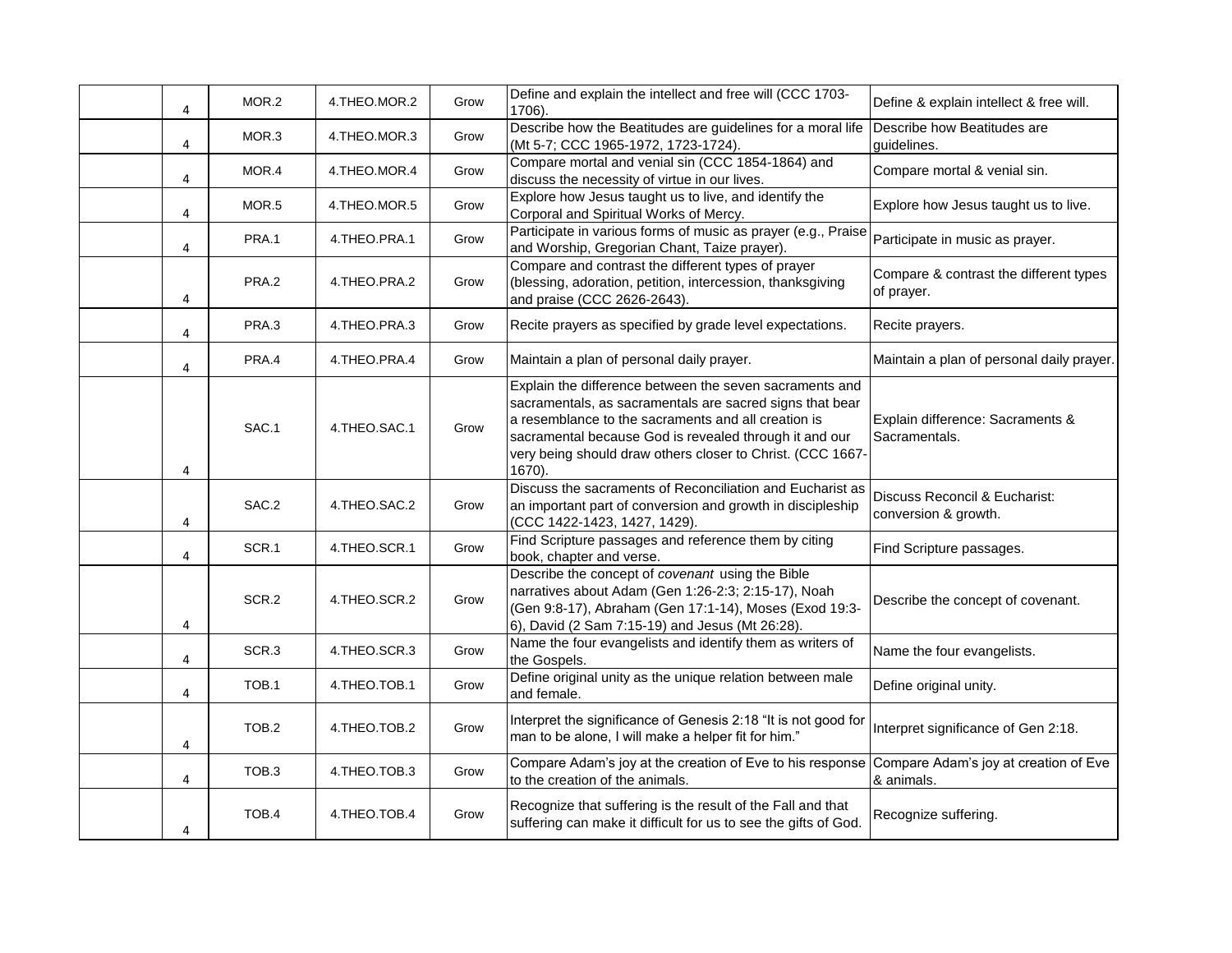|  |  | TOPF<br>ס.סט | $LIPO$ TOD $F$<br>IUB.<br>−− | Grow | State<br>Resurrection we will experience the most<br>that at the !<br>with God<br>: others<br>communion<br>perfect<br>$\mathsf{\mu}$ and with $\mathsf{\tau}$ | State<br>* Resurrection.<br>vhat happens at K י |
|--|--|--------------|------------------------------|------|---------------------------------------------------------------------------------------------------------------------------------------------------------------|-------------------------------------------------|
|--|--|--------------|------------------------------|------|---------------------------------------------------------------------------------------------------------------------------------------------------------------|-------------------------------------------------|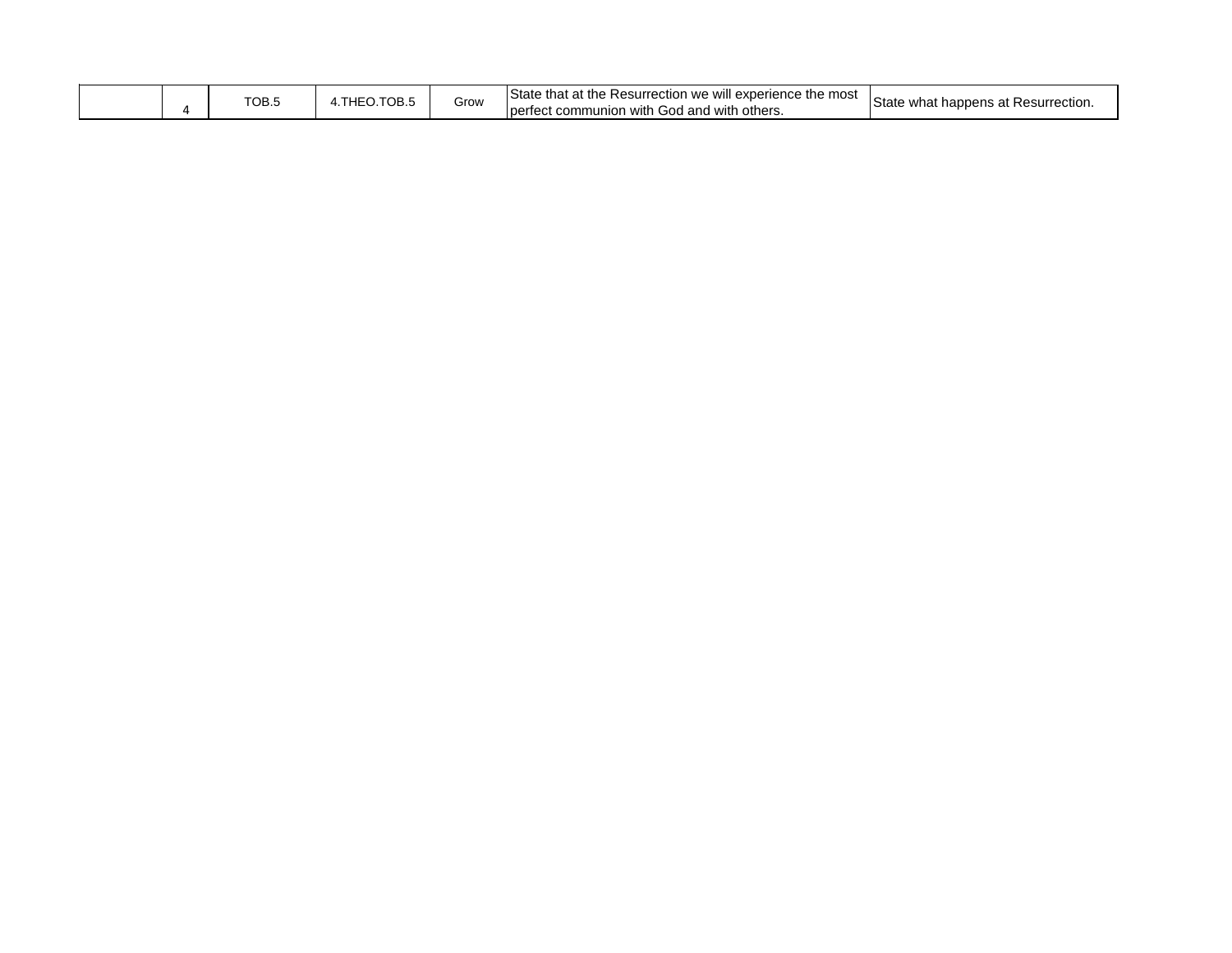| 5 | ENC.1             | 3-5.THEO.ENC.1  | Encounter | Experiences centered in prayer, including guided<br>meditations using Sacred Scripture and adoration of the<br>Blessed Sacrament (Ps 32:8; John 6:35; John 14:26; Heb<br>$4:12$ ).                         | Experiences centered in prayer.                       |
|---|-------------------|-----------------|-----------|------------------------------------------------------------------------------------------------------------------------------------------------------------------------------------------------------------|-------------------------------------------------------|
| 5 | <b>ENC.10</b>     | 3-5.THEO.ENC.10 | Encounter | Sharing how we have experienced Jesus in each of our<br>lives, and recognizing that God wants us to share the good<br>news with others (Mt 28:19-20).                                                      | Sharing how we have experienced<br>Jesus.             |
| 5 | ENC.2             | 3-5.THEO.ENC.2  | Encounter | Participation in recited prayers learned in previous grades,<br>continuing to learn new recited prayers appropriate to age,<br>and becoming introduced to prayers that will be recited in<br>later grades. | Participation in recited prayers.                     |
| 5 | ENC.3             | 3-5.THEO.ENC.3  | Encounter | Personal examination of conscience based on the Ten<br>Commandments and the Beatitudes, as inspiration to live a Personal examination of conscience.<br>virtuous life.                                     |                                                       |
| 5 | ENC.4             | 3-5.THEO.ENC.4  | Encounter | Experiences of the Bible used for personal prayer, as God<br>speaks to us through the Bible.                                                                                                               | Experiences of the Bible used for<br>personal prayer. |
| 5 | ENC <sub>.5</sub> | 3-5.THEO.ENC.5  | Encounter | Recognition that God knows and loves us each personally<br>and God has a plan for each of our lives (Ps 139; Isa 43:1-<br>4; Jer 1:5).                                                                     | Recognition that God loves us & has a<br>plan.        |
| 5 | ENC.6             | 3-5.THEO.ENC.6  | Encounter | Participation in Marian devotions: The Rosary; Our Lady of<br>Lourdes, Fatima, Guadalupe, Częstochowa, Consecration, Participation in Marian devotions.<br>Miraculous Medal, Scapulars. etc.               |                                                       |
| 5 | ENC.7             | 3-5.THEO.ENC.7  | Encounter | Reading about the lives of saints and learning to call upon<br>them for their intercession.                                                                                                                | Reading about lives of saints.                        |
| 5 | ENC.8             | 3-5.THEO.ENC.8  | Encounter | Opportunity to contemplate that Jesus' gift of salvation<br>requires a response on the part of the believer (Mk 8:34-<br>$35$ ).                                                                           | Contemplate Jesus' gift of salvation.                 |
| 5 | ENC.9             | 3-5.THEO.ENC.9  | Encounter | Approaching Mass with expectation, knowing that God<br>wants to give us something in each liturgy.                                                                                                         | Approaching Mass with expectation.                    |
| 5 | WIT.1             | 3-5.THEO.WIT.1  | Witness   | Be a disciple of Christ as a steward of vocation, one who<br>responds generously to the call of God (CCC 1, 358, 1700,<br>825, 898, 873, 931).                                                             | Be a disciple of Christ as a steward of<br>vocation.  |
| 5 | WIT.2             | 3-5.THEO.WIT.2  | Witness   | Demonstrate reverence for God, His creation, and all<br>people.                                                                                                                                            | Demonstrate reverence.                                |
| 5 | WIT.3             | 3-5.THEO.WIT.3  | Witness   | Engage in service learning that applies the Spiritual and<br>Corporal Works of Mercy (CCC 2447; CCC Glossary:<br>Works of Mercy).                                                                          | Engage in service learning.                           |
| 5 | WIT.4             | 3-5.THEO.WIT.4  | Witness   | Demonstrate obedience to rules, regulations, and<br>legitimate authority.                                                                                                                                  | Demonstrate obedience to rules.                       |
| 5 | WIT.5             | 3-5.THEO.WIT.5  | Witness   | Demonstrate ways to apply the Beatitudes to everyday life. Demonstrate ways to apply Beatitudes.                                                                                                           |                                                       |
| 5 | COM.1             | 5.THEO.COM.1    | Grow      | Explain vocations as a call to the single, married,<br>consecrated or ordained life (CCC 871-873), and how,<br>through prayer, God helps us to understand our call to<br>vocations in the community.       | Explain vocations as a call.                          |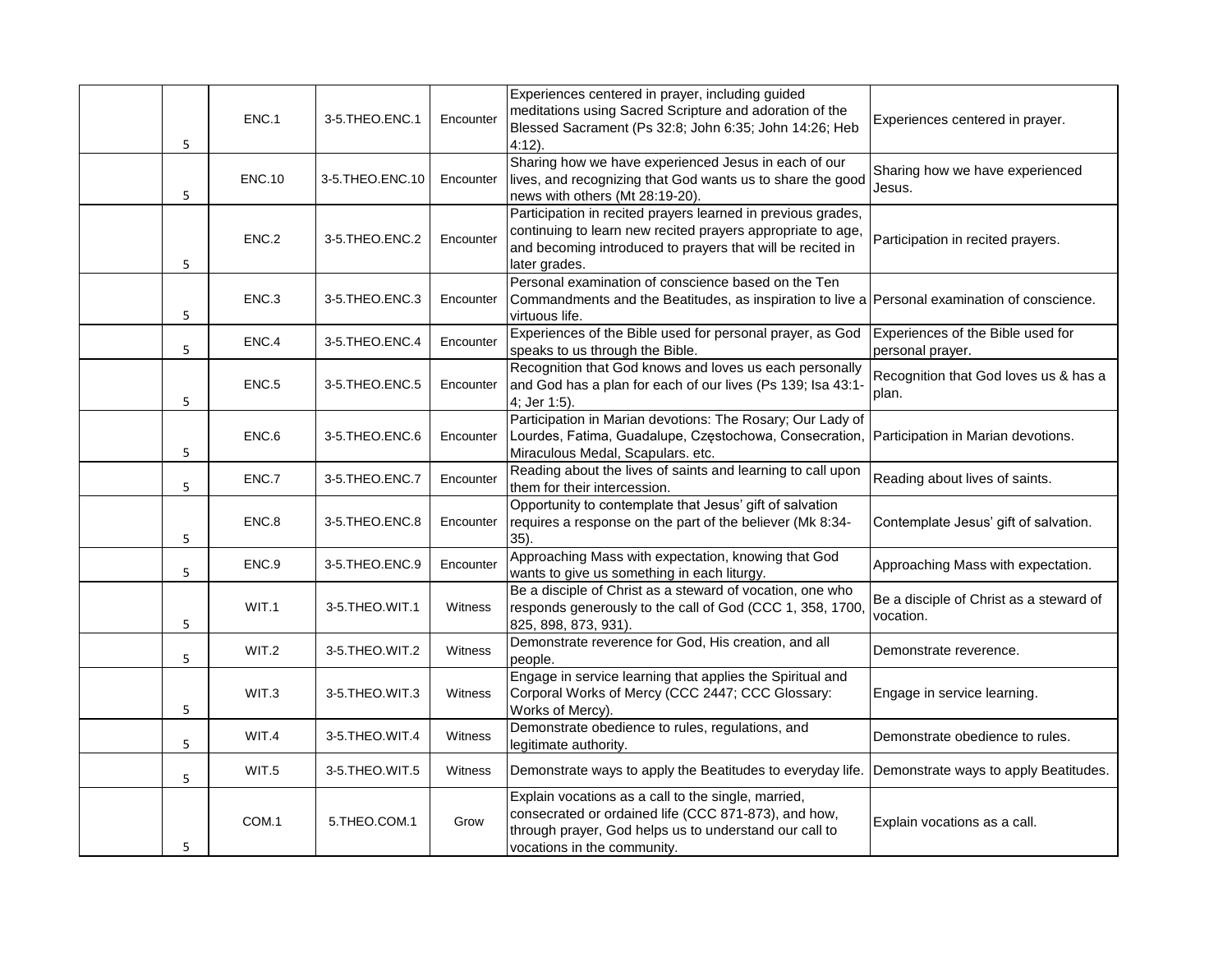| 5 | COM.2 | 5.THEO.COM.2 | Grow | Describe how each vocation builds up the community<br>(CCC 871-873).                                                                                                                                                                      | Describe how vocations build<br>community.        |
|---|-------|--------------|------|-------------------------------------------------------------------------------------------------------------------------------------------------------------------------------------------------------------------------------------------|---------------------------------------------------|
| 5 | CRE.1 | 5.THEO.CRE.1 | Grow | Discuss ways the Holy Trinity is manifested in the<br>sacraments (CCC 688), as the Trinity is the relationship of<br>love of the Father, Son, and Holy Spirit.                                                                            | Discuss Holy Trinity: Sacraments.                 |
| 5 | CRE.2 | 5.THEO.CRE.2 | Grow | Discuss the implications of faith in one God.                                                                                                                                                                                             | Discuss implications of faith in one<br>God.      |
| 5 | CRE.3 | 5.THEO.CRE.3 | Grow | Discuss the Holy Spirit as the Sanctifier of the world.                                                                                                                                                                                   | Discuss Holy Spirit as Sanctifier.                |
| 5 | CRE.4 | 5.THEO.CRE.4 | Grow | Compare the concepts of heaven, hell, and purgatory<br>(CCC 1020-1037).                                                                                                                                                                   | Compare concepts of Heaven, Hell &<br>Purgatory.  |
| 5 | CRE.5 | 5.THEO.CRE.5 | Grow | Discuss Christ's Resurrection and the resurrection of our<br>bodies at the end of time (1 Cor 15:35-57).                                                                                                                                  | Discuss Christ's Resurrection.                    |
| 5 | DIG.1 | 5.THEO.DIG.1 | Grow | Compare God's forgiveness of us with our call to forgive<br>others (Mt 6:9-15).                                                                                                                                                           | Compare God's forgiveness & we<br>forgive others. |
| 5 | DIG.2 | 5.THEO.DIG.2 | Grow | Discuss and display appropriate attitudes toward the<br>unborn, sick, handicapped, aged, and dying, as each<br>person is created in the image and likeness of God and<br>each person is unique and unrepeatable (CCC 2268-2283,<br>2407). | Discuss attitudes: image & likeness of<br>God.    |
| 5 | HIS.1 | 5.THEO.HIS.1 | Grow | Describe the Church as a sacrament and outward sign of<br>Christ in the world (CCC 738-739).                                                                                                                                              | Describe Church as Sacrament.                     |
| 5 | HIS.2 | 5.THEO.HIS.2 | Grow | Trace the development of the sacraments through Church<br>history.                                                                                                                                                                        | Trace development of Sacraments.                  |
| 5 | HIS.3 | 5.THEO.HIS.3 | Grow | Identify and discuss saints particularly associated with the<br>sacraments.                                                                                                                                                               | Discuss saints: Sacraments.                       |
| 5 | LIT.1 | 5.THEO.LIT.1 | Grow | Define and discuss how the Church is the institution<br>established by Christ through which the sacraments are<br>celebrated and grace is given.                                                                                          | Discuss how Church is institution.                |
| 5 | LIT.2 | 5.THEO.LIT.2 | Grow | Describe how the flow of the liturgical year helps us grow<br>in faith.                                                                                                                                                                   | Describe how liturgical year helps us<br>grow.    |
| 5 | LIT.3 | 5.THEO.LIT.3 | Grow | Express how the Eucharist is the source and summit of<br>Catholic life.                                                                                                                                                                   | Express how Eucharist is source &<br>summit.      |
| 5 | MOR.1 | 5.THEO.MOR.1 | Grow | Describe the ways the saints model the spiritual and<br>corporal Works of Mercy (CCC 2447; CCC Glossary:<br>2447).                                                                                                                        | Describe ways saints model Works of<br>Mercy.     |
| 5 | MOR.2 | 5.THEO.MOR.2 | Grow | Outline ways in which saints live up to the ideals of the<br>Beatitudes.                                                                                                                                                                  | Outline ways saints live Beatitudes.              |
| 5 | MOR.3 | 5.THEO.MOR.3 | Grow | Explain that original sin is transmitted, how personal sin is<br>a choice, and how the sacraments meet us in our<br>sinfulness (CCC 402 - 409).                                                                                           | Explain Original Sin & personal sin.              |
| 5 | MOR.4 | 5.THEO.MOR.4 | Grow | Discuss how the fruits and gifts of the Holy Spirit help us to<br>lead a holy life (CCC 1830 - 1832).                                                                                                                                     | Discuss Fruits & Gifts of the Holy Spirit.        |
| 5 | PRA.1 | 5.THEO.PRA.1 | Grow | Demonstrate the use of different types and styles of prayer<br>(e.g. journaling, drawing, song, praying with icons).                                                                                                                      | Demonstrate use of different types of<br>prayer.  |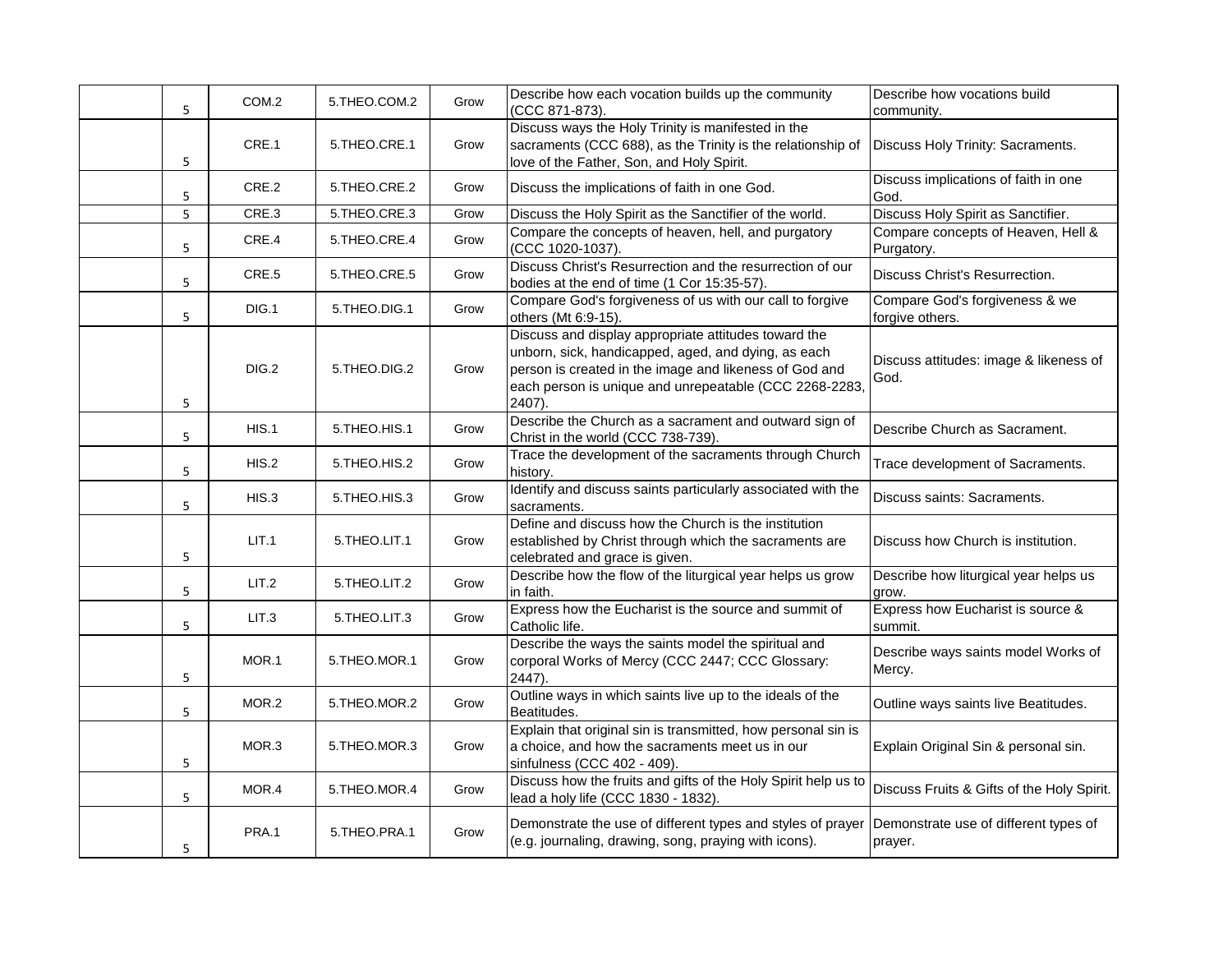| 5 | PRA.2 | 5.THEO.PRA.2 | Grow | Lead the Rosary.                                                                                                                                                                                                                                                             | Lead the Rosary.                                      |
|---|-------|--------------|------|------------------------------------------------------------------------------------------------------------------------------------------------------------------------------------------------------------------------------------------------------------------------------|-------------------------------------------------------|
| 5 | PRA.3 | 5.THEO.PRA.3 | Grow | Practice lectio divina with the Sacred Scriptures.                                                                                                                                                                                                                           | Practice Lectio Divina.                               |
| 5 | PRA.4 | 5.THEO.PRA.4 | Grow | Recite prayers as specified by grade level expectations.                                                                                                                                                                                                                     | Recite prayers.                                       |
| 5 | PRA.5 | 5.THEO.PRA.5 | Grow | Maintain a plan for personal daily prayer.                                                                                                                                                                                                                                   | Maintain a plan for personal daily<br>prayer.         |
| 5 | SAC.1 | 5.THEO.SAC.1 | Grow | Define sacrament as an outward sign instituted by Jesus<br>entrusted to the Church by which divine life is dispensed to Define Sacrament.<br>us (CCC 1131).                                                                                                                  |                                                       |
| 5 | SAC.2 | 5.THEO.SAC.2 | Grow | Demonstrate why the Eucharist is the center of the<br>Church's life (CCC 1343).                                                                                                                                                                                              | Demonstrate why Eucharist is center of<br>life.       |
| 5 | SAC.3 | 5.THEO.SAC.3 | Grow | Explain the meaning of and difference between "sign" and<br>"symbol" (CCC 1145-1148).                                                                                                                                                                                        | Explain meaning of "sign" & "symbol".                 |
| 5 | SAC.4 | 5.THEO.SAC.4 | Grow | Describe the signs and symbols of each Sacrament, and<br>discuss how sacraments, through signs and symbols, are<br>personal encounters with Christ.                                                                                                                          | Describe signs & symbols of each<br>Sacrament.        |
| 5 | SAC.5 | 5.THEO.SAC.5 | Grow | Create a model to describe the relationships among the<br>Sacraments (CCC 1210).                                                                                                                                                                                             | Create model to describe Sacraments.                  |
| 5 | SAC.6 | 5.THEO.SAC.6 | Grow | Demonstrate how the Sacraments empower us to serve<br>others.                                                                                                                                                                                                                | Demonstrate how Sacraments<br>empower us to serve.    |
| 5 | SCR.1 | 5.THEO.SCR.1 | Grow | Recognize that the Pentateuch and Torah both refer to the Recognize Pentateuch & Torah refer to<br>first five books of the Old Testament.                                                                                                                                    | Old Test.                                             |
| 5 | SCR.2 | 5.THEO.SCR.2 | Grow | Categorize the books of the Bible as 46 books in the Old<br>Testament (Law, History, Wisdom, Prophets) and 27<br>books in the New Testament.                                                                                                                                 | Categorize books of the Bible.                        |
| 5 | SCR.3 | 5.THEO.SCR.3 | Grow | Describe God as the author of Sacred Scripture because<br>He inspired its human authors (CCC 136).                                                                                                                                                                           | Describe God as author of Sacred<br>Scripture.        |
| 5 | SCR.4 | 5.THEO.SCR.4 | Grow | Discuss the source of each Sacrament in Scripture:<br>Baptism (Jn 3:5), Confirmation (Acts 8:14-17), Eucharist<br>(Jn 6:51-58), Reconciliation (Jn 20:21-23), Matrimony (Mt<br>19:4-6), Holy Orders (Acts 6:3-6, 13:2-3; Tim 3:1),<br>Anointing of the Sick (James 5:14-15). | Discuss source of each Sacrament in<br>Scripture.     |
| 5 | TOB.1 | 5.THEO.TOB.1 | Grow | Differentiate how man, as the pinnacle of creation, is both<br>similar and dissimilar from God.                                                                                                                                                                              | Differentiate human is similar/dissimilar:<br>God.    |
| 5 | TOB.2 | 5.THEO.TOB.2 | Grow | Demonstrate that man comes to know himself through a<br>gift-of-self.                                                                                                                                                                                                        | Demonstrate gift-of-self.                             |
| 5 | TOB.3 | 5.THEO.TOB.3 | Grow | Recognize that Jesus becoming man reveals the love of<br>the Father.                                                                                                                                                                                                         | Recognize Jesus becoming man<br>reveals love.         |
| 5 | TOB.4 | 5.THEO.TOB.4 | Grow | Describe that at the Resurrection we will see as God sees<br>and our bodies will perfectly reveal His love.                                                                                                                                                                  | Describe the Resurrection.                            |
| 5 | TOB.5 | 5.THEO.TOB.5 | Grow | Identify the two ways of being human, male and female.                                                                                                                                                                                                                       | Identify the two ways of being human:<br>male/female. |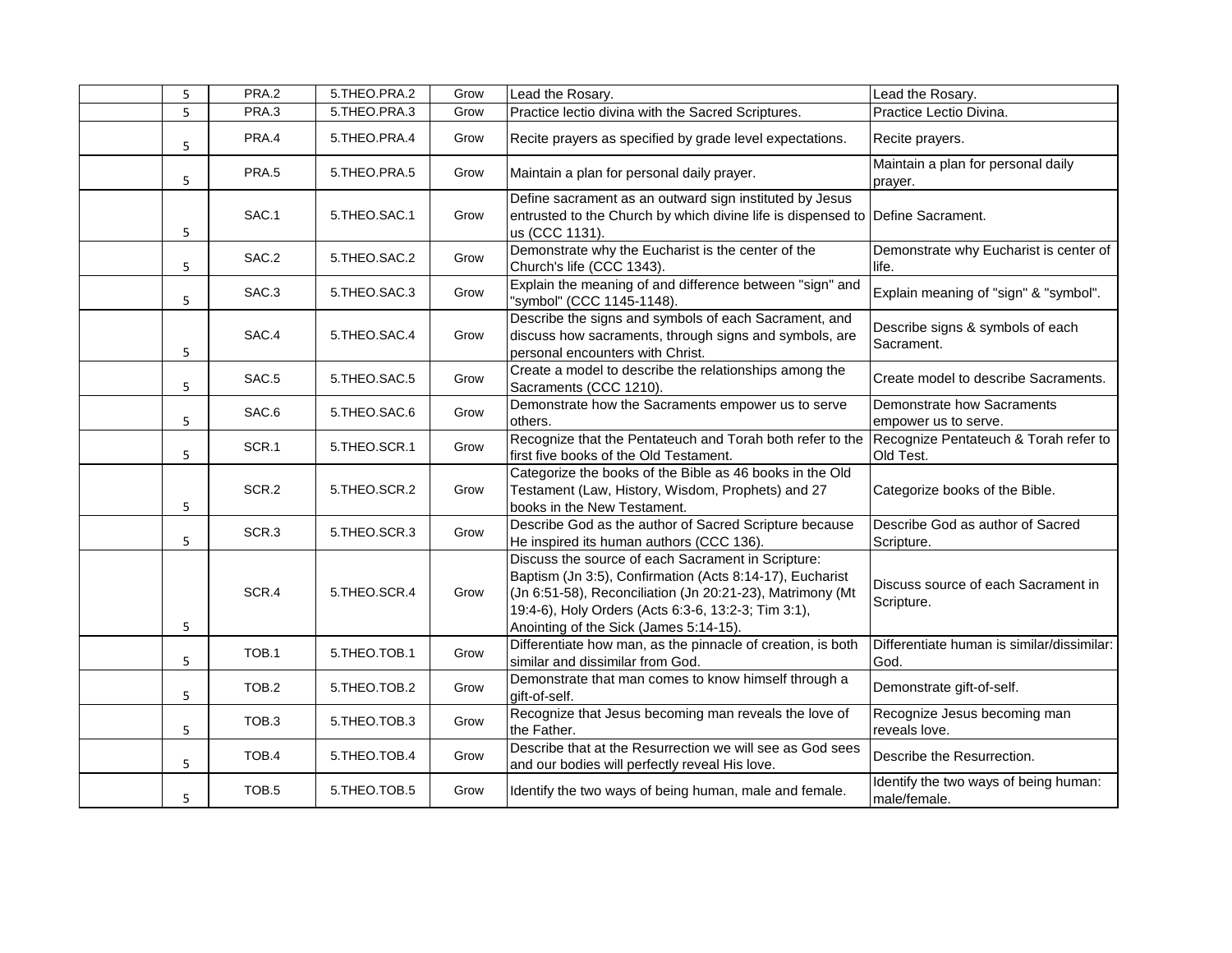| 6 | COM.1            | 6.THEO.COM.1 | Grow | Recognize the diversity of cultures, traditions, talents and<br>gifts, all within the Body of Christ.                                                                                                                                            | Recognize diversity within Body of<br>Christ.         |
|---|------------------|--------------|------|--------------------------------------------------------------------------------------------------------------------------------------------------------------------------------------------------------------------------------------------------|-------------------------------------------------------|
| 6 | COM.2            | 6.THEO.COM.2 | Grow | Recognize the family as a source of spiritual values,<br>religious practices, customs and traditions that help shape<br>one spiritually, physically, psychologically and socially.                                                               | Recognize the family as source of<br>values.          |
| 6 | COM <sub>3</sub> | 6.THEO.COM.3 | Grow | Explain how the seven themes of Catholic Social Teaching Explain themes of Catholic Social<br>are carried out in our world.                                                                                                                      | Teaching.                                             |
| 6 | COM.4            | 6.THEO.COM.4 | Grow | Demonstrate the skill of listening - to hear others<br>respectfully and to be open to the voice of God.                                                                                                                                          | Demonstrate skill of listening.                       |
| 6 | CRE.1            | 6.THEO.CRE.1 | Grow | Identify God the Father as the Creator, Jesus as the<br>Messiah and fulfillment of the Old Covenant, and the Holy<br>Spirit as the Sanctifier, the breath of life and fire of love.                                                              | <b>Identify Trinity.</b>                              |
| 6 | CRE.2            | 6.THEO.CRE.2 | Grow | Identify conversion as turning away from sin and turning<br>toward God (CCC 545, 1036 Mk 5:14-15, Acts 3:19-20).                                                                                                                                 | Identify conversion.                                  |
| 6 | CRE.3            | 6.THEO.CRE.3 | Grow | Define the Deposit of Faith as Scripture and Tradition - the<br>source of all Revelation (CCC 81, 84).                                                                                                                                           | Define Deposit of Faith.                              |
| 6 | CRE.4            | 6.THEO.CRE.4 | Grow | Define tradition as the living transmission of the Church's<br>doctrine, life and worship (CCC 78), and discuss how<br>Catholic tradition and culture are related.                                                                               | Discuss Catholic tradition & culture are<br>related.  |
| 6 | DIG.1            | 6.THEO.DIG.1 | Grow | Discuss reasons why some groups or persons, past and<br>present, have been persecuted.                                                                                                                                                           | Discuss reasons why some have been<br>persecuted.     |
| 6 | DIG.2            | 6.THEO.DIG.2 | Grow | Discuss and apply guidelines for using social media that<br>are in accord with human dignity (CCC 2464-2470, 2475-<br>2499).                                                                                                                     | Discuss guideline for social media:<br>human dignity. |
| 6 | HIS.1            | 6.THEO.HIS.1 | Grow | Explore the Jewish roots of our Christian faith: covenant<br>(Exodus 34:10-28), sacrifice (CCC 2099-2100), twelve<br>tribes (Exod 1:1-14, 28, 29, 40), Passover (Exod 12),<br>Suffering Servant (Isa 52:13-53:12, Lamb of God (John<br>$1:29$ ). | Explore Jewish roots of Christian faith.              |
| 6 | HIS.2            | 6.THEO.HIS.2 | Grow | Narrate and exegete Genesis and Exodus.                                                                                                                                                                                                          | Narrate & exegete Genesis & Exodus.                   |
| 6 | LIT.1            | 6.THEO.LIT.1 | Grow | Discuss the signs, symbols and events of the Easter<br>Triduum.                                                                                                                                                                                  | Discuss Easter Triduum.                               |
| 6 | LIT.2            | 6.THEO.LIT.2 | Grow | Describe the role of liturgical music at Mass.                                                                                                                                                                                                   | Describe the role of liturgical music at<br>Mass.     |
| 6 | MOR.1            | 6.THEO.MOR.1 | Grow | Articulate that the desire to live a moral life is animated by<br>one's friendship with Jesus Christ in the power of the Holy<br>Spirit.                                                                                                         | Articulate desire to live moral life.                 |
| 6 | MOR.2            | 6.THEO.MOR.2 | Grow | Describe the three parts of the moral act: the object, the<br>intention, and the circumstance (CCC 1750).                                                                                                                                        | Describe three parts of the moral act.                |
| 6 | MOR.3            | 6.THEO.MOR.3 | Grow | Define and discuss natural law (CCC 1954 - 1960).                                                                                                                                                                                                | Define & discuss natural law.                         |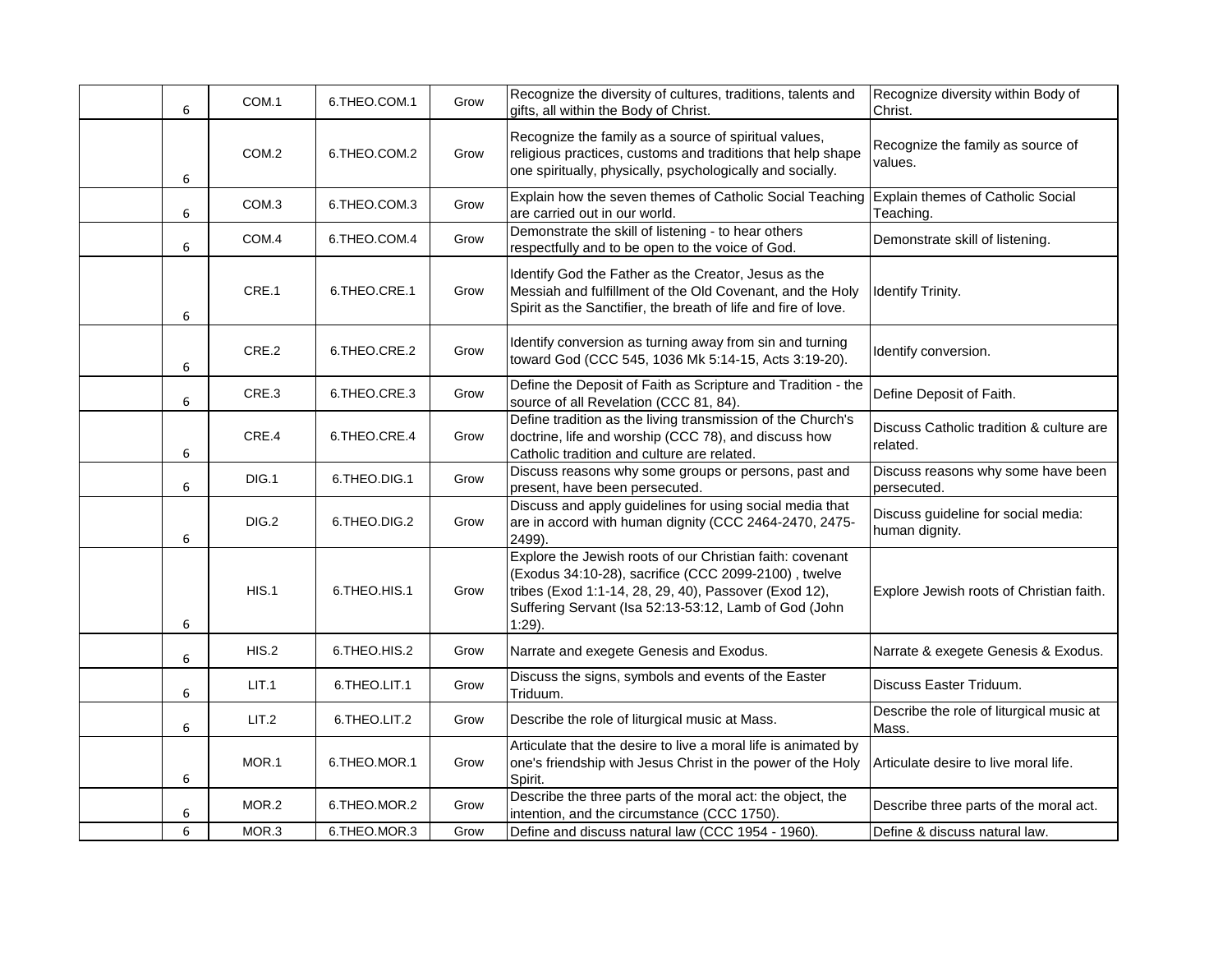| 6 | MOR.4             | 6.THEO.MOR.4 | Grow | Recognize and apply the Gifts and Fruits of the Holy Spirit.                                                                                                                                                                                | Recognize Gifts & Fruits of the Holy<br>Spirit.    |
|---|-------------------|--------------|------|---------------------------------------------------------------------------------------------------------------------------------------------------------------------------------------------------------------------------------------------|----------------------------------------------------|
| 6 | MOR.5             | 6.THEO.MOR.5 | Grow | Analyze each of the Ten Commandments as the moral<br>guideline for God's people, the terms of the covenant at<br>Mt. Sinai (CCC 2056-2063.), and relate them to our<br>personal relationship with God and each other in today's<br>society. | Analyze each of the Ten<br>Commandments.           |
| 6 | PRA.1             | 6.THEO.PRA.1 | Grow | Discuss the role of persistence in prayer to overcome<br>difficulties (CCC 2742).                                                                                                                                                           | Discuss role of persistence in prayer.             |
| 6 | PRA.2             | 6.THEO.PRA.2 | Grow | Discuss the effectiveness of prayer in working toward<br>peace and justice.                                                                                                                                                                 | Discuss effectiveness of prayer.                   |
| 6 | PRA.3             | 6.THEO.PRA.3 | Grow | Identify the Psalms as a collection of hymns or poetry<br>collected over several centuries and used as the public<br>prayer of the Church (CCC 2685-2586, 2597).                                                                            | Identify Psalms.                                   |
| 6 | PRA.4             | 6.THEO.PRA.4 | Grow | Recite prayers as specified by grade level expectations.                                                                                                                                                                                    | Recite prayers.                                    |
| 6 | PRA.5             | 6.THEO.PRA.5 | Grow | Review and revise plan for personal daily prayer.                                                                                                                                                                                           | Review & revise plan for personal daily<br>prayer. |
| 6 | SAC.1             | 6.THEO.SAC.1 | Grow | Understand the importance of regular participation in the<br>Sacraments, and reflect upon how Christ is encountered in Reflect on Christ encountered in each<br>each Sacrament (CCC 1084-1090, 1440-1442,<br>1447, 1458).                   | Sacrament.                                         |
| 6 | SAC.2             | 6.THEO.SAC.2 | Grow | Find and discuss examples of Old Testament events that<br>prefigure the Sacraments (CCC 1217-1222, 1333-1334,<br>$1544$ ).                                                                                                                  | Discuss examples of Old Test:<br>Sacraments.       |
| 6 | SAC.3             | 6.THEO.SAC.3 | Grow | Explain how the covenant between God and each person<br>is nourished by the Sacraments and is present in the<br>sacraments of the Church (CCC 1212, 1217, 1334, 1539-<br>1540, 1611-1612).                                                  | Explain covenant between God and<br>each person.   |
| 6 | SCR.1             | 6.THEO.SCR.1 | Grow | Identify and discuss Sacred Scripture as the speech of<br>God as it is put down in writing under the breath of the<br>Holy Spirit (CCC 81).                                                                                                 | Discuss Sacred Scripture as the<br>speech of God.  |
| 6 | SCR.2             | 6.THEO.SCR.2 | Grow | Explain how our need of a Savior was prophesied by the<br>Old Testament authors and fulfilled by the Messiah (CCC<br>413-421; Rom 5:16-19; Rom 6:23).                                                                                       | Explain Savior prophesied & fulfilled.             |
| 6 | SCR.3             | 6.THEO.SCR.3 | Grow | Describe salvation history as God's unfolding work of<br>salvation in all of history.                                                                                                                                                       | Describe salvation history.                        |
| 6 | SCR.4             | 6.THEO.SCR.4 | Grow | Compare Israel's faithfulness or unfaithfulness to the Old<br>Covenant with today's culture.                                                                                                                                                | Compare faithfulness: Israel & today's<br>culture. |
| 6 | SCR <sub>.5</sub> | 6.THEO.SCR.5 | Grow | Discuss the principles of interpreting Scripture according to Discuss principles of interpreting<br>the teaching of the Catholic Church (CCC 101-141).                                                                                      | Scripture.                                         |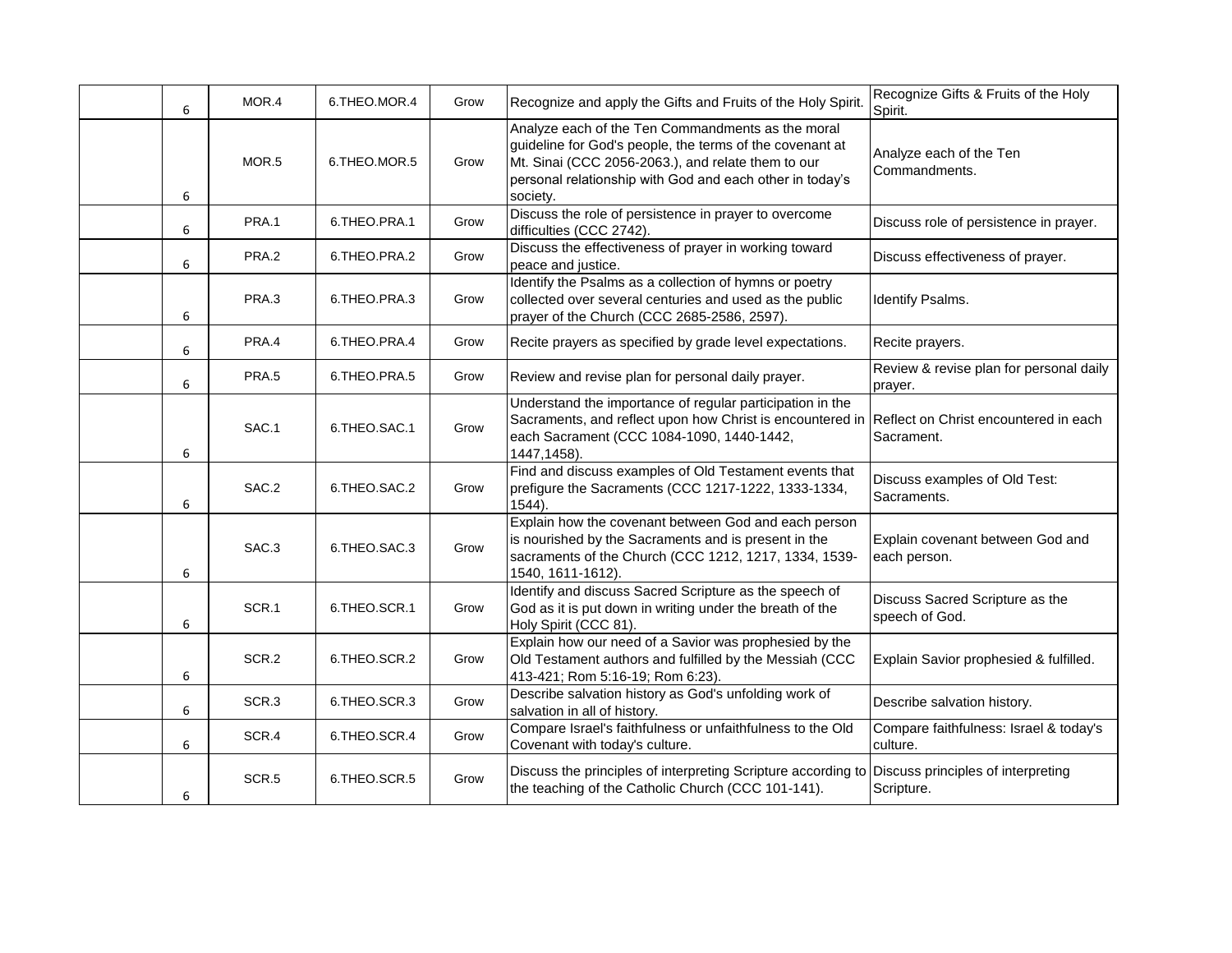| 6 | SCR.6             | 6.THEO.SCR.6       | Grow      | Describe the leadership roles of the Old Testament<br>prophets including their attitude toward the poor, the<br>disadvantaged, immigrants and the needs of the<br>community.                              | Describe leadership roles of Old Test<br>prophets.   |
|---|-------------------|--------------------|-----------|-----------------------------------------------------------------------------------------------------------------------------------------------------------------------------------------------------------|------------------------------------------------------|
| 6 | SCR.7             | 6.THEO.SCR.7       | Grow      | Identify Old Testament ideas of tithing and Jubilee debt<br>forgiveness (Lev 25:8-22).                                                                                                                    | Identify Old Testament ideas of tithing.             |
| 6 | TOB.1             | 6.THEO.TOB.1       | Grow      | Define original experience as the most basic human<br>experiences; all humanity has these in common: original<br>solitude, original unity, original nakedness.                                            | Define original experience.                          |
| 6 | TOB.2             | 6.THEO.TOB.2       | Grow      | Discuss why it is a good thing that God created man as<br>male and female.                                                                                                                                | Discuss why it is good God created<br>male & female. |
| 6 | TOB <sub>3</sub>  | 6.THEO.TOB.3       | Grow      | Propose how a communion of persons involves the loving<br>gift of self: when two persons form a deep unity by giving<br>themselves to one another in love.                                                | Propose communion involves gift of<br>self.          |
| 6 | TOB.4             | 6.THEO.TOB.4       | Grow      | Explain how man, in the image of the Trinity, learns about<br>himself through a gift of himself (TOB 8:4, 9:1-3, 10:1,<br>$15:1$ ).                                                                       | Explain how man learns through gift of<br>himself.   |
| 6 | TOB <sub>.5</sub> | 6.THEO.TOB.5       | Grow      | Give examples of how the body reveals man (TOB 2:4,<br>6:3, 7:1, 8:1, 9:4, 12:5, 14:4, 19:4).                                                                                                             | Give examples of how the body reveals<br>man.        |
| 6 | TOB.6             | 6.THEO.TOB.6       | Grow      | Describe how the human body is the temple of the Holy<br>Spirit and why it is necessary to glorify God in your body<br>(TOB 57:2).                                                                        | Describe how body is temple of the<br>Holy Spirit.   |
| 6 | ENC.1             | 6-8.THEO.ENC.1     | Encounter | Adoration of the Blessed Sacrament (John 6:35; John<br>$14:26$ ).                                                                                                                                         | Adoration of the Blessed Sacrament.                  |
| 6 | <b>ENC.10</b>     | 6-8.THEO.ENC.10    | Encounter | Expression of the joy of being a disciple of Jesus Christ,<br>and personal reflection of the degree to which we've<br>opened our hearts to Jesus in our lives.                                            | Personal reflection of opening hearts to<br>Jesus.   |
| 6 | <b>ENC.11</b>     | 6-8. THEO. ENC. 11 | Encounter | Reflection on living as a disciple of Jesus Christ in today's<br>world and the call we have to evangelize (Rom 1:18-32; 1<br>Cor 6:9-11; Gal 5:13-26).                                                    | Reflection on living as disciple of Jesus<br>Christ. |
| 6 | <b>ENC.12</b>     | 6-8.THEO.ENC.12    | Encounter | Reflection on life experiences and faith through retreats<br>and other spiritual experiences (NSBECS 3.2).                                                                                                | Reflection on life experiences.                      |
| 6 | <b>ENC.13</b>     | 6-8.THEO.ENC.13    | Encounter | Experiences of friendship and the school community as a<br>way of encountering Jesus Christ and living as a member<br>of His Body.                                                                        | Experiences of friendship & school<br>community.     |
| 6 | ENC.2             | 6-8.THEO.ENC.2     | Encounter | Participation in recited prayers learned in previous grades,<br>continuing to learn new recited prayers appropriate to age<br>and becoming introduced to prayers that will be recited in<br>later grades. | Participate in recited prayers.                      |
| 6 | ENC.3             | 6-8.THEO.ENC.3     | Encounter | Lectio Divina of Sacred Scripture, including Scripture<br>connected to course topics, the daily readings, and in<br>preparation of the upcoming Sunday liturgy.                                           | Lectio Divina of Sacred Scripture.                   |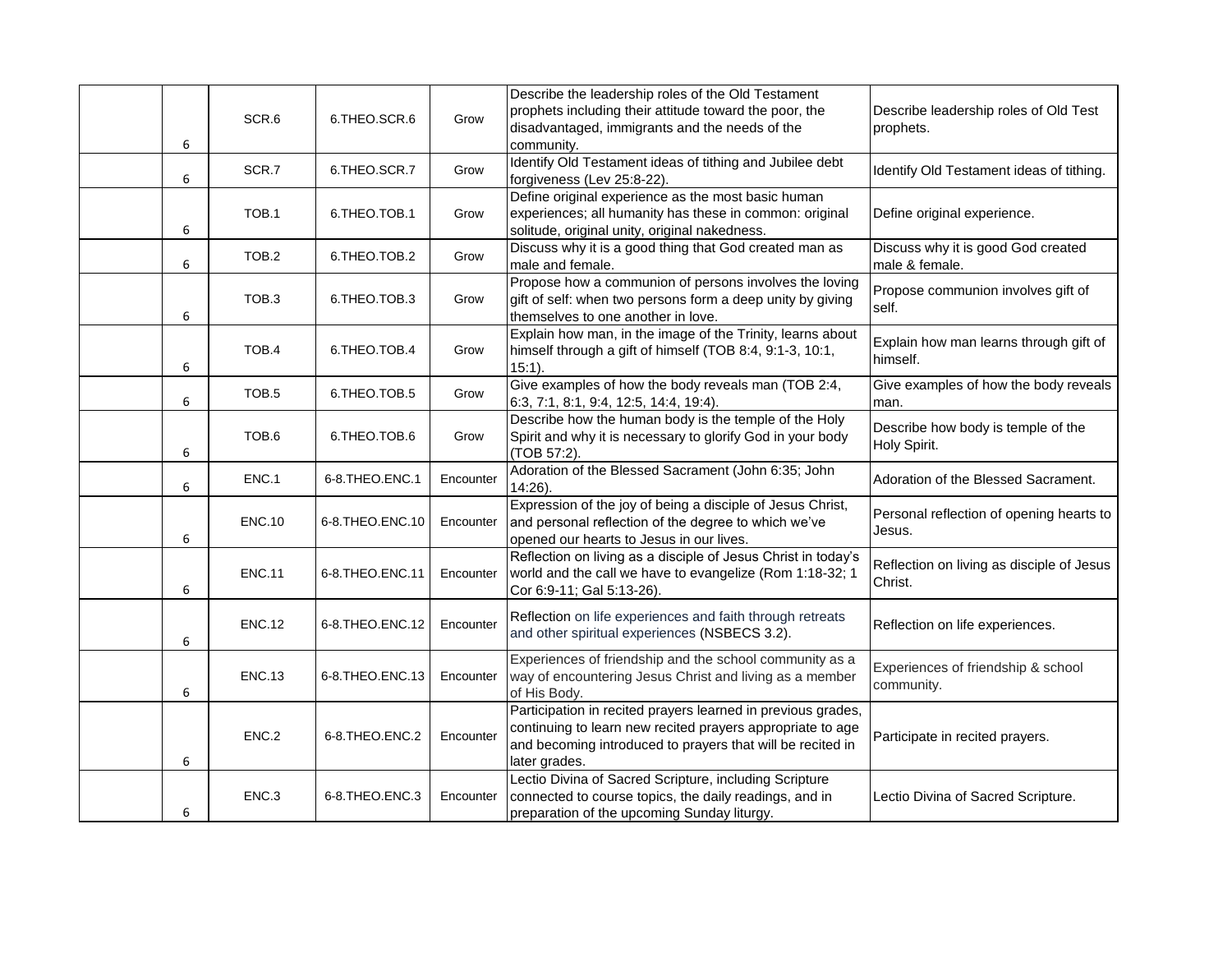| 6 | ENC.4 | 6-8.THEO.ENC.4 | Encounter | Experiences of different forms and expressions of prayer<br>(Forms of Prayer CCC 2623-2643, Expressions of Prayer CCC<br>2700-2719; NSBECS 3.1).                                                                            | Experiences of different forms of<br>prayer.        |
|---|-------|----------------|-----------|-----------------------------------------------------------------------------------------------------------------------------------------------------------------------------------------------------------------------------|-----------------------------------------------------|
| 6 | ENC.5 | 6-8.THEO.ENC.5 | Encounter | Recognition that God knows and loves us each personally<br>and reflection upon the plans that God has for each of our<br>lives (Ps 139; Isa 43:1-4; Jer 1:5).                                                               | Recognize God knows us & has plans.                 |
| 6 | ENC.6 | 6-8.THEO.ENC.6 | Encounter | Recognition that personal salvation is accomplished by<br>Jesus's death and resurrection and the gift of salvation is<br>offered to us but requires a response from us to accept it<br>(Rom 5:16-19; Rom 6:23; 1 Pet 2:24). | Recognize salvation offered & requires<br>response. |
| 6 | ENC.7 | 6-8.THEO.ENC.7 | Encounter | Active participation in the Mass (NSBECS 3.1).                                                                                                                                                                              | Active participation in Mass.                       |
| 6 | ENC.8 | 6-8.THEO.ENC.8 | Encounter | Participation in service learning experiences and reflection<br>of how such service encompasses Gospel values and the<br>mission of the school and parish (NSBECS 3.3).                                                     | Participation in service learning<br>experiences.   |
| 6 | ENC.9 | 6-8.THEO.ENC.9 | Encounter | Experiences of the unique cultural heritage and popular piety<br>of the school/parish and of the universal Catholic Church.                                                                                                 | Experiences of traditions: culture &<br>heritage.   |
| 6 | WIT.1 | 6-8.THEO.WIT.1 | Witness   | Be a disciple of Christ as a steward of the Church, one<br>who works to spread the Catholic faith throughout their<br>community and the world (CCC 2226).                                                                   | Be disciple of Christ as steward of the<br>Church.  |
| 6 | WIT.2 | 6-8.THEO.WIT.2 | Witness   | Exhibit the virtue of reverence for God, his creation, and<br>other people by treating them with respect and honor, for<br>God is all good and his creation is a good gift.                                                 | Exhibit virtue of reverence.                        |
| 6 | WIT.3 | 6-8.THEO.WIT.3 | Witness   | Design and organize student-directed service projects.                                                                                                                                                                      | Design & organize service projects.                 |
| 6 | WIT.4 | 6-8.THEO.WIT.4 | Witness   | Engage in service learning that is purposefully integrated<br>within the social justice teachings of the Church (NSBECS<br>$3.3$ ).                                                                                         | Engage in service learning.                         |
| 6 | WIT.5 | 6-8.THEO.WIT.5 | Witness   | Match individual talents and interests with the needs of the<br>community and reflect on service experiences in the light<br>of the Gospel values that animate the school's mission<br>(NSBECS 3.3).                        | Match talents with needs of the<br>community.       |
| 6 | WIT.6 | 6-8.THEO.WIT.6 | Witness   | Exhibit the virtue of obedience through respect for rules,<br>regulations, and legitimate authority.                                                                                                                        | Exhibit virtue of obedience.                        |
| 6 | WIT.7 | 6-8.THEO.WIT.7 | Witness   | Assist in the planning of various retreats and prayerful<br>experiences throughout the year (NSBECS 3.2).                                                                                                                   | Assist in planning of retreats.                     |
| 6 | WIT.8 | 6-8.THEO.WIT.8 | Witness   | Take a leadership role in the prayer life of the school /<br>parish (NSBECS 3.1).                                                                                                                                           | Take leadership role in prayer life of<br>school.   |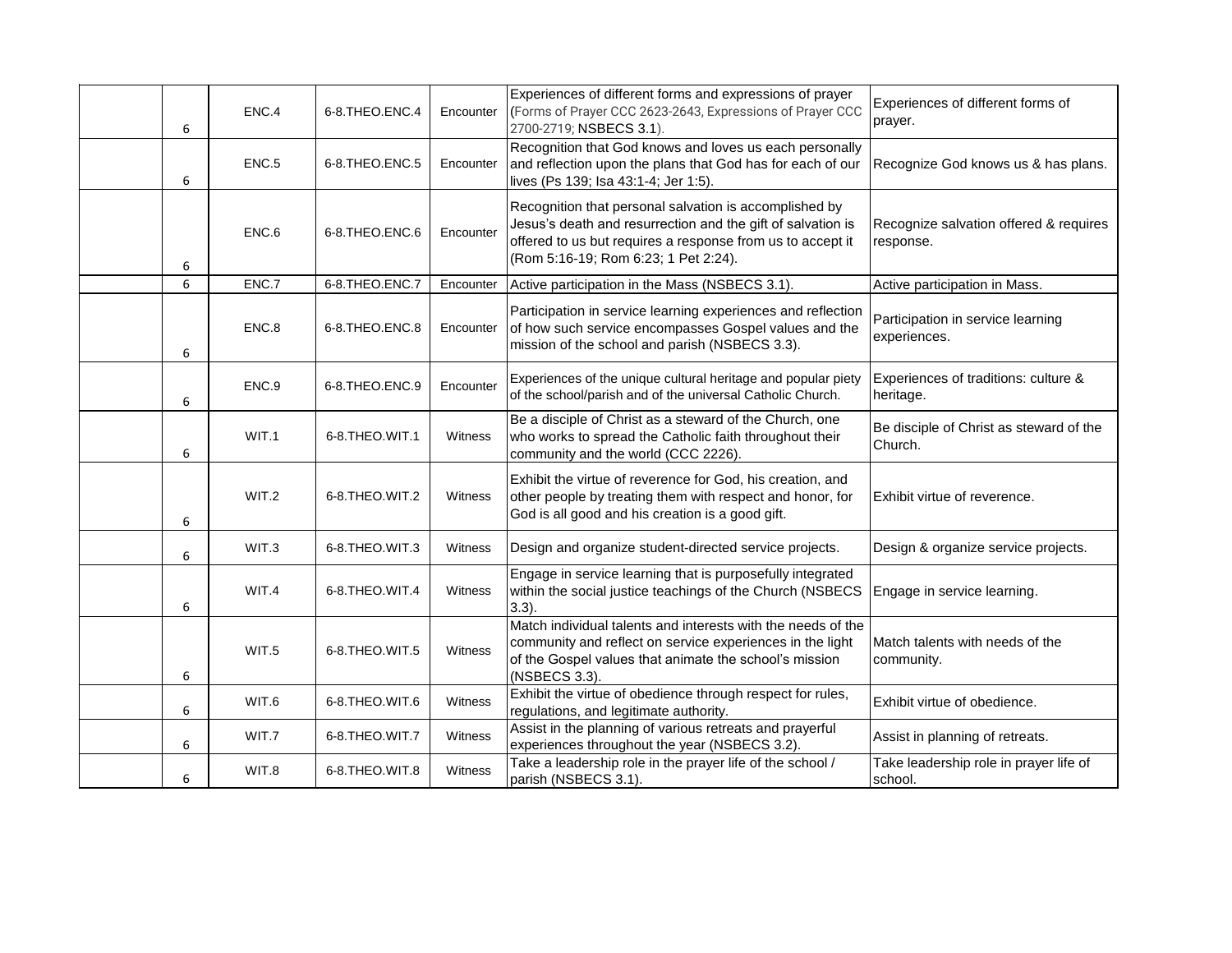| $\overline{7}$ | ENC.1         | 6-8.THEO.ENC.1     | Encounter | Adoration of the Blessed Sacrament (John 6:35; John<br>$14:26$ ).                                                                                                                                                           | Adoration of the Blessed Sacrament.                  |
|----------------|---------------|--------------------|-----------|-----------------------------------------------------------------------------------------------------------------------------------------------------------------------------------------------------------------------------|------------------------------------------------------|
| $\overline{7}$ | <b>ENC.10</b> | 6-8.THEO.ENC.10    | Encounter | Expression of the joy of being a disciple of Jesus Christ,<br>and personal reflection of the degree to which we've<br>opened our hearts to Jesus in our lives.                                                              | Personal reflection of opening hearts to<br>Jesus.   |
| $\overline{7}$ | <b>ENC.11</b> | 6-8. THEO. ENC. 11 | Encounter | Reflection on living as a disciple of Jesus Christ in today's<br>world and the call we have to evangelize (Rom 1:18-32; 1<br>Cor 6:9-11; Gal 5:13-26).                                                                      | Reflection on living as disciple of Jesus<br>Christ. |
| $\overline{7}$ | <b>ENC.12</b> | 6-8.THEO.ENC.12    | Encounter | Reflection on life experiences and faith through retreats<br>and other spiritual experiences (NSBECS 3.2).                                                                                                                  | Reflection on life experiences.                      |
| $\overline{7}$ | <b>ENC.13</b> | 6-8.THEO.ENC.13    | Encounter | Experiences of friendship and the school community as a<br>way of encountering Jesus Christ and living as a member<br>of His Body.                                                                                          | Experiences of friendship & school<br>community.     |
| $\overline{7}$ | ENC.2         | 6-8.THEO.ENC.2     | Encounter | Participation in recited prayers learned in previous grades,<br>continuing to learn new recited prayers appropriate to age<br>and becoming introduced to prayers that will be recited in<br>later grades.                   | Participate in recited prayers.                      |
| $\overline{7}$ | ENC.3         | 6-8.THEO.ENC.3     | Encounter | Lectio Divina of Sacred Scripture, including Scripture<br>connected to course topics, the daily readings, and in<br>preparation of the upcoming Sunday liturgy.                                                             | Lectio Divina of Sacred Scripture.                   |
| $\overline{7}$ | ENC.4         | 6-8.THEO.ENC.4     | Encounter | Experiences of different forms and expressions of prayer<br>(Forms of Prayer CCC 2623-2643, Expressions of Prayer CCC<br>2700-2719; NSBECS 3.1).                                                                            | Experiences of different forms of<br>prayer.         |
| $\overline{7}$ | ENC.5         | 6-8.THEO.ENC.5     | Encounter | Recognition that God knows and loves us each personally<br>and reflection upon the plans that God has for each of our<br>lives (Ps 139; Isa 43:1-4; Jer 1:5).                                                               | Recognize God knows us & has plans.                  |
| 7              | ENC.6         | 6-8.THEO.ENC.6     | Encounter | Recognition that personal salvation is accomplished by<br>Jesus's death and resurrection and the gift of salvation is<br>offered to us but requires a response from us to accept it<br>(Rom 5:16-19; Rom 6:23; 1 Pet 2:24). | Recognize salvation offered & requires<br>response.  |
| $\overline{7}$ | ENC.7         | 6-8.THEO.ENC.7     | Encounter | Active participation in the Mass (NSBECS 3.1)                                                                                                                                                                               | Active participation in Mass.                        |
| $\overline{7}$ | ENC.8         | 6-8.THEO.ENC.8     | Encounter | Participation in service learning experiences and reflection<br>of how such service encompasses Gospel values and the<br>mission of the school and parish (NSBECS 3.3).                                                     | Participation in service learning<br>experiences.    |
| $\overline{7}$ | ENC.9         | 6-8.THEO.ENC.9     | Encounter | Experiences of the unique cultural heritage and popular piety<br>of the school/parish and of the universal Catholic Church.                                                                                                 | Experiences of traditions: culture &<br>heritage.    |
| $\overline{7}$ | WIT.1         | 6-8.THEO.WIT.1     | Witness   | Be a disciple of Christ as a steward of the Church, one<br>who works to spread the Catholic faith throughout their<br>community and the world (CCC 2226).                                                                   | Be disciple of Christ as steward of the<br>Church.   |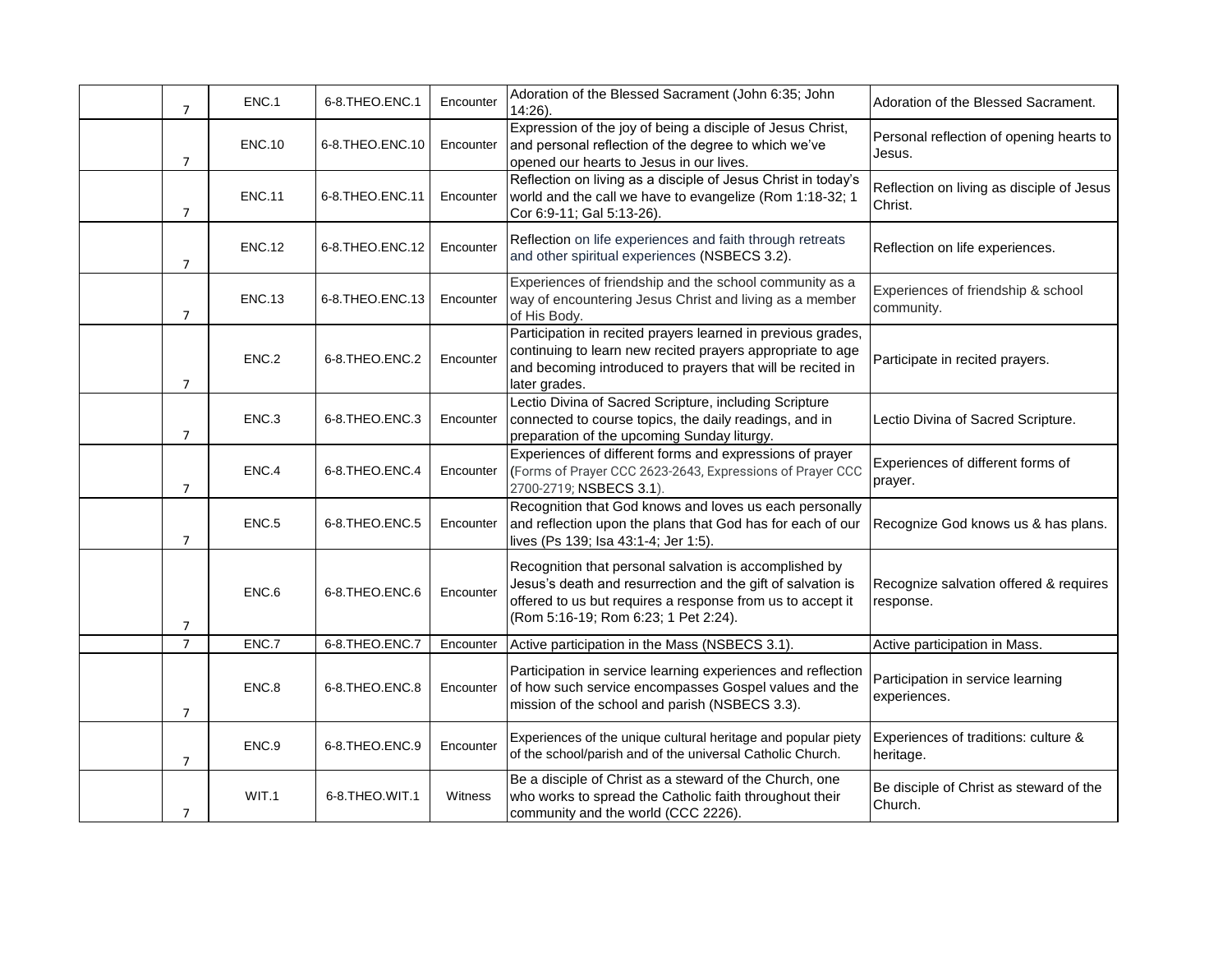| $\overline{7}$ | WIT.2             | 6-8.THEO.WIT.2 | Witness | Exhibit the virtue of reverence for God, his creation, and<br>other people by treating them with respect and honor, for<br>God is all good and his creation is a good gift.                          | Exhibit virtue of reverence.                      |
|----------------|-------------------|----------------|---------|------------------------------------------------------------------------------------------------------------------------------------------------------------------------------------------------------|---------------------------------------------------|
| $\overline{7}$ | WIT.3             | 6-8.THEO.WIT.3 | Witness | Design and organize student-directed service projects.                                                                                                                                               | Design & organize service projects.               |
| $\overline{7}$ | WIT.4             | 6-8.THEO.WIT.4 | Witness | Engage in service learning that is purposefully integrated<br>within the social justice teachings of the Church (NSBECS<br>$3.3$ ).                                                                  | Engage in service learning.                       |
| $\overline{7}$ | WIT.5             | 6-8.THEO.WIT.5 | Witness | Match individual talents and interests with the needs of the<br>community and reflect on service experiences in the light<br>of the Gospel values that animate the school's mission<br>(NSBECS 3.3). | Match talents with needs of the<br>community.     |
| $\overline{7}$ | WIT.6             | 6-8.THEO.WIT.6 | Witness | Exhibit the virtue of obedience through respect for rules,<br>regulations, and legitimate authority.                                                                                                 | Exhibit virtue of obedience.                      |
| $\overline{7}$ | WIT.7             | 6-8.THEO.WIT.7 | Witness | Assist in the planning of various retreats and prayerful<br>experiences throughout the year (NSBECS 3.2).                                                                                            | Assist in planning of retreats.                   |
| $\overline{7}$ | WIT.8             | 6-8.THEO.WIT.8 | Witness | Take a leadership role in the prayer life of the school /<br>parish (NSBECS 3.1).                                                                                                                    | Take leadership role in prayer life of<br>school. |
| $\overline{7}$ | COM.1             | 7.THEO.COM.1   | Grow    | Identify one's own talents, gifts and charisms, and describe Identify one's own talents, gifts and &<br>and practice ways to share these with the community.                                         | charisms.                                         |
| $\overline{7}$ | COM <sub>.2</sub> | 7.THEO.COM.2   | Grow    | Examine characteristics of vocations to the single, married,<br>consecrated or ordained life, in reflection of how each<br>vocation contributes to the community.                                    | Examine characteristics of vocations.             |
| $\overline{7}$ | COM <sub>3</sub>  | 7.THEO.COM.3   | Grow    | Identify the call to build up community through the life of a<br>missionary.                                                                                                                         | Identify the call: missionary.                    |
| $\overline{7}$ | CRE.1             | 7.THEO.CRE.1   | Grow    | List and explain the titles of Jesus (CCC 452-455).                                                                                                                                                  | Explain the titles of Jesus.                      |
| $\overline{7}$ | CRE.2             | 7.THEO.CRE.2   | Grow    | Identify the mission of Jesus as Savior of all.                                                                                                                                                      | Identify mission of Jesus as Savior of<br>all.    |
| $\overline{7}$ | CRE.3             | 7.THEO.CRE.3   | Grow    | Define the Incarnation as the Son of God assuming a<br>human nature in order to accomplish our salvation in it<br>(CCC 461-464).                                                                     | Define Incarnation.                               |
| $\overline{7}$ | CRE.4             | 7.THEO.CRE.4   | Grow    | Define an angel as a spiritual, personal, and immortal<br>creature, with intelligence and free will who glorifies God<br>without ceasing and who serves God as a messenger of<br>his saving plan.    | Define angel.                                     |
| $\overline{7}$ | CRE.5             | 7.THEO.CRE.5   | Grow    | Discuss Mary's role in the history of the Church (CCC 721-<br>723)                                                                                                                                   | Discuss Mary's role.                              |
| $\overline{7}$ | CRE.6             | 7.THEO.CRE.6   | Grow    | Explain the Communion of Saints as the pilgrims on earth,<br>the dead whom are being purified and the blessed in<br>Heaven (CCC 962).                                                                | Explain Communion of Saints.                      |
| $\overline{7}$ | CRE.7             | 7.THEO.CRE.7   | Grow    | Identify saints who modeled social justice principles.                                                                                                                                               | Identify saints: modeled social justice.          |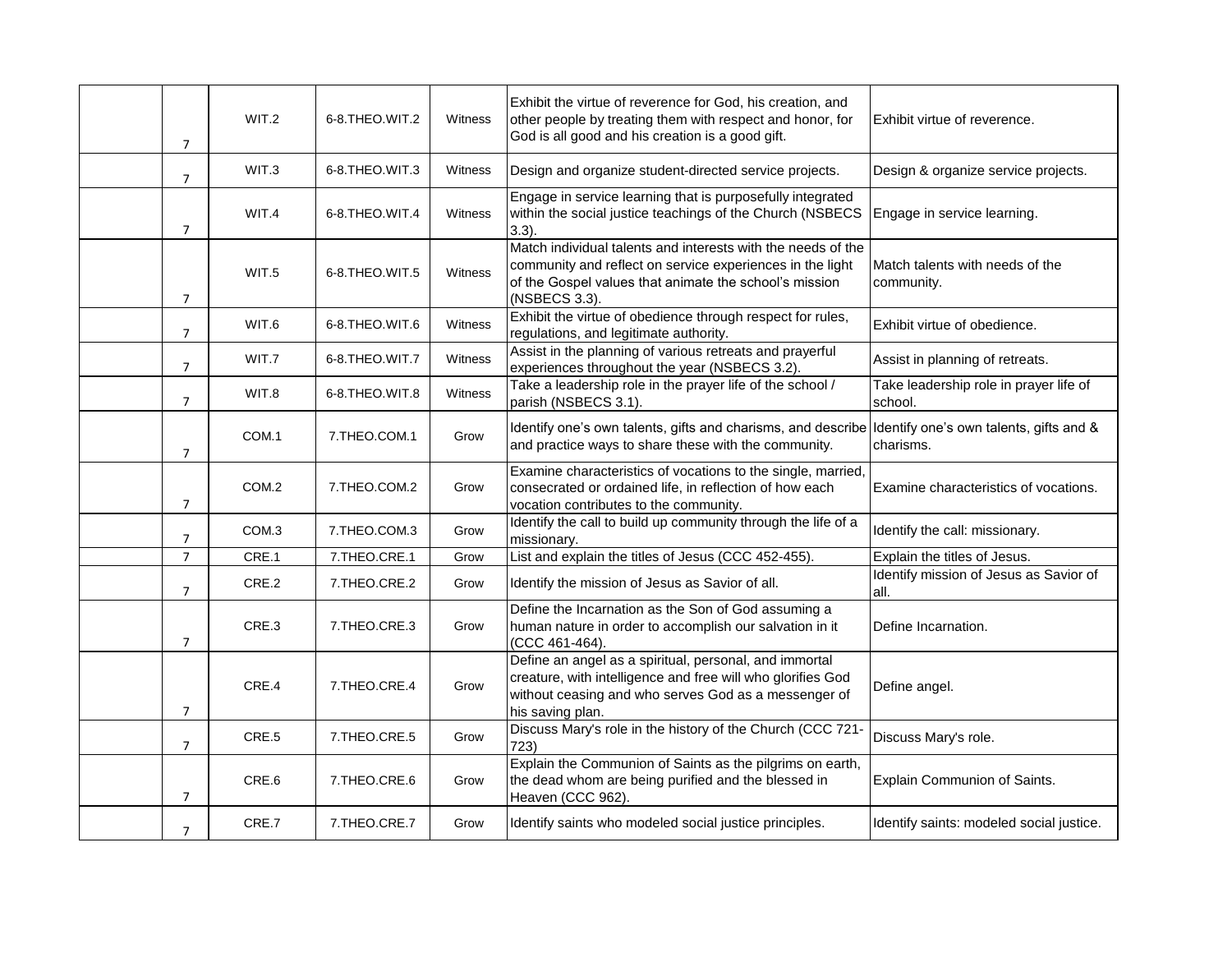| 7              | CRE.8 | 7.THEO.CRE.8 | Grow | Understand the Magisterium as the teaching office of the<br>Church and explain its role and authority (CCC 85-88).                                                                                                  | Explain Magisterium.                                  |
|----------------|-------|--------------|------|---------------------------------------------------------------------------------------------------------------------------------------------------------------------------------------------------------------------|-------------------------------------------------------|
| $\overline{7}$ | DIG.1 | 7.THEO.DIG.1 | Grow | Defend the concept of human dignity based on the life and<br>teachings of Jesus (Mt 9:9-13; Jn 4:1-30).                                                                                                             | Defend human dignity.                                 |
| $\overline{7}$ | DIG.2 | 7.THEO.DIG.2 | Grow | Identify some basic rights of all human persons (CCC<br>1956), and identify examples of how every human right has<br>a corresponding responsibility.                                                                | Identify basic rights of all human<br>persons.        |
| $\overline{7}$ | DIG.3 | 7.THEO.DIG.3 | Grow | Compare and contrast Christian and secular norms for<br>"success".                                                                                                                                                  | Compare & contrast "success".                         |
| $\overline{7}$ | HIS.1 | 7.THEO.HIS.1 | Grow | Narrate and exegete the stories of the kings and prophets,<br>as it foretells our Covenant relationship with Jesus in the<br>New Testament.                                                                         | Narrate & exegete stories of kings &<br>prophets.     |
| 7              | HIS.2 | 7.THEO.HIS.2 | Grow | Retell how the Apostles were selected and commissioned                                                                                                                                                              | Retell Apostles: selected &<br>commissioned.          |
| $\overline{7}$ | HIS.3 | 7.THEO.HIS.3 | Grow | Trace the establishment of the Church from the preaching<br>of Jesus, through the Paschal mystery, Pentecost and<br>apostolic succession.                                                                           | Trace establishment of the Church.                    |
| 7              | HIS.4 | 7.THEO.HIS.4 | Grow | Explain Pentecost as the fulfillment of Old Testament<br>prophecies and the fulfillment of Jesus' promise to send<br>the Holy Spirit (Acts 2) and the role and power of the Holy<br>Spirit within the early Church. | Explain Pentecost as fulfillment.                     |
| $\overline{7}$ | LIT.1 | 7.THEO.LIT.1 | Grow | Recognize how Jesus is the core of the Gospel message<br>proclaimed in the Liturgy of the Word.                                                                                                                     | Recognize how Jesus is core of<br>Gospel.             |
| $\overline{7}$ | LIT.2 | 7.THEO.LIT.2 | Grow | Explain the parts of the Mass and how they fit into the<br>order of the liturgy (CCC 1346-1355).                                                                                                                    | Explain the parts of Mass.                            |
| $\overline{7}$ | LIT.3 | 7.THEO.LIT.3 | Grow | Discuss various cultural expressions that may take place<br>within the celebration of the Mass (music, art, local<br>customs, etc.) (CCC 1204-1206)                                                                 | Discuss cultural expressions:<br>celebration of Mass. |
| $\overline{7}$ | MOR.1 | 7.THEO.MOR.1 | Grow | Compare sins of omission and sins of commission (CCC<br>1853).                                                                                                                                                      | Compare sins of omission &<br>commission.             |
| $\overline{7}$ | MOR.2 | 7.THEO.MOR.2 | Grow | Discuss the consequences of sin to individuals and to the<br>whole body of Christ (CCC 1472-1473)                                                                                                                   | Discuss consequences of sin.                          |
| $\overline{7}$ | MOR.3 | 7.THEO.MOR.3 | Grow | List and explain the cardinal or moral virtues, the<br>theological virtues and the seven capital sins (CCC 1866,<br>1833-1841).                                                                                     | Explain virtues & sins.                               |
| 7              | MOR.4 | 7.THEO.MOR.4 | Grow | Analyze how Gospel events and parables of Jesus show<br>us how to live a moral life, and relate this to our personal<br>relationship with God and each other.                                                       | Analyze how Jesus shows us how to<br>live.            |
| $\overline{7}$ | MOR.5 | 7.THEO.MOR.5 | Grow | Identify principles of social justice (CCC 2419-3435).                                                                                                                                                              | Identify principles of social justice.                |
| $\overline{7}$ | PRA.1 | 7.THEO.PRA.1 | Grow | Identify familiar prayers of New Testament figures i.e.<br>Magnificat of Mary, Canticles of Zachariah, Simeon and<br>Anna in the Gospel of Luke, etc.).                                                             | Identify prayers of New Test figures.                 |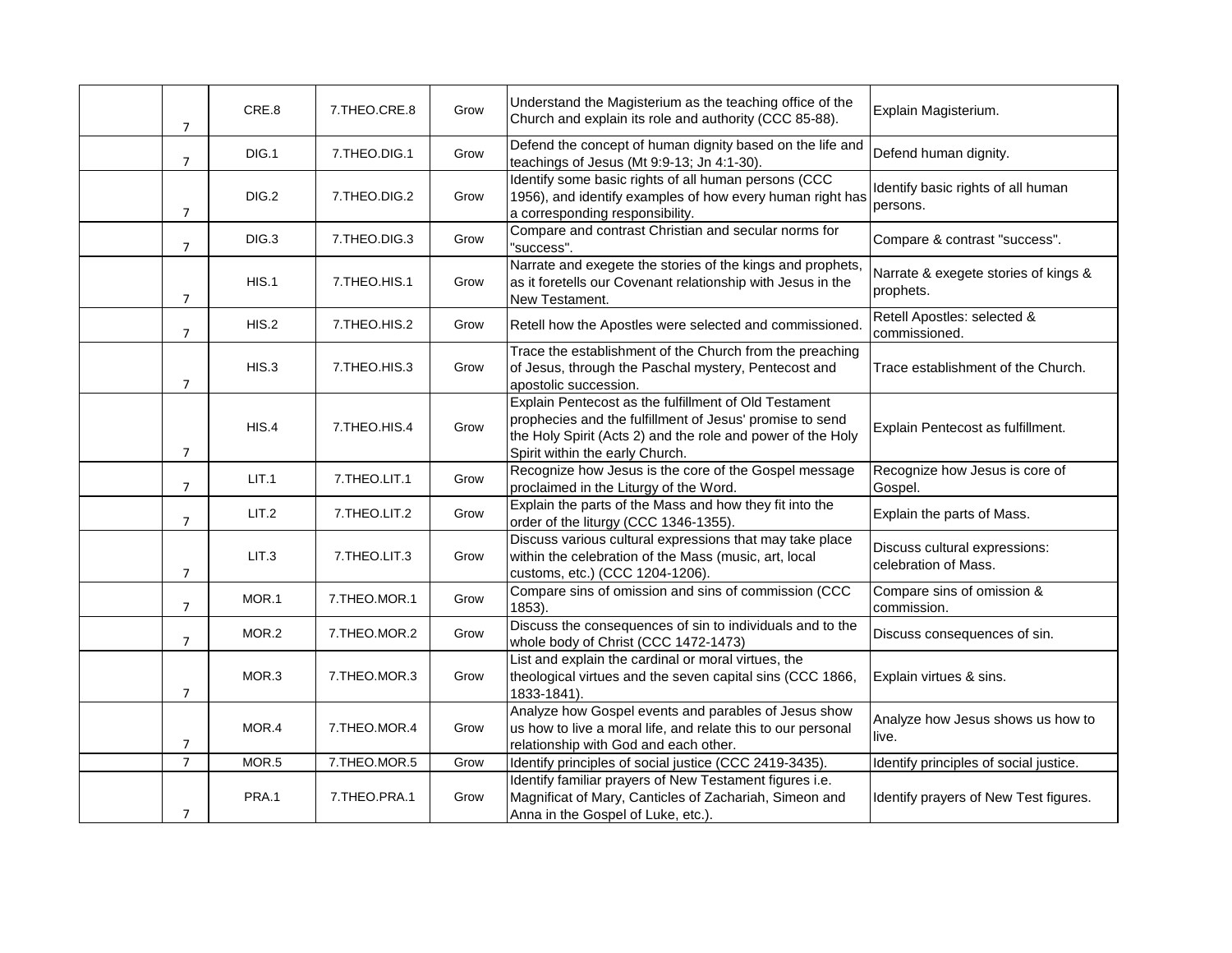| 7              | PRA.2             | 7.THEO.PRA.2 | Grow | Use Lectio Divina to examine Scripture passages that<br>demonstrate the importance of prayer (Ps 102:17; Ps<br>145:18; Mt 5:44; Mt 7:7-8; Mt 26:42; Rom 8:26; Eph 6:18). | Use Lectio Divina.                                   |
|----------------|-------------------|--------------|------|--------------------------------------------------------------------------------------------------------------------------------------------------------------------------|------------------------------------------------------|
| $\overline{7}$ | PRA.3             | 7.THEO.PRA.3 | Grow | Analyze the seven petitions of the Our Father (CCC 2803-<br>2806).                                                                                                       | Analyze seven petitions of Our Father.               |
| $\overline{7}$ | PRA.4             | 7.THEO.PRA.4 | Grow | Recite prayers as specified by grade level expectations.                                                                                                                 | Recite prayers.                                      |
| $\overline{7}$ | PRA.5             | 7.THEO.PRA.5 | Grow | Review and revise plan for personal daily prayer.                                                                                                                        | Review & revise plan for personal daily<br>prayer.   |
| $\overline{7}$ | SAC.1             | 7.THEO.SAC.1 | Grow | Explain how Jesus instituted the Sacraments to give grace<br>(CCC 1131).                                                                                                 | Explain Jesus instituted Sacraments.                 |
| $\overline{7}$ | SAC.2             | 7.THEO.SAC.2 | Grow | Identify Gospel and other New Testament passages that<br>reflect the institution of the Sacraments.                                                                      | Identify Gospel passages: Sacraments.                |
| $\overline{7}$ | SAC.3             | 7.THEO.SAC.3 | Grow | Describe Confirmation and discuss the application to one's<br>daily life (CCC 1285).                                                                                     | Describe Confirmation.                               |
| $\overline{7}$ | SAC.4             | 7.THEO.SAC.4 | Grow | Distinguish among the sanctifying gifts, the charisms, and<br>the Fruits of the Holy Spirit (CCC 798-801, 951, 1830-<br>1832).                                           | Distinguish: sanctifying gifts, charisms,<br>Fruits. |
| $\overline{7}$ | SCR.1             | 7.THEO.SCR.1 | Grow | Uncover the Truth of the Paschal Mystery as told through<br>the four Gospels.                                                                                            | Uncover Truth of Paschal Mystery.                    |
| $\overline{7}$ | SCR.2             | 7.THEO.SCR.2 | Grow | Identify the symbols of the evangelists and discuss their<br>meaning (human face, lion, ox and eagle).                                                                   | Identify symbols of evangelists.                     |
| $\overline{7}$ | SCR <sub>3</sub>  | 7.THEO.SCR.3 | Grow | Apply Jesus' teaching from the Sermon on the Mount and<br>Paul's Epistles to contemporary problems.                                                                      | Apply Jesus' teaching to contemporary<br>problems.   |
| $\overline{7}$ | SCR.4             | 7.THEO.SCR.4 | Grow | Identify themes in the Epistles (community, law, grace,<br>salvation, Body of Christ, love, second coming ,etc.).                                                        | Identify themes in Epistles.                         |
| $\overline{7}$ | SCR.5             | 7.THEO.SCR.5 | Grow | Identify and discuss how Jesus fulfilled Old Testament<br>prophecy.                                                                                                      | Discuss how Jesus fulfilled Old Test<br>prophecy.    |
| $\overline{7}$ | SCR.6             | 7.THEO.SCR.6 | Grow | Select and analyze Gospel passages in which Jesus<br>demonstrated a life of service to others.                                                                           | Analyze Gospel passages: Jesus<br>service to others. |
| 7              | TOB.1             | 7.THEO.TOB.1 | Grow | Explain that even after the Fall, creation remains a good<br>gift and is not totally corrupted; it is able to be redeemed.                                               | Explain: creation remains a good gift.               |
| $\overline{7}$ | TOB.2             | 7.THEO.TOB.2 | Grow | Provide examples of rightly ordered desire given by God<br>(TOB 48:4).                                                                                                   | Provide examples of rightly ordered<br>desire.       |
| 7              | TOB <sub>3</sub>  | 7.THEO.TOB.3 | Grow | Describe how actions of self-mastery free one to make a<br>full gift of self, and with guidance, begin to self-evaluate<br>actions of self-mastery (TOB 15:1-4, 32:6).   | Evaluate actions for self-mastery.                   |
| 7              | TOB.4             | 7.THEO.TOB.4 | Grow | Explain how the body has a language: the body itself<br>communicates that the human being is a gift just by the<br>fact that it exists.                                  | Explain how the body has a language.                 |
| 7              | TOB <sub>.5</sub> | 7.THEO.TOB.5 | Grow | Compare the filial meaning of the body with the spousal<br>meaning of the body.                                                                                          | Compare the filial & spousal meaning of<br>body.     |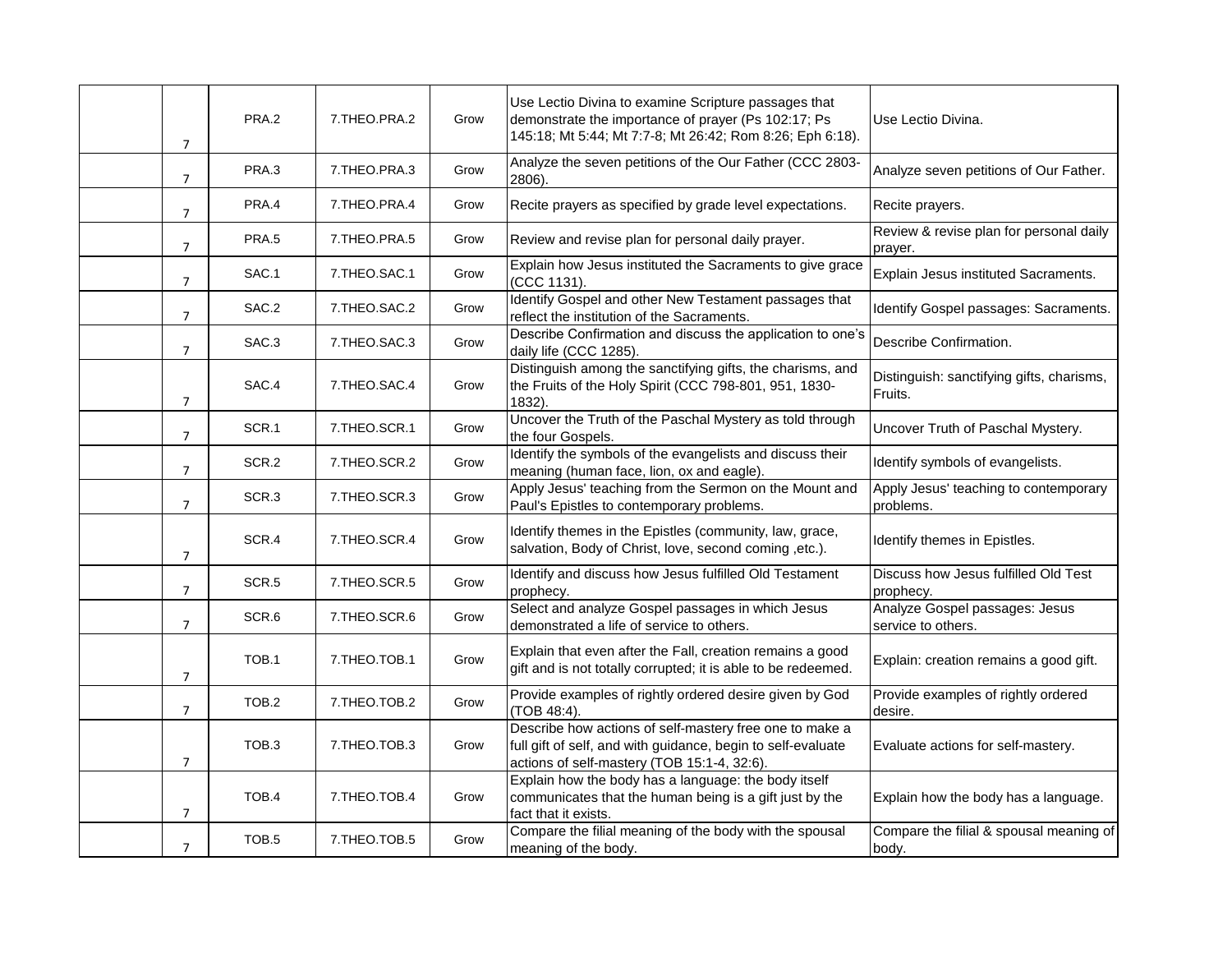| $\overline{7}$ | TOB.6         | 7.THEO.TOB.6       | Grow      | Recognize that a result of original sin is that man<br>experiences concupiscence and needs to bring emotions<br>and desires into harmony with what is truly good (TOB<br>26:5, 31:3, 31:6, 32:3, 33:1-2, 51:5-6, 54).       | Recognize result of Original Sin:<br>concupiscence.  |
|----------------|---------------|--------------------|-----------|-----------------------------------------------------------------------------------------------------------------------------------------------------------------------------------------------------------------------------|------------------------------------------------------|
| 7              | TOB.7         | 7.THEO.TOB.7       | Grow      | Explain how Christ does not accuse but instead appeals to Explain how Christ appeals to human<br>the human heart to be pure (TOB 45:5, 46:5-6, 49:7).                                                                       | heart.                                               |
| $\overline{7}$ | TOB.8         | 7.THEO.TOB.8       | Grow      | Describe what "life according to the Spirit" is and how<br>following the law of God leads to true freedom and<br>happiness (TOB 15:1, 45:1, 51:5-6, 53:4-5, 54:2-4).                                                        | Describe what "life according to the<br>Spirit" is.  |
| $\overline{7}$ | TOB.9         | 7.THEO.TOB.9       | Grow      | Evaluate how love, as a power, is a participation in the<br>love of God himself; love is total, faithful, fruitful, and<br>generous (TOB 127:1).                                                                            | Evaluate how love is God himself.                    |
| 8              | ENC.1         | 6-8.THEO.ENC.1     | Encounter | Adoration of the Blessed Sacrament (John 6:35; John<br>14:26).                                                                                                                                                              | Adoration of the Blessed Sacrament.                  |
| 8              | <b>ENC.10</b> | 6-8. THEO. ENC. 10 | Encounter | Expression of the joy of being a disciple of Jesus Christ,<br>and personal reflection of the degree to which we've<br>opened our hearts to Jesus in our lives.                                                              | Personal reflection of opening hearts to<br>Jesus.   |
| 8              | <b>ENC.11</b> | 6-8. THEO. ENC. 11 | Encounter | Reflection on living as a disciple of Jesus Christ in today's<br>world and the call we have to evangelize (Rom 1:18-32; 1<br>Cor 6:9-11; Gal 5:13-26).                                                                      | Reflection on living as disciple of Jesus<br>Christ. |
| 8              | <b>ENC.12</b> | 6-8. THEO. ENC. 12 | Encounter | Reflection on life experiences and faith through retreats<br>and other spiritual experiences (NSBECS 3.2).                                                                                                                  | Reflection on life experiences.                      |
| 8              | <b>ENC.13</b> | 6-8.THEO.ENC.13    | Encounter | Experiences of friendship and the school community as a<br>way of encountering Jesus Christ and living as a member<br>of His Body.                                                                                          | Experiences of friendship & school<br>community.     |
| 8              | ENC.2         | 6-8.THEO.ENC.2     | Encounter | Participation in recited prayers learned in previous grades,<br>continuing to learn new recited prayers appropriate to age<br>and becoming introduced to prayers that will be recited in<br>later grades.                   | Participate in recited prayers.                      |
| 8              | ENC.3         | 6-8.THEO.ENC.3     | Encounter | Lectio Divina of Sacred Scripture, including Scripture<br>connected to course topics, the daily readings, and in<br>preparation of the upcoming Sunday liturgy.                                                             | Lectio Divina of Sacred Scripture.                   |
| 8              | ENC.4         | 6-8.THEO.ENC.4     | Encounter | Experiences of different forms and expressions of prayer<br>(Forms of Prayer CCC 2623-2643, Expressions of Prayer CCC<br>2700-2719; NSBECS 3.1).                                                                            | Experiences of different forms of<br>prayer.         |
| 8              | ENC.5         | 6-8.THEO.ENC.5     | Encounter | Recognition that God knows and loves us each personally<br>and reflection upon the plans that God has for each of our<br>lives (Ps 139; Isa 43:1-4; Jer 1:5).                                                               | Recognize God knows us & has plans.                  |
| 8              | ENC.6         | 6-8.THEO.ENC.6     | Encounter | Recognition that personal salvation is accomplished by<br>Jesus's death and resurrection and the gift of salvation is<br>offered to us but requires a response from us to accept it<br>(Rom 5:16-19; Rom 6:23; 1 Pet 2:24). | Recognize salvation offered & requires<br>response.  |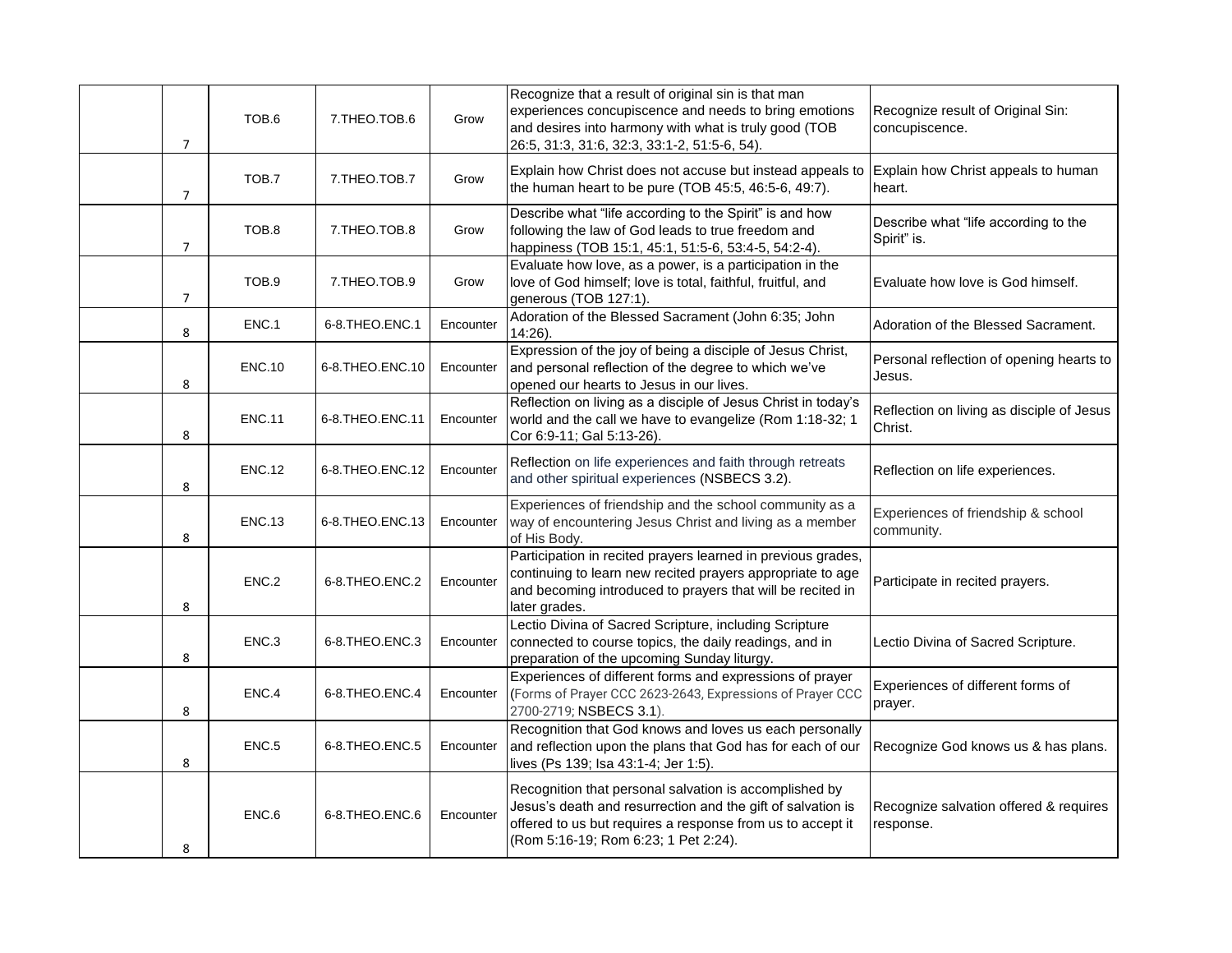| 8 | ENC.7 | 6-8.THEO.ENC.7 | Encounter | Active participation in the Mass (NSBECS 3.1).                                                                                                                                                                                        | Active participation in Mass.                        |
|---|-------|----------------|-----------|---------------------------------------------------------------------------------------------------------------------------------------------------------------------------------------------------------------------------------------|------------------------------------------------------|
| 8 | ENC.8 | 6-8.THEO.ENC.8 | Encounter | Participation in service learning experiences and reflection<br>of how such service encompasses Gospel values and the<br>mission of the school and parish (NSBECS 3.3).                                                               | Participation in service learning<br>experiences.    |
| 8 | ENC.9 | 6-8.THEO.ENC.9 | Encounter | Experiences of the unique cultural heritage and popular piety<br>of the school/parish and of the universal Catholic Church.                                                                                                           | Experiences of traditions: culture &<br>heritage.    |
| 8 | WIT.1 | 6-8.THEO.WIT.1 | Witness   | Be a disciple of Christ as a steward of the Church, one<br>who works to spread the Catholic faith throughout their<br>community and the world (CCC 2226).                                                                             | Be disciple of Christ as steward of the<br>Church.   |
| 8 | WIT.2 | 6-8.THEO.WIT.2 | Witness   | Exhibit the virtue of reverence for God, his creation, and<br>other people by treating them with respect and honor, for<br>God is all good and his creation is a good gift.                                                           | Exhibit virtue of reverence.                         |
| 8 | WIT.3 | 6-8.THEO.WIT.3 | Witness   | Design and organize student-directed service projects.                                                                                                                                                                                | Design & organize service projects.                  |
| 8 | WIT.4 | 6-8.THEO.WIT.4 | Witness   | Engage in service learning that is purposefully integrated<br>within the social justice teachings of the Church (NSBECS<br>$3.3$ ).                                                                                                   | Engage in service learning.                          |
| 8 | WIT.5 | 6-8.THEO.WIT.5 | Witness   | Match individual talents and interests with the needs of the<br>community and reflect on service experiences in the light<br>of the Gospel values that animate the school's mission<br>(NSBECS 3.3).                                  | Match talents with needs of the<br>community.        |
| 8 | WIT.6 | 6-8.THEO.WIT.6 | Witness   | Exhibit the virtue of obedience through respect for rules,<br>regulations, and legitimate authority.                                                                                                                                  | Exhibit virtue of obedience.                         |
| 8 | WIT.7 | 6-8.THEO.WIT.7 | Witness   | Assist in the planning of various retreats and prayerful<br>experiences throughout the year (NSBECS 3.2).                                                                                                                             | Assist in planning of retreats.                      |
| 8 | WIT.8 | 6-8.THEO.WIT.8 | Witness   | Take a leadership role in the prayer life of the school /<br>parish (NSBECS 3.1).                                                                                                                                                     | Take leadership role in prayer life of<br>school.    |
| 8 | SAC.2 | 8. THEO.SAC.2  | Grow      | Describe situations in which we find application of and<br>need for the Fruits and Gifts of the Holy Spirit.                                                                                                                          | Apply Fruits & Gifts of Holy Spirit.                 |
| 8 | COM.1 | 8.THEO.COM.1   | Grow      | Explain how Baptism connects him/her to a universal<br>community of believers beginning with their own parish<br>community (CCC 1267-1269) and includes a call to<br>transform the world through the Gospel (CCC 871, 1265-<br>1270). | Explain Baptism.                                     |
| 8 | COM.2 | 8.THEO.COM.2   | Grow      | Describe how members of the Body of Christ share<br>responsibility for each other and all of humanity (CCC 1877<br>1882).                                                                                                             | Describe how Body of Christ share<br>responsibility. |
| 8 | COM.3 | 8.THEO.COM.3   | Grow      | Identify and describe lay ministerial roles and their service<br>to the Church.                                                                                                                                                       | Describe lay ministerial roles.                      |
| 8 | CRE.1 | 8.THEO.CRE.1   | Grow      | Understand that the Church recognizes other Christians as Understand Church recognizes other<br>our brothers and sisters in the Lord (CCC 838).                                                                                       | Christians.                                          |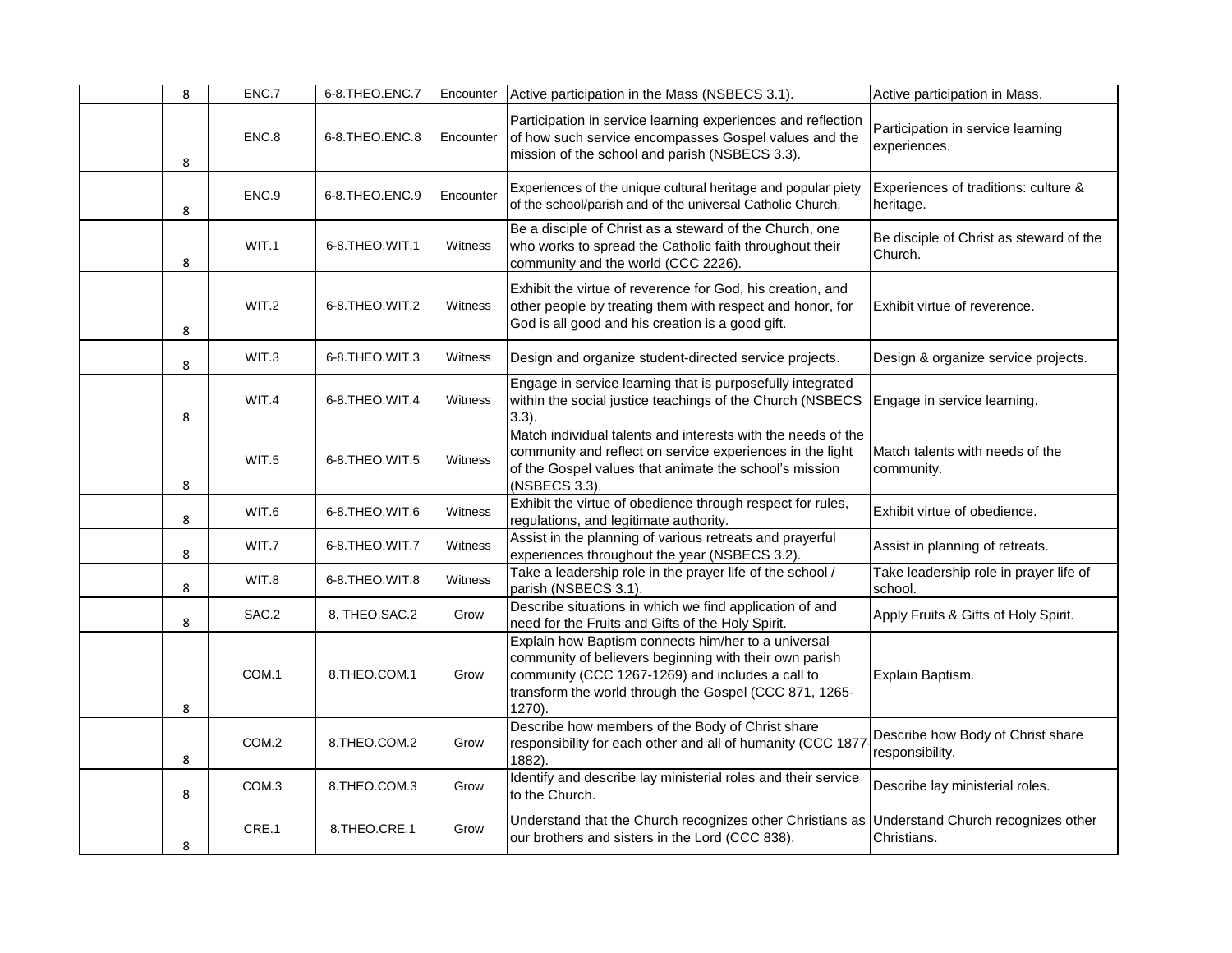| 8 | CRE.2 | 8.THEO.CRE.2    | Grow | Compare and contrast the Catholic beliefs of the Eucharist<br>with the beliefs of non-Catholic Christians (CCC 1398-<br>1400).                                               | Compare Catholic & non-Catholic<br>belief: Eucharist. |
|---|-------|-----------------|------|------------------------------------------------------------------------------------------------------------------------------------------------------------------------------|-------------------------------------------------------|
| 8 | CRE.3 | 8.THEO.CRE.3    | Grow | Discuss major heresies and the truths that are affirmed<br>(i.e. Docetism, Arianism, Nestorianism, Monophysitism,<br>Gnosticism, Jansenism, iconoclasm, etc.) (CCC 465-468). | Discuss major heresies.                               |
| 8 | CRE.4 | 8.THEO.CRE.4    | Grow | Compare, with reasoning and explanation, the Nicene<br>Creed and the Apostles Creed (CCC 184 ff).                                                                            | Compare Nicene & Apostles Creed.                      |
| 8 | CRE.5 | 8.THEO.CRE.5    | Grow | Describe the hierarchy of the Catholic Church and their<br>responsibilities (CCC 880-896).                                                                                   | Describe hierarchy of Catholic Church.                |
| 8 | CRE.6 | 8.THEO.CRE.6    | Grow | Identify ecumenical councils as special meetings of the<br>pope and bishops (CCC 884).                                                                                       | Identify ecumenical councils.                         |
| 8 | DIG.1 | 8.THEO.DIG.1    | Grow | Explain and defend that all human life is sacred from<br>conception to natural death (CCC 1702).                                                                             | Defend that all human life is sacred.                 |
| 8 | DIG.2 | 8.THEO.DIG.2    | Grow | Identify and explain the basic rights of persons (CCC<br>1956).                                                                                                              | Identify & explain basic rights of<br>persons.        |
| 8 | DIG.3 | 8.THEO.DIG.3    | Grow | Describe and give examples from early Church history of<br>the Christian ideal for respecting the dignity of others (Eph<br>4:25-6:9; James 2-3, 1 John 2:1-17).             | Describe early Church: respecting<br>dignity.         |
| 8 | DIG.4 | 8.THEO.DIG.4    | Grow | Identify local, national and/or global situations in which the<br>dignity of the human person is not respected, and as<br>Catholics how we should respond.                   | Identify situations & Catholic response.              |
| 8 | HIS.1 | 8. THEO. HIS. 1 | Grow | Analyze the laws of our Church, as rooted in Judaism,<br>within the books of Leviticus, Numbers, and Deuteronomy.                                                            | Analyze laws of our Church.                           |
| 8 | HIS.2 | 8.THEO.HIS.2    | Grow | Tell about the conversion of Saul/Paul (Acts 9:1-9).                                                                                                                         | Tell about conversion of Saul/Paul.                   |
| 8 | HIS.3 | 8.THEO.HIS.3    | Grow | Retell the events of the Council of Jerusalem and identify<br>the most important issues decided there (Acts 15).                                                             | Retell Council of Jerusalem.                          |
| 8 | HIS.4 | 8.THEO.HIS.4    | Grow | Discuss the trials endured by the early disciples and<br>apostles.                                                                                                           | Discuss trials endured by early<br>Apostles.          |
| 8 | HIS.5 | 8.THEO.HIS.5    | Grow | Discuss the apostolic succession (CCC 874, 880-883).                                                                                                                         | Discuss apostolic succession.                         |
| 8 | HIS.6 | 8.THEO.HIS.6    | Grow | Identify the growth of Islam and how it impacted Christians<br>at the time of the Crusades.                                                                                  | Identify growth of Islam.                             |
| 8 | HIS.7 | 8.THEO.HIS.7    | Grow | Discuss the Reformation and the rise of Protestant<br>churches.                                                                                                              | Discuss Reformation.                                  |
| 8 | LIT.1 | 8.THEO.LIT.1    | Grow | Define Lectionary and explain the purpose of the<br>Lectionary.                                                                                                              | Define Lectionary.                                    |
| 8 | LIT.2 | 8.THEO.LIT.2    | Grow | Create a model to describe the liturgical year and cycle of<br>readings.                                                                                                     | Create model to describe liturgical year.             |
| 8 | LIT.3 | 8.THEO.LIT.3    | Grow | Connect the importance of each Holy Day of Obligation to<br>the overall cycle of the liturgical year.                                                                        | Connect Holy Days to cycle of liturgical<br>year.     |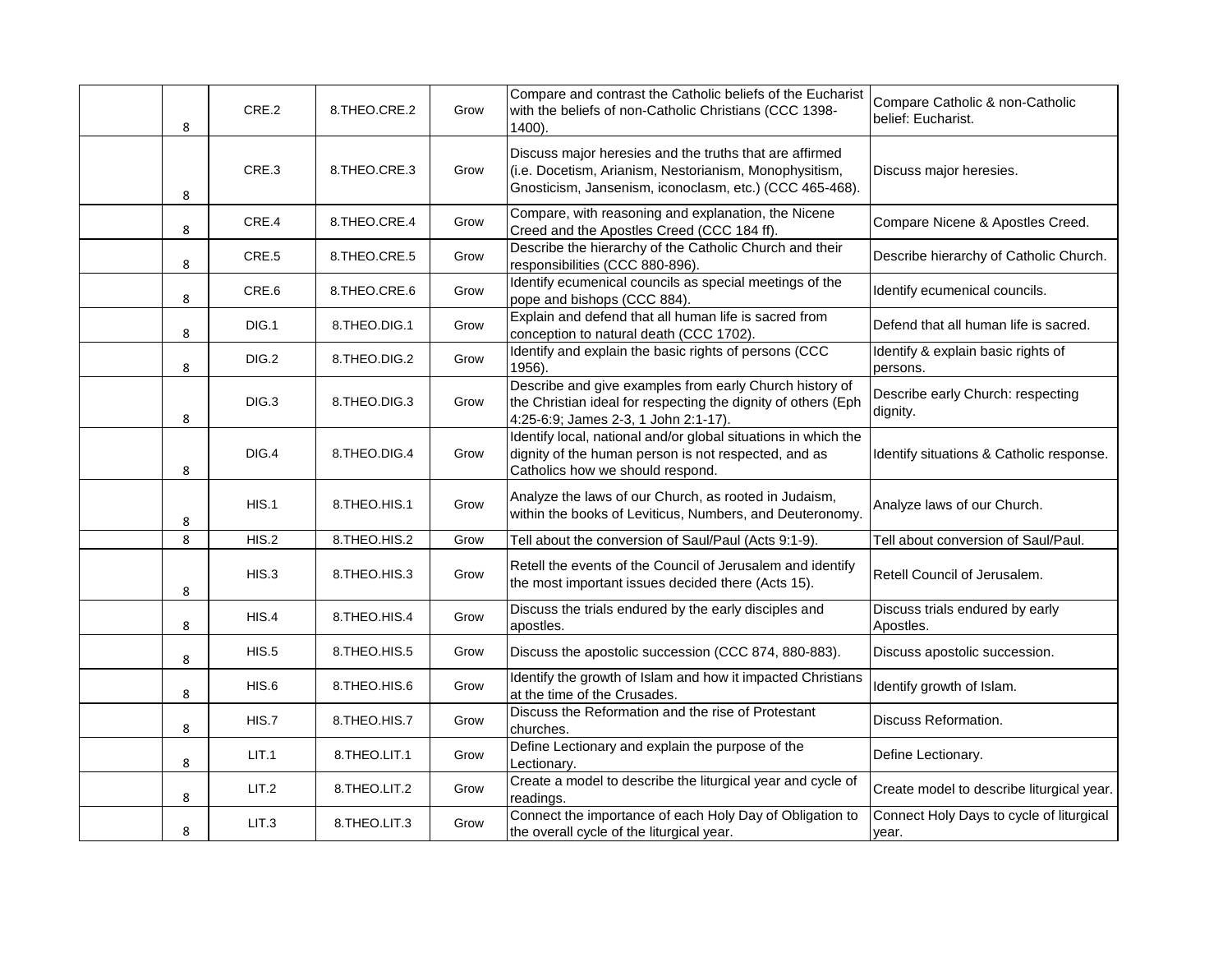| 8 | MOR.1 | 8.THEO.MOR.1 | Grow | Define and provide examples of social sin (CCC 1869).                                                                                                                                                                                                                                            | Define social sin.                                   |
|---|-------|--------------|------|--------------------------------------------------------------------------------------------------------------------------------------------------------------------------------------------------------------------------------------------------------------------------------------------------|------------------------------------------------------|
| 8 | MOR.2 | 8.THEO.MOR.2 | Grow | Identify universal moral truths that are rooted in the natural<br>moral law (CCC 1954-1960), and evaluate a situation<br>where God's law is in conflict with human law.                                                                                                                          | Identify universal moral truths.                     |
| 8 | MOR.3 | 8.THEO.MOR.3 | Grow | Explain that the universal call to holiness is lived out in the<br>context of our vocation and state of life (CCC 2013-2016).                                                                                                                                                                    | Explain universal call to holiness.                  |
| 8 | MOR.4 | 8.THEO.MOR.4 | Grow | Assess contemporary issues and lifestyles that conflict with<br>living as a disciple of Jesus Christ (Rom 1:18-32; 1 Cor 6:9-<br>11; Gal 5:13-26).                                                                                                                                               | Assess issues that conflict with<br>discipleship.    |
| 8 | MOR.5 | 8.THEO.MOR.5 | Grow | Articulate, with support from Church teachings and<br>personal conversion of heart, the role of conscience and<br>circumstance in moral decision-making, what it means to<br>have an informed conscience, and the importance of<br>developing a moral framework from a Christian<br>perspective. | Articulate informed conscience & moral<br>framework. |
| 8 | MOR.6 | 8.THEO.MOR.6 | Grow | Relate the spiritual and corporal works of mercy to works<br>of social justice (CCC 2447).                                                                                                                                                                                                       | Relate Works of Mercy to works of<br>social justice. |
| 8 | MOR.7 | 8.THEO.MOR.7 | Grow | Explain how the family as the basic cell of society has<br>rights and duties (CCC 2214-2233).                                                                                                                                                                                                    | Explain how family has rights & duties.              |
| 8 | PRA.1 | 8.THEO.PRA.1 | Grow | Pray for openness and generous response to God's call in<br>our lives.                                                                                                                                                                                                                           | Pray for generous response to God's<br>call.         |
| 8 | PRA.2 | 8.THEO.PRA.2 | Grow | Discuss the effectiveness of prayer in deepening one's<br>relationship with Jesus.                                                                                                                                                                                                               | Discuss effectiveness of prayer.                     |
| 8 | PRA.3 | 8.THEO.PRA.3 | Grow | Lead group, class, and school-wide prayer as a model of a<br>prayerful faith life.                                                                                                                                                                                                               | Lead prayer.                                         |
| 8 | PRA.4 | 8.THEO.PRA.4 | Grow | Recite prayers as specified by grade level expectations.                                                                                                                                                                                                                                         | Recite prayers.                                      |
| 8 | PRA.5 | 8.THEO.PRA.5 | Grow | Review and revise plan for personal daily prayer.                                                                                                                                                                                                                                                | Review & revise plan for personal daily<br>prayer.   |
| 8 | SAC.1 | 8.THEO.SAC.1 | Grow | Describe how Confirmation is an outward sign instituted by<br>Christ to give grace (CCC 1131), and how it related to the<br>other Sacraments.                                                                                                                                                    | Describe Confirmation.                               |
| 8 | SCR.1 | 8.THEO.SCR.1 | Grow | Identify and discuss the New Testament passages where<br>Jesus established the Church (Mt 16:18-19; Jn 20:23; Lk<br>22:19, Mt 28: 19-20).                                                                                                                                                        | Discuss: Jesus established the Church.               |
| 8 | SCR.2 | 8.THEO.SCR.2 | Grow | Trace the growth of the Church beginning with Pentecost,<br>continuing through Paul's journeys as recounted in the<br>Acts of the Apostles and the Epistles.                                                                                                                                     | Trace the growth of the Church.                      |
| 8 | SCR.3 | 8.THEO.SCR.3 | Grow | Explain the basis of the Church's moral teaching, as<br>exemplified in the creation story of man, the<br>commandments, and the Beatitudes.                                                                                                                                                       | Explain basis of Church's moral<br>teaching.         |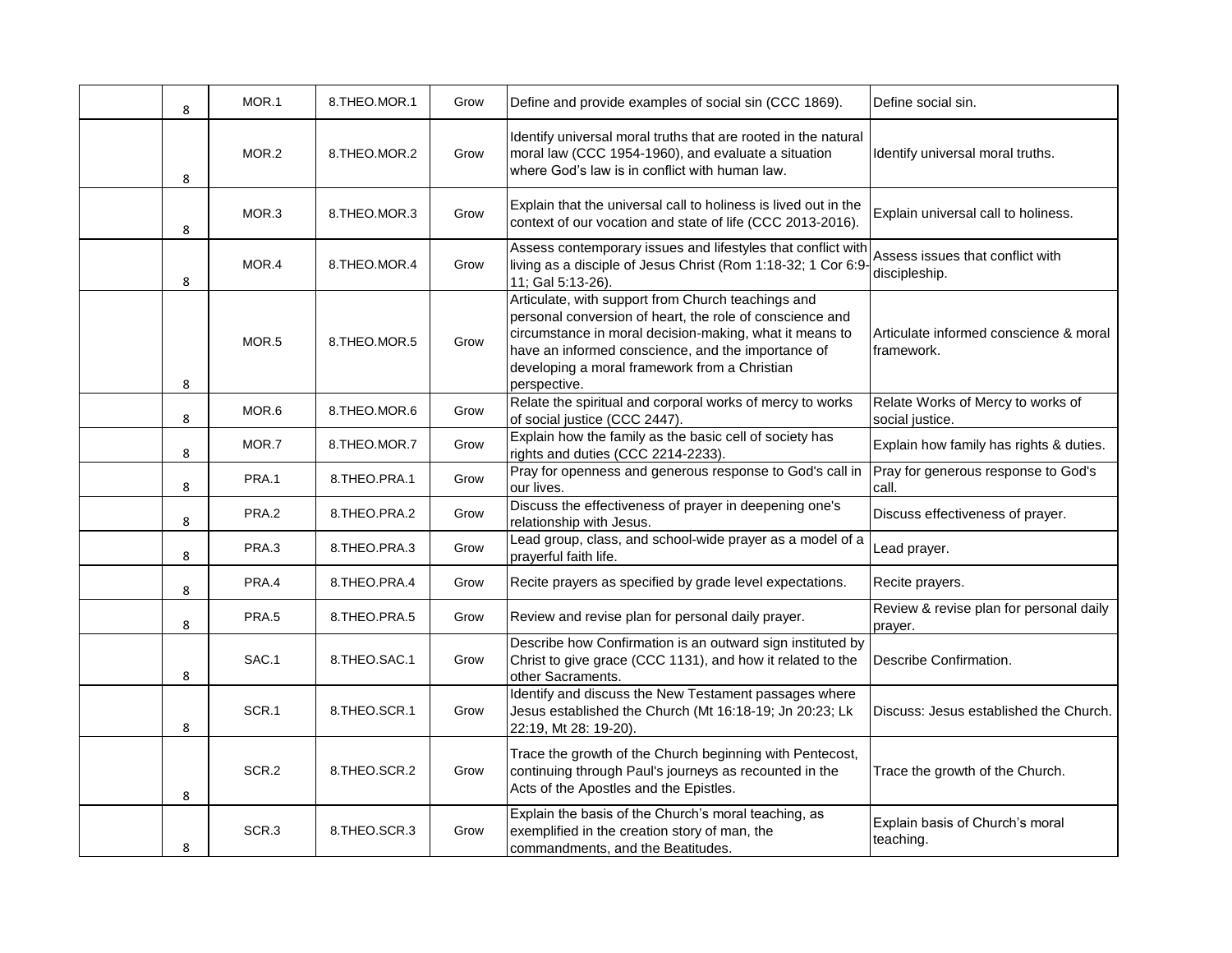| 8 | SCR.4             | 8.THEO.SCR.4    | Grow | Identify the stages of salvation history and explain their<br>significance in God's plan for humanity.                                                                                                      | Identify stages of salvation history.                  |
|---|-------------------|-----------------|------|-------------------------------------------------------------------------------------------------------------------------------------------------------------------------------------------------------------|--------------------------------------------------------|
| 8 | TOB.1             | 8. THEO. TOB. 1 | Grow | Defend that creation should be received as a gift and not<br>manipulated, dominated and controlled.                                                                                                         | Defend that creation should be received<br>as a gift.  |
| 8 | TOB.2             | 8.THEO.TOB.2    | Grow | Provide examples of how a person is pure in heart: when<br>he perceives and respects others as a gift and seeks to<br>make a gift of himself to others (TOB 50, 54, 57:3).                                  | Provide examples of how a person is<br>lpure in heart. |
| 8 | TOB <sub>3</sub>  | 8.THEO.TOB.3    | Grow | Explain that living out the spousal meaning of the body can<br>be through marriage or virginity for the sake of the<br>Kingdom (TOB 76:6, 78:4).                                                            | Explain spousal meaning of the body.                   |
| 8 | TOB.4             | 8. THEO. TOB. 4 | Grow | Describe the concept of vocation and how vocation is the<br>way one lives out spousal love (TOB 78, 86).                                                                                                    | Describe vocation.                                     |
| 8 | TOB <sub>.5</sub> | 8.THEO.TOB.5    | Grow | Explain how God invites and does not force when he calls<br>someone to the vocation of married life, consecrated life or<br>the priesthood, leaving the person free to respond (TOB<br>73:3-4, 76:4, 79:8). | Explain how God invites vocation.                      |
| 8 | TOB.6             | 8.THEO.TOB.6    | Grow | Describe the nature of consecrated life as giving oneself<br>totally to Christ and being a sign of our future life in heaven Describe consecrated life.<br>(TOB 80:6).                                      |                                                        |
| 8 | TOB.7             | 8.THEO.TOB.7    | Grow | Explain that when God calls two people to the vocation of<br>marriage, he is inviting them into a special sacrament of<br>his life (Ephesians 5; TOB 87-93).                                                | Explain God's invitation to marriage.                  |
| 8 | TOB.8             | 8.THEO.TOB.8    | Grow | Explain what will happen at the Resurrection of the body<br>(TOB 64-72).                                                                                                                                    | Explain Resurrection of the Body.                      |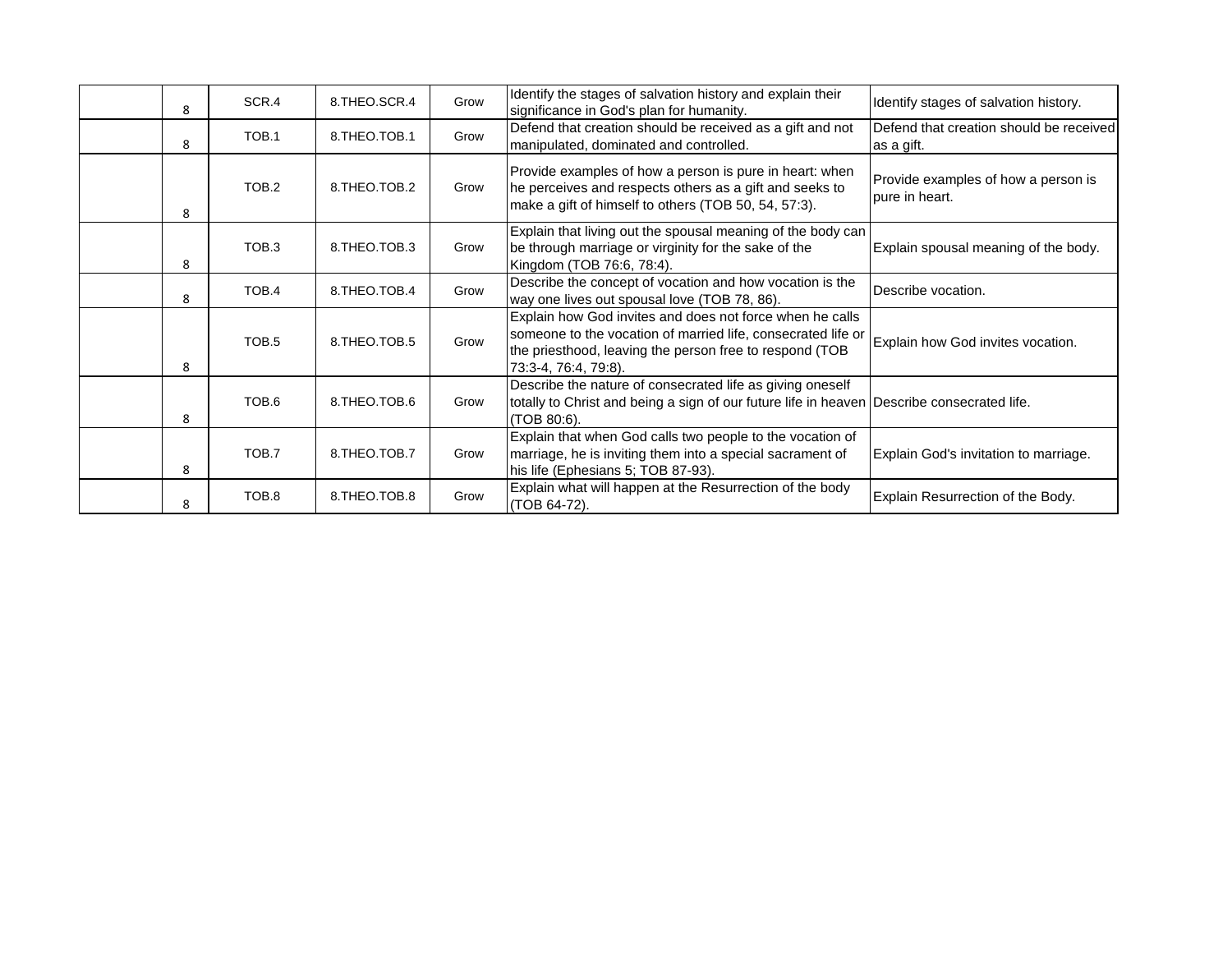| 9 | 1.1  | HS.THEO.I.1  | <b>High School</b> | Describe how the thirst and desire for God works within all<br>people.                                                                                                                               |  |
|---|------|--------------|--------------------|------------------------------------------------------------------------------------------------------------------------------------------------------------------------------------------------------|--|
| 9 | 1.10 | HS.THEO.I.10 | <b>High School</b> | Study specific passages of Scripture to examine the literal,<br>allegorical, moral, and anagogical senses of Scripture.*                                                                             |  |
| 9 | 1.11 | HS.THEO.I.11 | <b>High School</b> | Recognize and discuss how there can be no conflict<br>between religious truth and scientific and historical truth.                                                                                   |  |
| 9 | 1.12 | HS.THEO.I.12 |                    | Explain how interpretation of Scripture can be approached<br>High School through analysis of literary forms and other modern critical<br>methods.                                                    |  |
| 9 | 1.13 | HS.THEO.I.13 |                    | Identify the components and structure of the Old<br>High School Testament, including why it is named the "Old" Testament<br>and how it differs from the Protestant canon.                            |  |
| 9 | 1.14 | HS.THEO.I.14 |                    | Identify the components and structure of the New<br>High School Testament, and articulate the relationship between the Old<br>and New Testaments.                                                    |  |
| 9 | 1.15 | HS.THEO.I.15 | <b>High School</b> | Explain the importance of the Gospels in Scripture.                                                                                                                                                  |  |
| 9 | 1.16 | HS.THEO.I.16 |                    | High School Explain the three stages in the formation of the Gospels.                                                                                                                                |  |
| 9 | 1.17 | HS.THEO.I.17 | <b>High School</b> | Classify and compare the elements of the Synoptic<br>Gospels.                                                                                                                                        |  |
| 9 | 1.18 | HS.THEO.I.18 | High Schoo         | Examine the Gospel of John in its uniqueness from and<br>coherence to the Synoptic Gospels.                                                                                                          |  |
| 9 | 1.19 | HS.THEO.I.19 | High Schoo         | Identify and examine potential challenges we face in<br>understanding the Bible in the Catholic faith.                                                                                               |  |
| 9 | 1.2  | HS.THEO.I.2  |                    | High School Describe how natural revelation reveals the truth of God.                                                                                                                                |  |
| 9 | 1.20 | HS.THEO.I.20 | <b>High School</b> | Recognize in Genesis how God created man "in the<br>beginning": the states of original justice (original<br>solitude, original unity, and original nakedness) and<br>the contrast with original sin. |  |
| 9 | 1.21 | HS.THEO.I.21 | <b>High School</b> | Analyze the creation account of Genesis and how the<br>human person is created as gift.                                                                                                              |  |
| 9 | 1.22 | HS.THEO.I.22 | High Schoo         | Describe how the human person is meant to relate<br>with God, others, and creation as gift.                                                                                                          |  |
| 9 | 1.23 | HS.THEO.I.23 |                    | Describe the significance of the covenant<br>High School relationships between God and man, and man and<br>woman.                                                                                    |  |
| 9 | 1.3  | HS.THEO.I.3  | <b>High School</b> | Define Divine Revelation and describe how this revelation<br>is transmitted through Scripture and Apostolic Tradition.                                                                               |  |
| 9 | 1.4  | HS.THEO.I.4  | <b>High School</b> | Explain the concepts of Divine inspiration and Biblical<br>inerrancy.                                                                                                                                |  |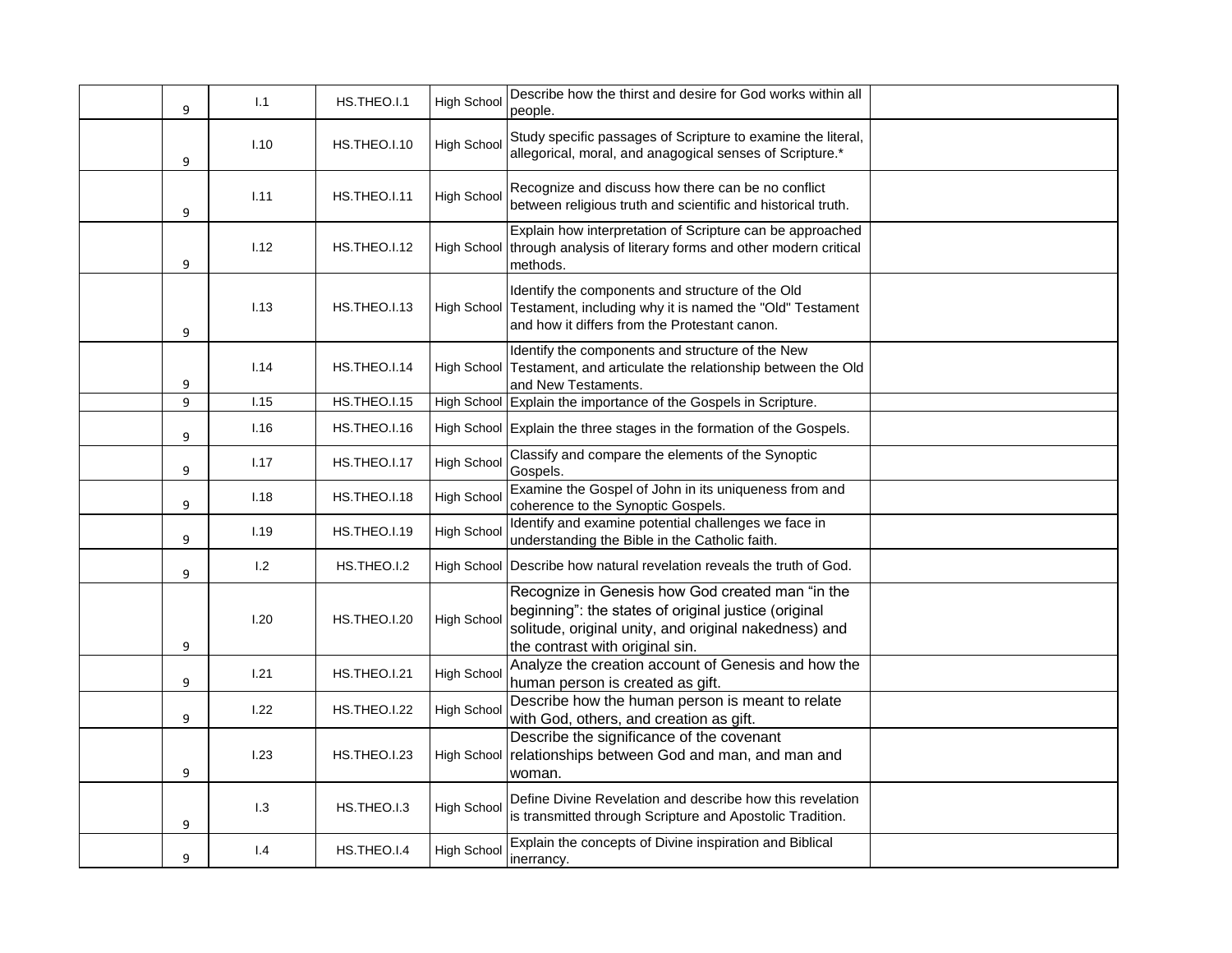| 9 | 1.5   | HS.THEO.I.5   | <b>High School</b> | Describe the role of oral tradition in the creation of the<br>Bible.                                                                                                               |  |
|---|-------|---------------|--------------------|------------------------------------------------------------------------------------------------------------------------------------------------------------------------------------|--|
| 9 | 1.6   | HS.THEO.I.6   | High School        | Describe the stages in the development of the Bible and<br>determination of the canon of Scripture.                                                                                |  |
| 9 | 1.7   | HS.THEO.I.7   | <b>High School</b> | Examine and discuss the relationship between Sacred<br>Scripture and prayer.                                                                                                       |  |
| 9 | 1.8   | HS.THEO.I.8   |                    | Recognize the Magisterium as the teaching office of the<br>High School Church, responsible for authentic interpretation of the<br>Bible.                                           |  |
| 9 | 1.9   | HS.THEO.I.9   |                    | Read and interpret Sacred Scripture within the tradition<br>High School and teaching of the Church, taking into account the criteria<br>used by the Church in its interpretation.* |  |
| 9 | II.1  | HS.THEO.II.1  | High School        | Describe how God reveals Himself through Scripture and<br>Tradition.                                                                                                               |  |
| 9 | II.10 | HS.THEO.II.10 | High Schoo         | Describe the development of Trinitarian theology in relation<br>to the major Christological controversies.                                                                         |  |
| 9 | II.11 | HS.THEO.II.11 | High Schoo         | Identify the unique role of the Blessed Virgin Mary in<br>salvation history.                                                                                                       |  |
| 9 | II.12 | HS.THEO.II.12 | High School        | Articulate God's Revelation of Jesus Christ as fully God<br>and fully man.                                                                                                         |  |
| 9 | II.13 | HS.THEO.II.13 | High Schoo         | Explain how Jesus embodies what has been revealed in<br>and through creation.*                                                                                                     |  |
| 9 | II.14 | HS.THEO.II.14 | High Schoo         | Describe how Jesus redeems us and gives us his grace so<br>that we can choose good and resist sin.                                                                                 |  |
| 9 | II.15 | HS.THEO.II.15 | <b>High School</b> | Use Scripture to describe how Jesus' teachings lead us to<br>grow in holiness and goodness.                                                                                        |  |
| 9 | II.16 | HS.THEO.II.16 | High School        | Use Scripture to explain how Jesus teaches us to pray and<br>teaches us through prayer.                                                                                            |  |
| 9 | II.17 | HS.THEO.II.17 | High Schoo         | Explain how the Communion of Saints connects the<br>Christian faithful, both the living and the dead.                                                                              |  |
| 9 | II.18 | HS.THEO.II.18 | High School        | Use Scripture to describe Jesus' messages of death,<br>judgement, heaven, and hell.                                                                                                |  |
| 9 | II.19 | HS.THEO.II.19 | High School        | Identify and examine potential challenges we face in<br>accepting the truth of our faith.                                                                                          |  |
| 9 | II.2  | HS.THEO.II.2  | <b>High School</b> | Define faith.                                                                                                                                                                      |  |
| 9 | II.20 | HS.THEO.II.20 | <b>High School</b> | Describe the implications of the Incarnation for man's<br>relationship with God and man's understanding of himself.                                                                |  |
| 9 | II.21 | HS.THEO.II.21 |                    | Compare how the loving communion of man and woman is<br>High School like that of the Trinity, a communion of persons who are<br>love and who in giving and receiving are fruitful. |  |
| 9 | II.22 | HS.THEO.II.22 | High School        | Describe how the Incarnation is Jesus' total gift of self (cf.<br>Phil 2: 5-11).                                                                                                   |  |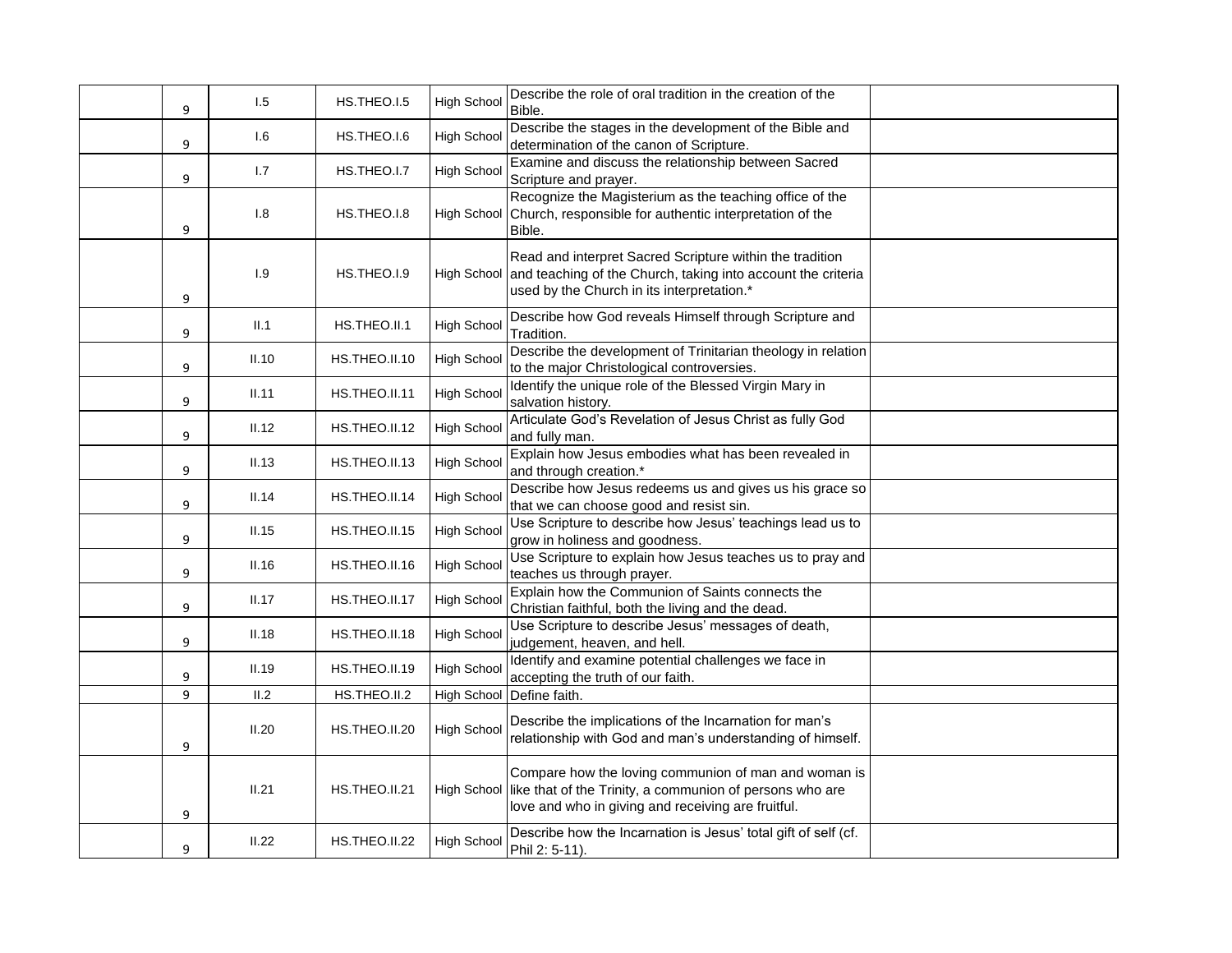| 9 | II.23 | HS.THEO.II.23 |                    | High School Describe how discipleship entails the gift of self.                                                                                                                                        |  |
|---|-------|---------------|--------------------|--------------------------------------------------------------------------------------------------------------------------------------------------------------------------------------------------------|--|
| 9 | II.3  | HS.THEO.II.3  |                    | High School Explain how faith in Jesus leads to discipleship.                                                                                                                                          |  |
| 9 | II.4  | HS.THEO.II.4  |                    | High School Examine the relationship between faith and religion.                                                                                                                                       |  |
| 9 | II.5  | HS.THEO.II.5  | High School        | Explain how the fullness of Revelation is reflected in the<br>life and teaching of the Catholic Church.                                                                                                |  |
| 9 | II.6  | HS.THEO.II.6  | <b>High School</b> | Justify the reasons for faith in God and participation in the<br>Catholic Church, within the context of modern society and<br>conflicting culture, and also in light of the existence of<br>suffering. |  |
| 9 | II.7  | HS.THEO.II.7  |                    | High School Describe the significance of the mystery of the Incarnation.                                                                                                                               |  |
| 9 | II.8  | HS.THEO.II.8  | High School        | Describe how the dogma of the Holy Trinity explains to us<br>the fullness of the nature of God.                                                                                                        |  |
| 9 | II.9  | HS.THEO.II.9  | High School        | Identify the distinctive characteristics of each of the Three<br>Persons of the Trinity.                                                                                                               |  |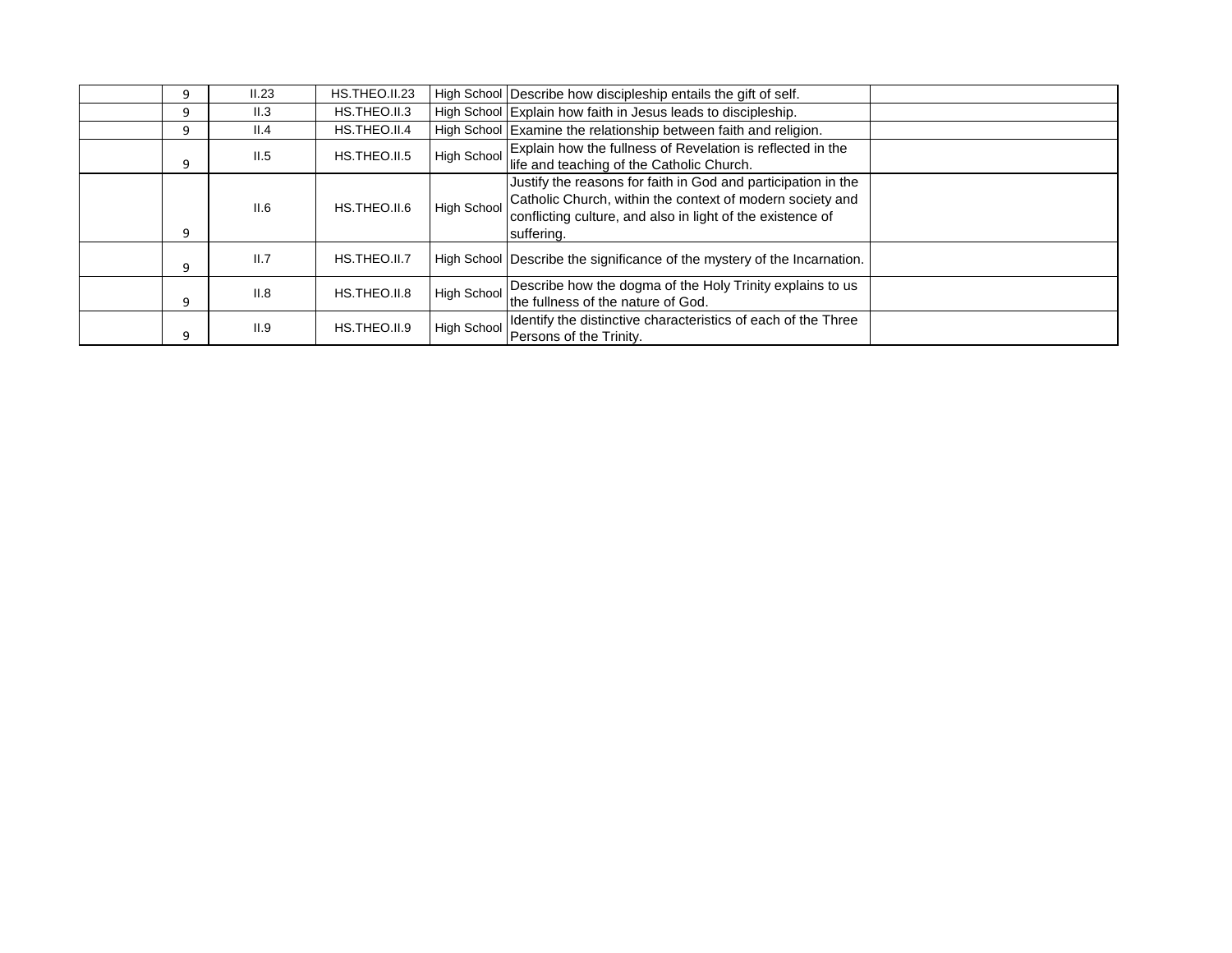| 10 | III.1         | HS.THEO.III.1  |                    | Recognize the use of figurative and symbolic language in<br>High School Genesis I-11 to convey God's Truth in the creation of the<br>world rather than to convey science.                |  |
|----|---------------|----------------|--------------------|------------------------------------------------------------------------------------------------------------------------------------------------------------------------------------------|--|
| 10 | <b>III.10</b> | HS.THEO.III.10 | <b>High School</b> | Identify the implications that Christ's Salvation has for<br>Christian life, death, and judgment.                                                                                        |  |
| 10 | III.11        | HS.THEO.III.11 | <b>High School</b> | Recognize the universal call to holiness of life and<br>describe how one may grow in holiness.                                                                                           |  |
| 10 | III.12        | HS.THEO.III.12 |                    | Recognize the need to grow in intimacy and communion<br>High School with Jesus Christ through vocal, meditative, and<br>contemplative prayer.                                            |  |
| 10 | III.13        | HS.THEO.III.13 | <b>High School</b> | Recognize and use Scripture as a source and guide for<br>prayer.                                                                                                                         |  |
| 10 | III.14        | HS.THEO.III.14 | <b>High School</b> | Experience and develop prayer as blessing, adoration,<br>petition, intercession, thanksgiving, and praise.                                                                               |  |
| 10 | III.15        | HS.THEO.III.15 |                    | Identify and examine potential challenges we face in<br>High School understanding Christ's suffering and our role as followers<br>of Christ.                                             |  |
| 10 | III.16        | HS.THEO.III.16 | <b>High School</b> | Propose and defend that creation should be received as a<br>gift, not dominated or manipulated.                                                                                          |  |
| 10 | III.17        | HS.THEO.III.17 | <b>High School</b> | Explain how Jesus redeems all of creation through the<br>Paschal Mystery.                                                                                                                |  |
| 10 | III.18        | HS.THEO.III.18 |                    | Evaluate actions for self-mastery and describe how actions<br>High School of self-mastery free one to make a full gift of self (TOB 15:1-<br>4, 32:6; Romans 6: 20-23; 2 Timothy 2:1-5). |  |
| 10 | III.2         | HS.THEO.III.2  |                    | Explain the significance of the creation of human beings,<br>High School created in the image and likeness of God, having both<br>body and soul and including both men and women.        |  |
| 10 | III.3         | HS.THEO.III.3  |                    | High School Describe original sin and its consequences.                                                                                                                                  |  |
| 10 | III.4         | HS.THEO.III.4  | <b>High School</b> | Retrace God's promise of a Messiah from the Book of<br>Genesis through the covenants of the Old Testament.                                                                               |  |
| 10 | III.5         | HS.THEO.III.5  | <b>High School</b> | Use the words of the Gospels as evidence to describe how<br>Jesus is the fulfillment of Old Testament prophecies.                                                                        |  |
| 10 | III.6         | HS.THEO.III.6  |                    | High School Explain the reasons for the Incarnation.                                                                                                                                     |  |
| 10 | III.7         | HS.THEO.III.7  | <b>High School</b> | Explain how Jesus' saving mission is revealed through the<br>events of His life and ministry.                                                                                            |  |
| 10 | III.8         | HS.THEO.III.8  | <b>High School</b> | Explain how the Passion and Death of Jesus exemplify<br>redemptive love.                                                                                                                 |  |
| 10 | III.9         | HS.THEO.III.9  |                    | Describe the significance of the Resurrection and the<br>High School Ascension of Jesus, including their implications for the life<br>of the Church.                                     |  |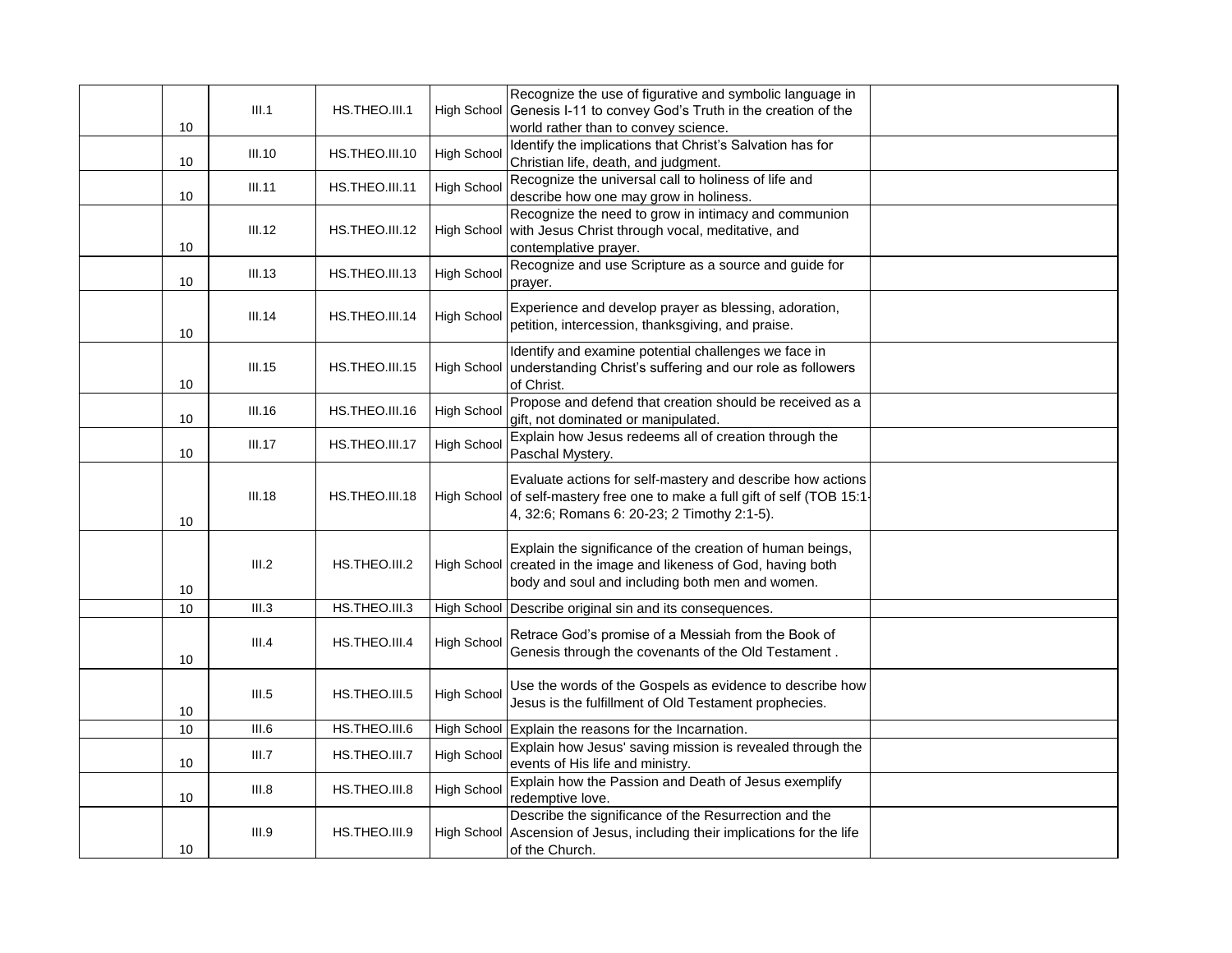| 10 | IV.1  | HS.THEO.IV.1  | <b>High School</b> | Use Scripture to trace the origins of the Church in both the<br>Old and New Testaments.                                                                                                |  |
|----|-------|---------------|--------------------|----------------------------------------------------------------------------------------------------------------------------------------------------------------------------------------|--|
| 10 | IV.10 | HS.THEO.IV.10 |                    | Identify and examine potential challenges we face in our<br>High School daily lives as members of the Catholic Church and<br>evangelicals for the Church's teachings.                  |  |
| 10 | IV.11 | HS.THEO.IV.11 |                    | Propose how a communion of persons involves the loving<br>High School gift of self (i.e. the Trinity, but also the unity of the Church,<br>the family and the unity of man and woman). |  |
| 10 | IV.12 | HS.THEO.IV.12 | <b>High School</b> | Describe God's choice to covenant with His people and<br>how the Church is the fulfillment of His gift of self.                                                                        |  |
| 10 | IV.13 | HS.THEO.IV.13 | <b>High School</b> | Describe how the Church is the sacrament of God's love in<br>the world.                                                                                                                |  |
| 10 | IV.14 | HS.THEO.IV.14 |                    | Describe how the Liturgy makes visible, and efficacious,<br>High School the grace & power of Christ's Paschal Mystery (cf. CCC<br>1085)                                                |  |
| 10 | IV.2  | HS.THEO.IV.2  | High School        | Identify and describe the role of the Holy Spirit in the<br>development and presence of the Catholic Church.                                                                           |  |
| 10 | IV.3  | HS.THEO.IV.3  | <b>High School</b> | Describe the role of the Apostles in the early Church.                                                                                                                                 |  |
| 10 | IV.4  | HS.THEO.IV.4  |                    | Identify and explain various images of the Church rooted in<br>High School the Old Testament and New Testament and developed in<br>Tradition.                                          |  |
| 10 | IV.5  | HS.THEO.IV.5  |                    | Define each of the marks of the Church and describe how<br>High School each is a necessary component of understanding and<br>living the Church in its fullness.                        |  |
| 10 | IV.6  | HS.THEO.IV.6  |                    | Describe how the Church's functions of evangelization,<br>High School teaching, sanctifying, and governing act as instruments of<br>communion with God and of unity of the human race. |  |
| 10 | IV.7  | HS.THEO.IV.7  |                    | Create and use a model to describe the hierarchical nature<br>High School of the Church as well as the various roles and vocations of<br>life within the Church.                       |  |
| 10 | IV.8  | HS.THEO.IV.8  | <b>High School</b> | Describe the role of the Magisterium and how the Church<br>is both indefectible and infallible.                                                                                        |  |
| 10 | IV.9  | HS.THEO.IV.9  |                    | Describe why belonging to the Church, regular reception of<br>High School the sacraments, prayer, and living as disciples are all<br>essential aspects of life in the Catholic Church. |  |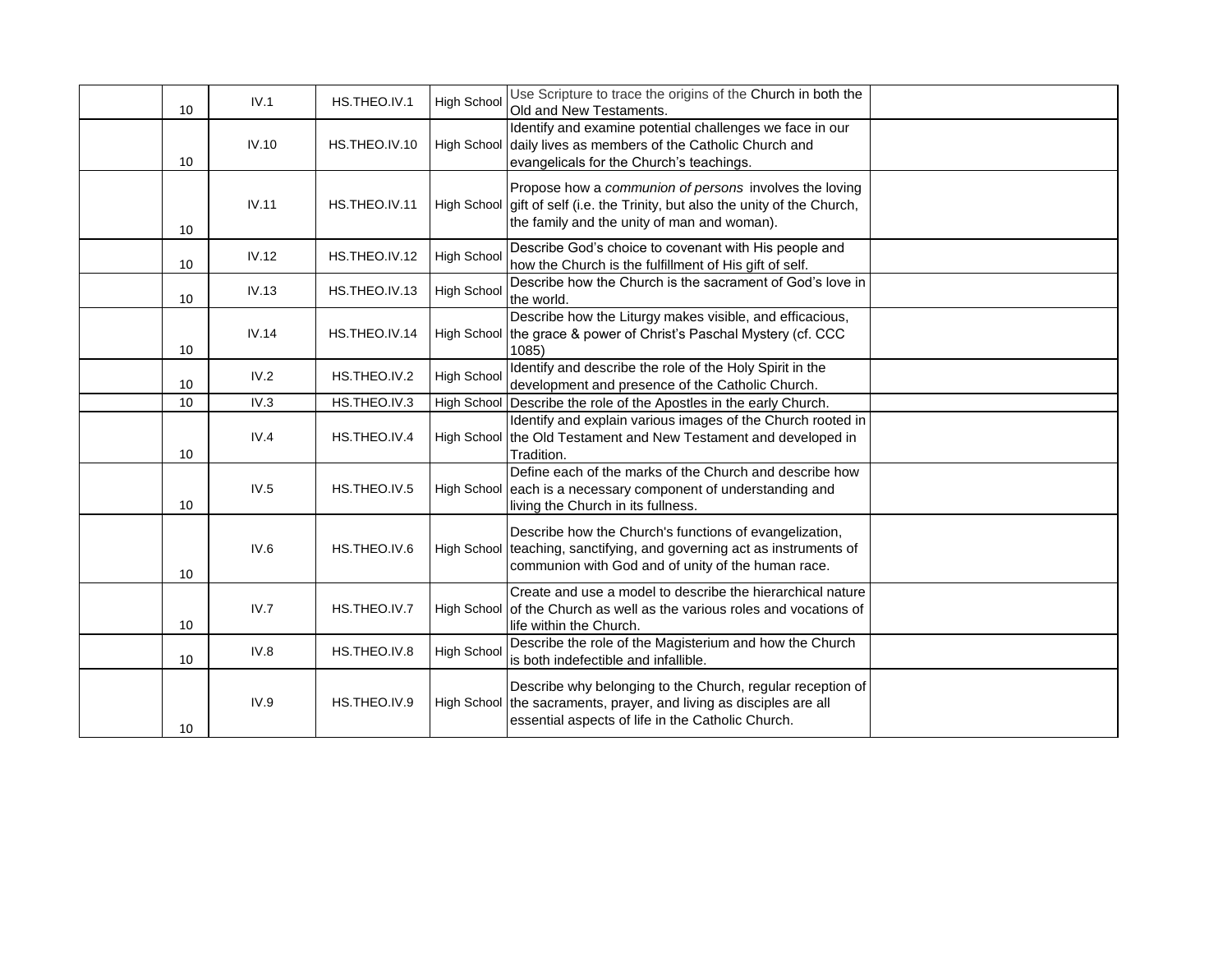| 11 | V.1  | HS.THEO.V.1  |                    | Define and explore the mystery of sacraments and grace,<br>High School and compare to the definition and role as used by Eastern<br>Churches.                                |  |
|----|------|--------------|--------------------|------------------------------------------------------------------------------------------------------------------------------------------------------------------------------|--|
| 11 | V.10 | HS.THEO.V.10 | High School        | Describe the effects of Confirmation and discuss the<br>implications of reception of Confirmation in our lives.                                                              |  |
| 11 | V.12 | HS.THEO.V.12 | <b>High School</b> | Explain the Scriptural basis and historical development of<br>the Sacrament of the Eucharist.                                                                                |  |
| 11 | V.13 | HS.THEO.V.13 |                    | Identify the parts of the Mass, including its essential<br>High School elements and the connection of the actions and words of<br>the Mass to the theology of the Eucharist. |  |
| 11 | V.14 | HS.THEO.V.14 | <b>High School</b> | Define transubstantiation and recognize the implications of<br>the Real Presence in our Eucharistic worship.                                                                 |  |
| 11 | V.15 | HS.THEO.V.15 | <b>High School</b> | Describe the effects of Holy Eucharist and the<br>requirements for fruitful reception of this Sacrament.                                                                     |  |
| 11 | V.16 | HS.THEO.V.16 |                    | Examine the meaning of active participation in the Mass<br>High School and determine the implications of receiving the Holy<br>Eucharist.                                    |  |
| 11 | V.17 | HS.THEO.V.17 | <b>High School</b> | Explain the Scriptural basis and historical development of<br>the Sacrament of Penance and Reconciliation.                                                                   |  |
| 11 | V.18 | HS.THEO.V.18 | <b>High School</b> | Explain the characteristics of the three forms of the<br>Sacrament of Penance.                                                                                               |  |
| 11 | V.19 | HS.THEO.V.19 | <b>High School</b> | Describe the essential elements, requirements for<br>reception, and minister of the Sacrament of Reconciliation.                                                             |  |
| 11 | V.2  | HS.THEO.V.2  | <b>High School</b> | Explain and give examples of how both Jesus Christ and<br>the Church are sacraments of God and salvation.                                                                    |  |
| 11 | V.20 | HS.THEO.V.20 |                    | Explain how the effects and implications of Reconciliation<br>High School   heal and strengthen our relationships with God and the<br>world through grace.                   |  |
| 11 | V.21 | HS.THEO.V.21 | <b>High School</b> | Explain the Scriptural basis and historical development of<br>the Sacrament of Anointing of the Sick.                                                                        |  |
| 11 | V.22 | HS.THEO.V.22 |                    | Describe the essential elements, requirements for<br>High School reception, and minister of the Sacrament of the Anointing<br>of the Sick.                                   |  |
| 11 | V.23 | HS.THEO.V.23 | <b>High School</b> | Explain the effects of Anointing of the Sick and discuss the<br>implications of reception of the Sacrament.                                                                  |  |
| 11 | V.24 | HS.THEO.V.24 | <b>High School</b> | Explain the Scriptural basis and historical development of<br>the Sacrament of Holy Orders.                                                                                  |  |
| 11 | V.25 | HS.THEO.V.25 |                    | Describe the Rite of Ordination, including its essential<br>High School elements, requirements for reception, and minister of the<br>Sacrament.                              |  |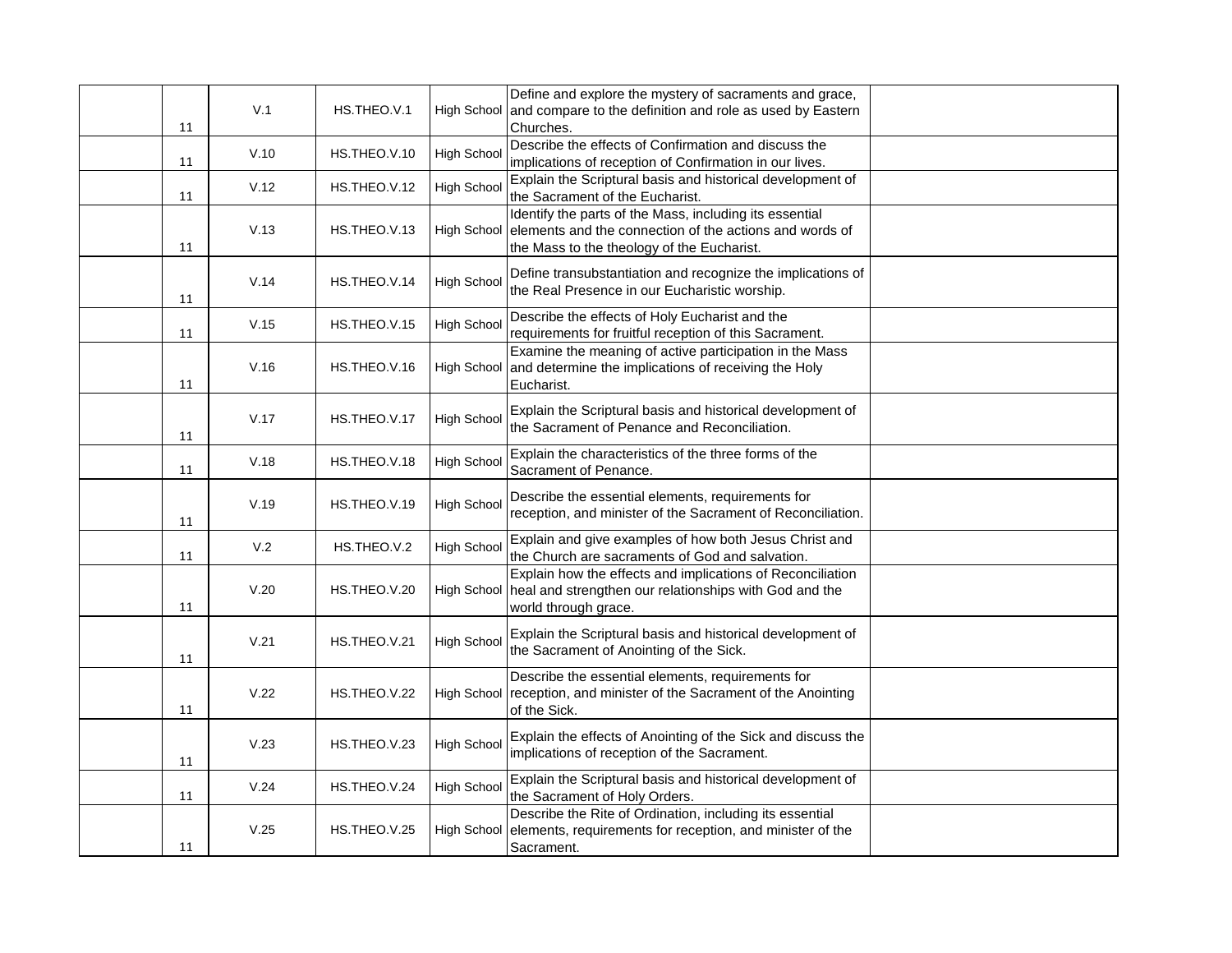| 11 | V.26 | HS.THEO.V.26 |                    | Explain the effects of Holy Orders and discuss the<br>High School implications of the reception of the Sacrament, including<br>the distinct tasks of each ordained ministry.                                      |  |
|----|------|--------------|--------------------|-------------------------------------------------------------------------------------------------------------------------------------------------------------------------------------------------------------------|--|
| 11 | V.27 | HS.THEO.V.27 | High School        | Explain the Scriptural basis and historical development of<br>the Sacrament of Matrimony.                                                                                                                         |  |
| 11 | V.28 | HS.THEO.V.28 |                    | Describe the celebration of Matrimony, including its<br>High School essential elements, and minister of the Sacrament, and the<br>requirements of reception.                                                      |  |
| 11 | V.29 | HS.THEO.V.29 |                    | Discuss the effects of Marriage and examine the<br>High School responsibilities of lifelong fidelity, procreation, and the care<br>for the Domestic Church.                                                       |  |
| 11 | V.3  | HS.THEO.V.3  | <b>High School</b> | Articulate the outward expressions of Christ's Sacramental<br>presence in our lives through signs, symbols, and rituals.                                                                                          |  |
| 11 | V.30 | HS.THEO.V.30 |                    | Distinguish between divorce and a declaration of nullity<br>High School and recognize the implications of each in light of the<br>sanctity of marriage and the dignity of each person.                            |  |
| 11 | V.31 | HS.THEO.V.31 | High School        | Examine the elements necessary for a strong vocation to<br>Holy Orders or Marriage and the need for ongoing<br>enrichment with an emphasis on prayer and relationship<br>with Christ.                             |  |
| 11 | V.32 | HS.THEO.V.32 | <b>High School</b> | Identify and examine potential challenges we face by living<br>lives that are true to worship and the Sacraments.                                                                                                 |  |
| 11 | V.33 | HS.THEO.V.33 |                    | Explain that man, in the image of the Trinity, can only find<br>High School   himself through a sincere gift of himself (TOB 8:4, 9:1-3,<br>$10:1, 15:1$ ).                                                       |  |
| 11 | V.34 | HS.THEO.V.34 | <b>High Schoo</b>  | Explain how the Sacraments of Healing anticipate the<br>newness of the eschatological man and respond to Jesus'<br>call for the renewal of heart in the Sermon on the Mount<br>(cf. TOB Part 2, 24-63).           |  |
| 11 | V.35 | HS.THEO.V.35 |                    | Explain how participating in God's very love is total,<br>High School faithful, fruitful, and generous (TOB 127:1; 1 Corinthians<br>12-13; Jn 10:10; Luke 14).                                                    |  |
| 11 | V.36 | HS.THEO.V.36 |                    | Describe how marriage sacramentally participates in the<br>High School  love of Jesus Christ for His Church (cf TOB 87-102;<br>Ephesians 5: 21-33).                                                               |  |
| 11 | V.37 | HS.THEO.V.37 | High School        | Explain how consecrated life in the Church radically<br>imitates the life of Christ and works for the kingdom of God<br>on earth (TOB 75:1, 75:4, 76:3, 79:2, 79:9, 81:4; CCC 915-<br>916, 929, 932, 1579, 1618). |  |
| 11 | V.4  | HS.THEO.V.4  |                    | Develop a deeper prayer experience through liturgical<br>High School prayer and various forms of personal prayer in the Catholic<br>tradition.                                                                    |  |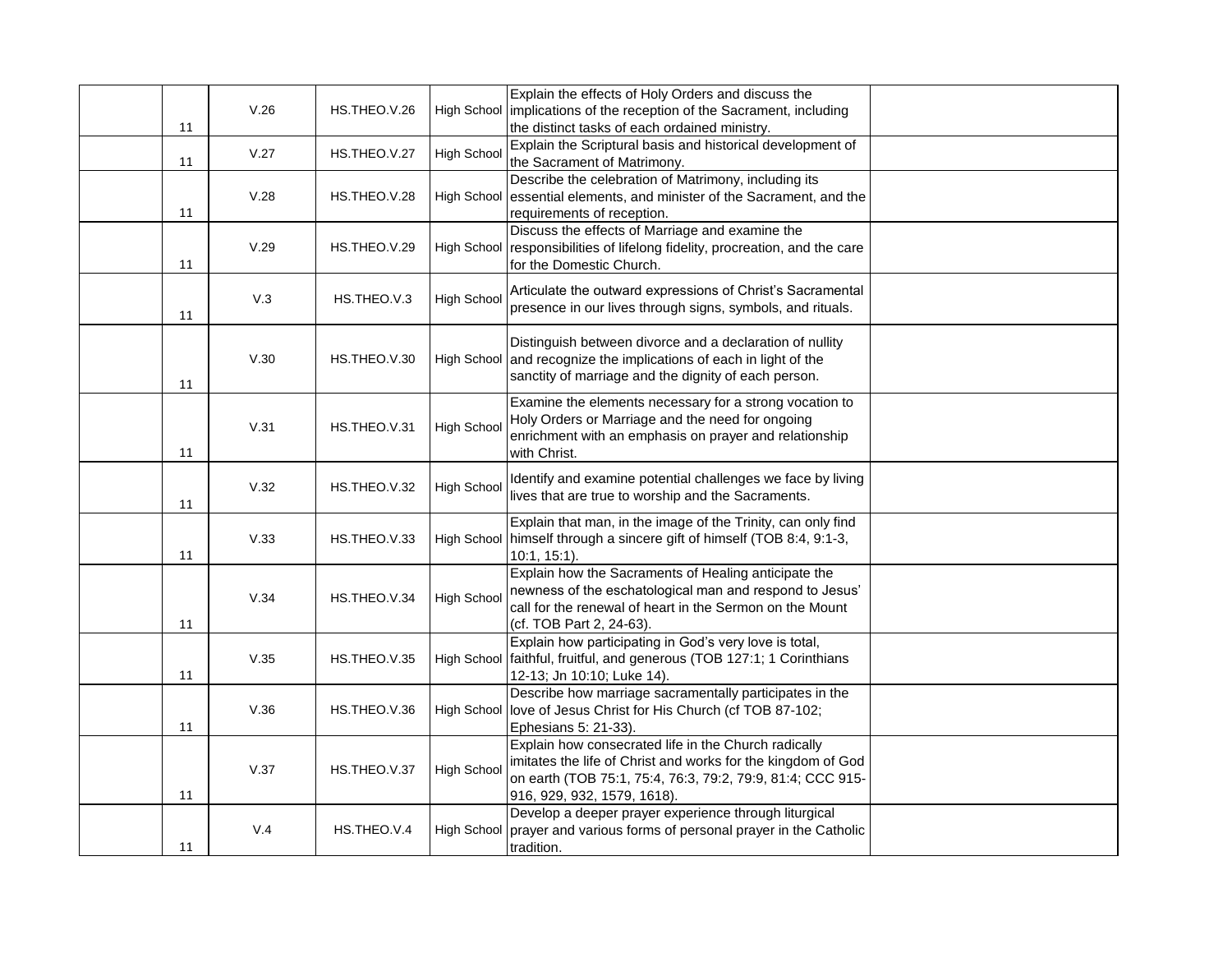| 11 | V.5 | HS.THEO.V.5 | <b>High School</b> | Explain the Scriptural basis and historical development of<br>the Sacrament of Baptism.                                                                         |  |
|----|-----|-------------|--------------------|-----------------------------------------------------------------------------------------------------------------------------------------------------------------|--|
| 11 | V.6 | HS.THEO.V.6 |                    | Describe the Rite of Baptism, including its essential<br>High School elements, requirements for reception, and minister of the<br>Sacrament.                    |  |
| 11 | V.7 | HS.THEO.V.7 | <b>High School</b> | Describe the effects of Baptism and discuss the<br>implications of reception of Baptism.                                                                        |  |
| 11 | V.8 | HS.THEO.V.8 |                    | Define and describe the Sacrament of Confirmation, and<br>High School explain its scriptural basis and historical tradition in the<br>Roman Catholic Church.    |  |
| 11 | V.9 | HS.THEO.V.9 |                    | Identify the parts of the Rite of Confirmation, including its<br>High School essential elements, requirements for reception, and<br>Iminister of the Sacrament. |  |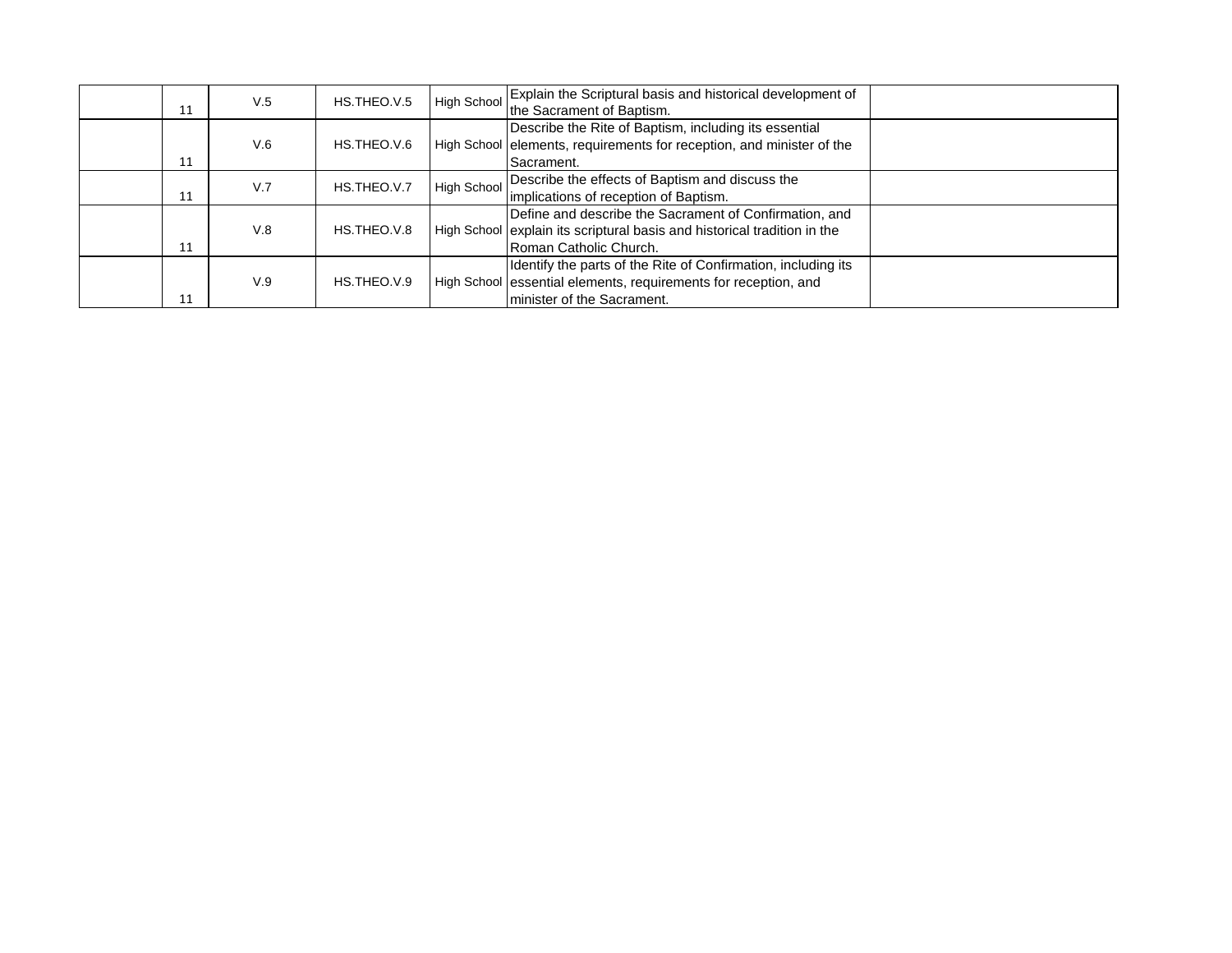|    | VI.1  | HS.THEO.VI.1  | High School        | Explain God's plan for humanity, including the elements<br>that allow us to share eternal love and happiness in<br>Heaven as well as the implications of God creating us in                                                                                                                  |  |
|----|-------|---------------|--------------------|----------------------------------------------------------------------------------------------------------------------------------------------------------------------------------------------------------------------------------------------------------------------------------------------|--|
| 12 |       |               |                    | his image and likeness.                                                                                                                                                                                                                                                                      |  |
| 12 | VI.10 | HS.THEO.VI.10 |                    | Identify and describe the teaching authority and<br>High School responsibility of the Church, including the role of the<br>Magisterium and concepts outlined in Church law.                                                                                                                  |  |
| 12 | VI.11 | HS.THEO.VI.11 |                    | Describe the meaning of our vocation to discipleship and<br>High School explain the various elements of discipleship in our lives as<br>Christians.                                                                                                                                          |  |
| 12 | VI.12 | HS.THEO.VI.12 |                    | High School Define and identify the types of grace.                                                                                                                                                                                                                                          |  |
| 12 | VI.13 | HS.THEO.VI.13 |                    | High School Define and identify the types of virtue.                                                                                                                                                                                                                                         |  |
| 12 | VI.14 | HS.THEO.VI.14 |                    | Describe the specific roles of the gifts of the Holy Spirit, the<br>High School fruits of the Holy Spirit, the Sacraments, and prayer in<br>sustaining the moral life.                                                                                                                       |  |
| 12 | VI.15 | HS.THEO.VI.15 | <b>High School</b> | Identify the types of conscience, explain the proper<br>formation of conscience, and recognize the moral<br>responsibility of following an informed conscience as it is<br>freely provided to us by God.                                                                                     |  |
| 12 | VI.16 | HS.THEO.VI.16 | <b>High School</b> | Explain how each of the sacraments offer us the grace and<br>strength to live moral lives.                                                                                                                                                                                                   |  |
| 12 | VI.17 | HS.THEO.VI.17 | High School        | Explain humanity's original innocence and the effects of<br>Original Sin.                                                                                                                                                                                                                    |  |
| 12 | VI.18 | HS.THEO.VI.18 |                    | Examine the reality of sin through an understanding of its<br>High School   classifications: sins of omission and commission as well as<br>mortal, venial, and capital sins.                                                                                                                 |  |
| 12 | VI.19 | HS.THEO.VI.19 |                    | High School Recognize and discuss scriptural images of sin.                                                                                                                                                                                                                                  |  |
| 12 | VI.2  | HS.THEO.VI.2  |                    | High School Identify the call to love and joy through the Beatitudes.                                                                                                                                                                                                                        |  |
| 12 | VI.20 | HS.THEO.VI.20 |                    | Identify and examine potential challenges we face by living<br>High School lives that are true to God's plans and by being Christ's<br>disciples.                                                                                                                                            |  |
| 12 | VI.21 | HS.THEO.VI.21 |                    | Describe the idea of a vocation and how it is the way one<br>High School   makes a total gift-of-self (TOB 78, 86; CCC 915-916, 929,<br>932, 1579, 1603, 1605, 1618-1620).                                                                                                                   |  |
| 12 | VI.22 | HS.THEO.VI.22 | High School        | Describe what 'life according to the Spirit' is and how<br>following the law of God leads to true freedom and<br>happiness (TOB 15:1, 45:1, 51:5-6, 53:4-5, 54:2-4; CCC<br>30, 736, 1731, 1824, 1828-1832, 2514-2516, 2548).                                                                 |  |
| 12 | VI.23 | HS.THEO.VI.23 |                    | Recognize concupiscence as a result of original sin and<br>acknowledge the need to bring emotions and desires into<br>High School   harmony with what is truly good (TOB 26:5, 31:3, 31:6,<br>32:3, 33:1-2, 51:5-6, 54; CCC 397, 400, 405, 1707, 1865,<br>1949, 2514-2520, 2534-2535, 2549). |  |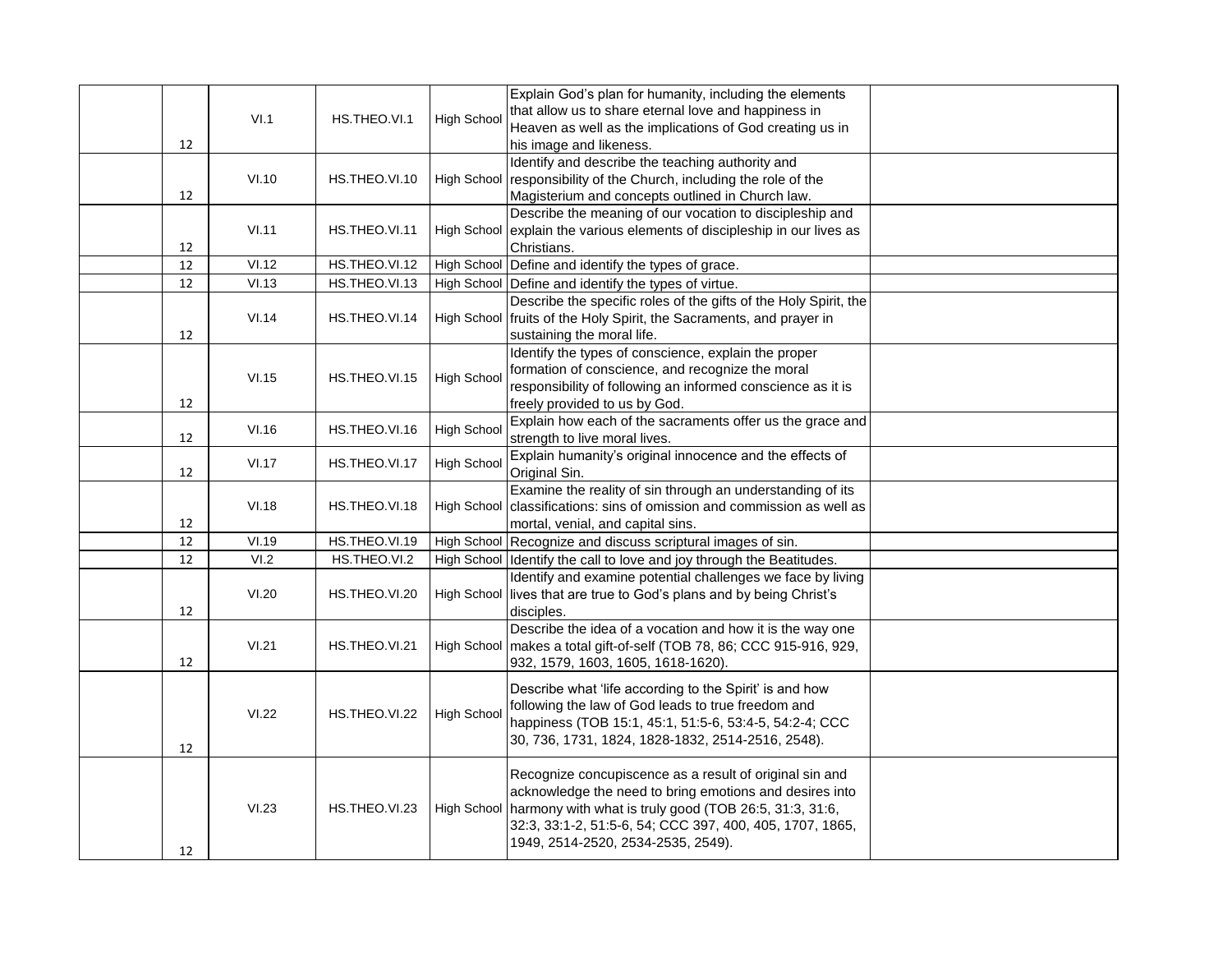| 12 | VI.24         | HS.THEO.VI.24  | High School        | Explain how the moral and spiritual life is a response to<br>God's gift of Himself to us in love.                                                                                      |  |
|----|---------------|----------------|--------------------|----------------------------------------------------------------------------------------------------------------------------------------------------------------------------------------|--|
| 12 | VI.3          | HS.THEO.VI.3   | High School        | Explain the implications of the call to be a follower of<br>Christ.                                                                                                                    |  |
| 12 | VI.4          | HS.THEO.VI.4   | <b>High Schoo</b>  | Defend the reality of the existence of absolute truth in the<br>world, especially in relation to relativism.                                                                           |  |
| 12 | VI.5          | HS.THEO.VI.5   |                    | Differentiate between the various expressions of moral<br>High School  law, including eternal law (Divine Providence), natural law,<br>revealed law, and civil and ecclesiastical law. |  |
| 12 | VI.6          | HS.THEO.VI.6   | <b>High School</b> | Identify positive applications of each of the Ten<br>Commandments.                                                                                                                     |  |
| 12 | VI.7          | HS.THEO.VI.7   | High School        | Identify and explain violations of each of the Ten<br>Commandments in actions and intentions.                                                                                          |  |
| 12 | VI.8          | HS.THEO.VI.8   | High School        | Explain how the two Great Commandments of Jesus relate<br>to the Decalogue.                                                                                                            |  |
| 12 | VI.9          | HS.THEO.VI.9   |                    | Articulate the significance of the Sermon on the Mount,<br>High School including how the Beatitudes and other Christian teachings<br>require us to live in today's world.              |  |
| 12 | VII.1         | HS.THEO.VII.1  | High School        | Describe how the Church was planned by the Father,<br>instituted by Christ, and revealed by the Holy Spirit.                                                                           |  |
| 12 | <b>VII.10</b> | HS.THEO.VII.10 | High Schoo         | Identify, explain, and model authentic doctrinal<br>development as the unfolding of the deposit of faith.                                                                              |  |
| 12 | VII.11        | HS.THEO.VII.11 | High School        | Describe the collapse of the secular world in the 400s and<br>the Church's role as protector of society.                                                                               |  |
| 12 | <b>VII.12</b> | HS.THEO.VII.12 | High School        | Identify positive contributions monastic orders made to<br>society.                                                                                                                    |  |
| 12 | <b>VII.13</b> | HS.THEO.VII.13 | <b>High Schoo</b>  | Describe the conflicts between the Church and state of the<br>Middle Ages.                                                                                                             |  |
| 12 | VII.14        | HS.THEO.VII.14 | <b>High School</b> | Trace the rise of the mendicant orders and explain their<br>positive contributions to education and universities.                                                                      |  |
| 12 | <b>VII.15</b> | HS.THEO.VII.15 | <b>High School</b> | Describe the events of the Middle Ages that were<br>precursors of the Reformation.                                                                                                     |  |
| 12 | <b>VII.16</b> | HS.THEO.VII.16 | High School        | Identify and examine the historical situations that led to the<br>Crusades.                                                                                                            |  |
| 12 | <b>VII.17</b> | HS.THEO.VII.17 | <b>High School</b> | Identify major events within the Crusades and describe<br>how the Crusades affected European culture.                                                                                  |  |
| 12 | <b>VII.18</b> | HS.THEO.VII.18 | High School        | Describe the Church's contributions to the revival of the<br>arts and Western culture during the Renaissance.                                                                          |  |
| 12 | <b>VII.19</b> | HS.THEO.VII.19 | High School        | Identify events and movements that were precursors to the<br>Reformation.                                                                                                              |  |
| 12 | VII.2         | HS.THEO.VII.2  | <b>High School</b> | Describe how the life of the apostles exemplifies the<br>Church's mission of evangelization.                                                                                           |  |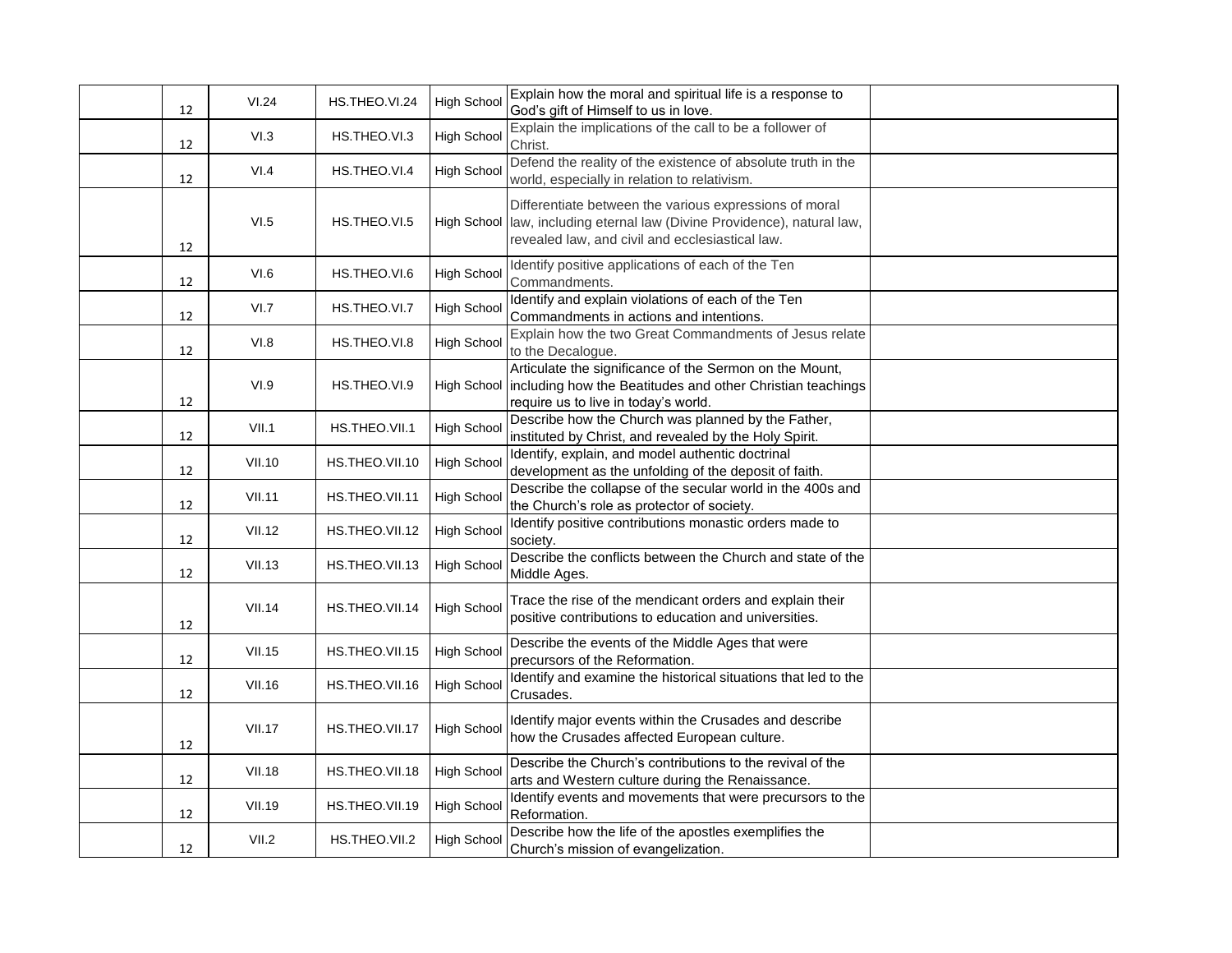| 12 | <b>VII.20</b> | HS.THEO.VII.20 | High School        | Develop a timeline of the important events and people of<br>the Protestant Reformation.                                  |  |
|----|---------------|----------------|--------------------|--------------------------------------------------------------------------------------------------------------------------|--|
| 12 | <b>VII.21</b> | HS.THEO.VII.21 | <b>High School</b> | Identify distinctive Protestant beliefs and practices and<br>articulate how these differ from Catholicism.               |  |
| 12 | <b>VII.22</b> | HS.THEO.VII.22 | High School        | Explain the various actions of the Council of Trent as<br>responses to the Protestant Reformation.                       |  |
| 12 | <b>VII.23</b> | HS.THEO.VII.23 | High School        | Explain how culture and saints of the Counter-Reformation<br>exemplified the newfound confidence of the Church.          |  |
| 12 | <b>VII.24</b> | HS.THEO.VII.24 | High School        | Describe the role of missionaries in the exploration of new<br>territories and the evangelization within new cultures.   |  |
| 12 | <b>VII.25</b> | HS.THEO.VII.25 | High School        | Explain how Enlightenment ideas conflicted with<br>Catholicism and led to the French Revolution.                         |  |
| 12 | <b>VII.26</b> | HS.THEO.VII.26 | High School        | Identify the events and saints that promoted religious<br>revival in post-revolutionary France.                          |  |
| 12 | <b>VII.27</b> | HS.THEO.VII.27 | <b>High School</b> | Identify the actions of Pope Pius IX which strengthened the<br>spiritual authority of the Pope of the Church.            |  |
| 12 | <b>VII.28</b> | HS.THEO.VII.28 | High School        | Analyze the conditions and social injustices of the<br>Industrial Revolution.                                            |  |
| 12 | <b>VII.29</b> | HS.THEO.VII.29 | High School        | Associate the work of Pope Leo XIII with the development<br>of Catholic Social Justice.                                  |  |
| 12 | VII.3         | HS.THEO.VII.3  | High School        | Identify how the Acts of the Apostles demonstrates the<br>apostolic and hierarchical nature of the Church.               |  |
| 12 | <b>VII.30</b> | HS.THEO.VII.30 | <b>High School</b> | Examine and discuss the teachings and writings of the<br>Church that are instrumental in promoting social justice.       |  |
| 12 | VII.31        | HS.THEO.VII.31 | <b>High School</b> | Examine the pastoral actions of Pius X on communion,<br>liturgical music, and his stance against modernism.              |  |
| 12 | <b>VII.32</b> | HS.THEO.VII.32 | <b>High School</b> | Describe the Church's responses to the major events of<br>the twentieth century                                          |  |
| 12 | <b>VII.33</b> | HS.THEO.VII.33 | High School        | Identify the reasons why Pope St. John XXIII called the<br>Vatican Council and the major outcomes of the Council.        |  |
| 12 | <b>VII.34</b> | HS.THEO.VII.34 | <b>High School</b> | Place the major events of the Pontificate of Pope Paul VI<br>in the context of Church and world history.                 |  |
| 12 | <b>VII.35</b> | HS.THEO.VII.35 | <b>High School</b> | Describe the historical background and impact of the<br>events and themes of the Pontificate of Pope St. John Paul<br>Ш. |  |
| 12 | <b>VII.36</b> | HS.THEO.VII.36 | High School        | Discuss the impact of the Pontificates of Benedict XVI and<br>Francis in the Church and the world.                       |  |
| 12 | <b>VII.37</b> | HS.THEO.VII.37 | High School        | Identify the major personalities in the history of the United<br>States.                                                 |  |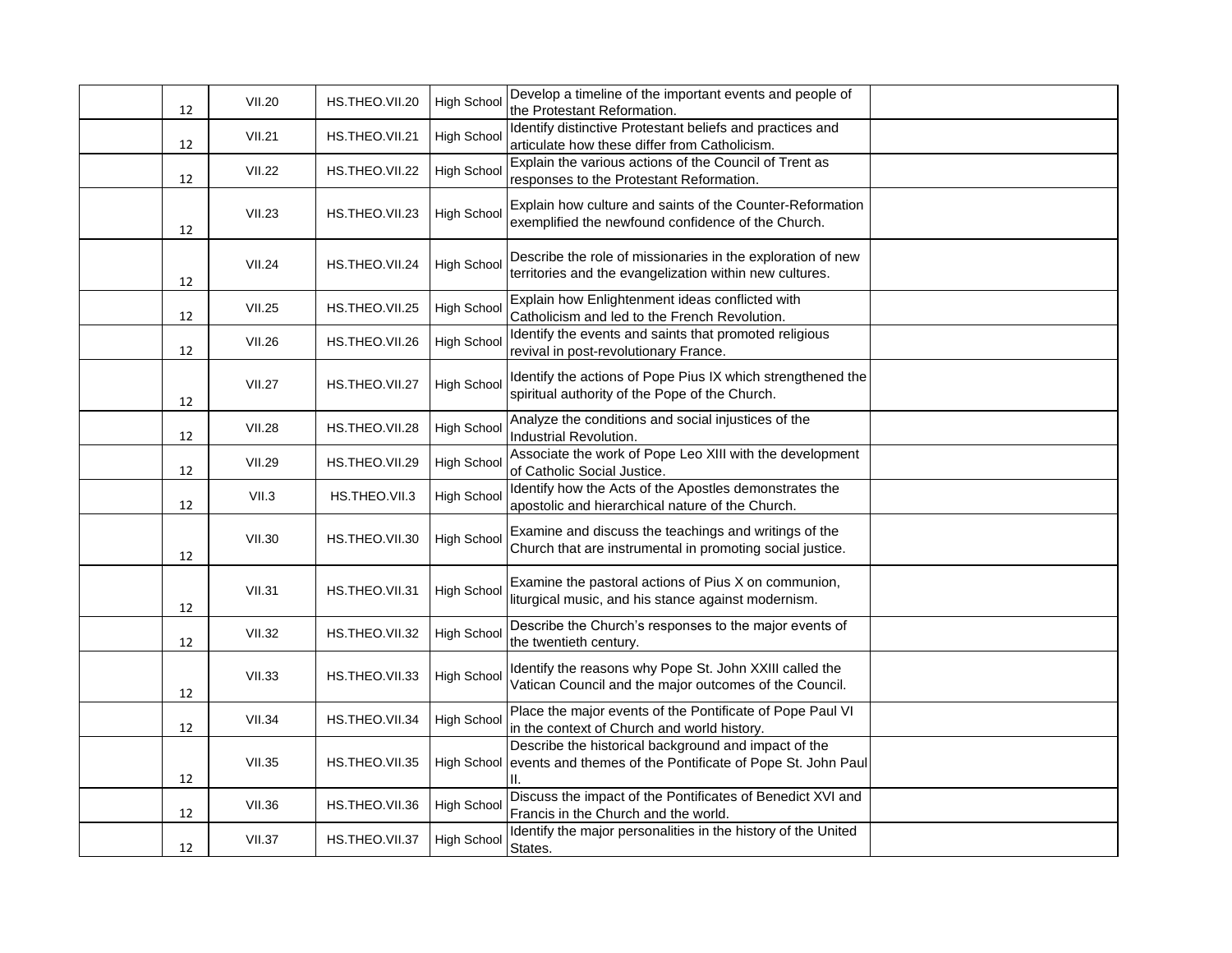|    | <b>VII.38</b>                    | HS.THEO.VII.38                     |                    | Trace the major themes in the history of the Catholic<br>High School Church in the United States, correlating them with the      |  |
|----|----------------------------------|------------------------------------|--------------------|----------------------------------------------------------------------------------------------------------------------------------|--|
| 12 |                                  |                                    |                    | broader themes of American history.                                                                                              |  |
|    | <b>VII.39</b>                    |                                    | High School        | Explain the contributions of the American saints and                                                                             |  |
| 12 |                                  | HS.THEO.VII.39                     |                    | blesseds.                                                                                                                        |  |
|    | VII.4                            | HS.THEO.VII.4                      | High School        | Identify and explain the participation of Roman Christians                                                                       |  |
| 12 |                                  |                                    |                    | in the persecution of Jesus.                                                                                                     |  |
|    | <b>VII.40</b>                    | HS.THEO.VII.40                     | High School        | Respond to the claim that unfortunate historical events                                                                          |  |
| 12 |                                  |                                    |                    | invalidate and "disprove" the sanctity of the Church.                                                                            |  |
|    |                                  |                                    |                    | Conclude human discord as the cause for other churches                                                                           |  |
|    | <b>VII.41</b>                    | HS.THEO.VII.41                     |                    | High School to break away from the Church and proclaim the Church's                                                              |  |
| 12 |                                  |                                    |                    | commitment to Christian unity.                                                                                                   |  |
|    | <b>VII.42</b>                    | HS.THEO.VII.42                     |                    | Trace the development of Christian anthropology and its<br>High School unique contribution to how we understand what it is to be |  |
| 12 |                                  |                                    |                    | human.                                                                                                                           |  |
|    | <b>VII.43</b>                    |                                    | High School        | Describe how the life of the Church is a manifestation of                                                                        |  |
| 12 |                                  | HS.THEO.VII.43                     |                    | Jesus' gift of Himself to His people.                                                                                            |  |
|    | VII.5                            | HS.THEO.VII.5                      | <b>High School</b> | Connect Eucharistic center of early liturgy to later and                                                                         |  |
| 12 |                                  |                                    |                    | modern liturgies.<br>Evaluate the transition of Christianity into the public square                                              |  |
| 12 | VII.6                            | HS.THEO.VII.6                      | High Schoo         | and its attendant adaptations.                                                                                                   |  |
|    |                                  |                                    |                    | Identify and explain factors for inculturating Scripture,                                                                        |  |
|    | VII.7                            | HS.THEO.VII.7                      |                    | High School especially the enlightenment of the Greek and Roman                                                                  |  |
| 12 |                                  |                                    |                    | cultures by the Gospel.<br>Explore the Eastern Patriarchates in relation to the See of                                           |  |
| 12 | VII.8                            | HS.THEO.VII.8                      | <b>High School</b> | Rome.                                                                                                                            |  |
|    |                                  |                                    |                    |                                                                                                                                  |  |
| 12 | VII.9                            | HS.THEO.VII.9                      |                    | High School Explain the necessity for conciliar response to heresy.                                                              |  |
|    | VIII.1                           | HS.Theo.VIII.1                     | <b>High School</b> | Correlate through concrete examples how happiness is                                                                             |  |
| 12 |                                  |                                    |                    | dependent on a relationship with God.                                                                                            |  |
| 12 | <b>VIII.10</b><br><b>VIII.11</b> | HS.Theo.VIII.10<br>HS.Theo.VIII.11 |                    | High School Explore how the USCCB engages social issues.                                                                         |  |
| 12 |                                  |                                    |                    | High School Defend the dignity of human life.<br>Explain and model how the family is the foundation of                           |  |
|    | VIII.12                          | HS.Theo.VIII.12                    |                    | High School Society, and how all people should participate in society to                                                         |  |
| 12 |                                  |                                    |                    | work for the common good.                                                                                                        |  |
|    | <b>VIII.13</b>                   | HS.Theo.VIII.13                    | <b>High School</b> | Foster and protect human rights, as a responsibility of the                                                                      |  |
| 12 |                                  |                                    |                    | people of society.                                                                                                               |  |
|    |                                  |                                    |                    | Defend that the goods of the earth belong to all people and                                                                      |  |
| 12 | <b>VIII.14</b>                   | HS.Theo.VIII.14                    |                    | High School   must be shared appropriately and for the sake of the<br>common good.                                               |  |
|    |                                  |                                    |                    | Uphold work and the dignity to work as part of God's                                                                             |  |
|    | <b>VIII.15</b>                   | HS.Theo.VIII.15                    |                    | High School creation plan, and defend the right to work in just                                                                  |  |
| 12 |                                  |                                    |                    | conditions.                                                                                                                      |  |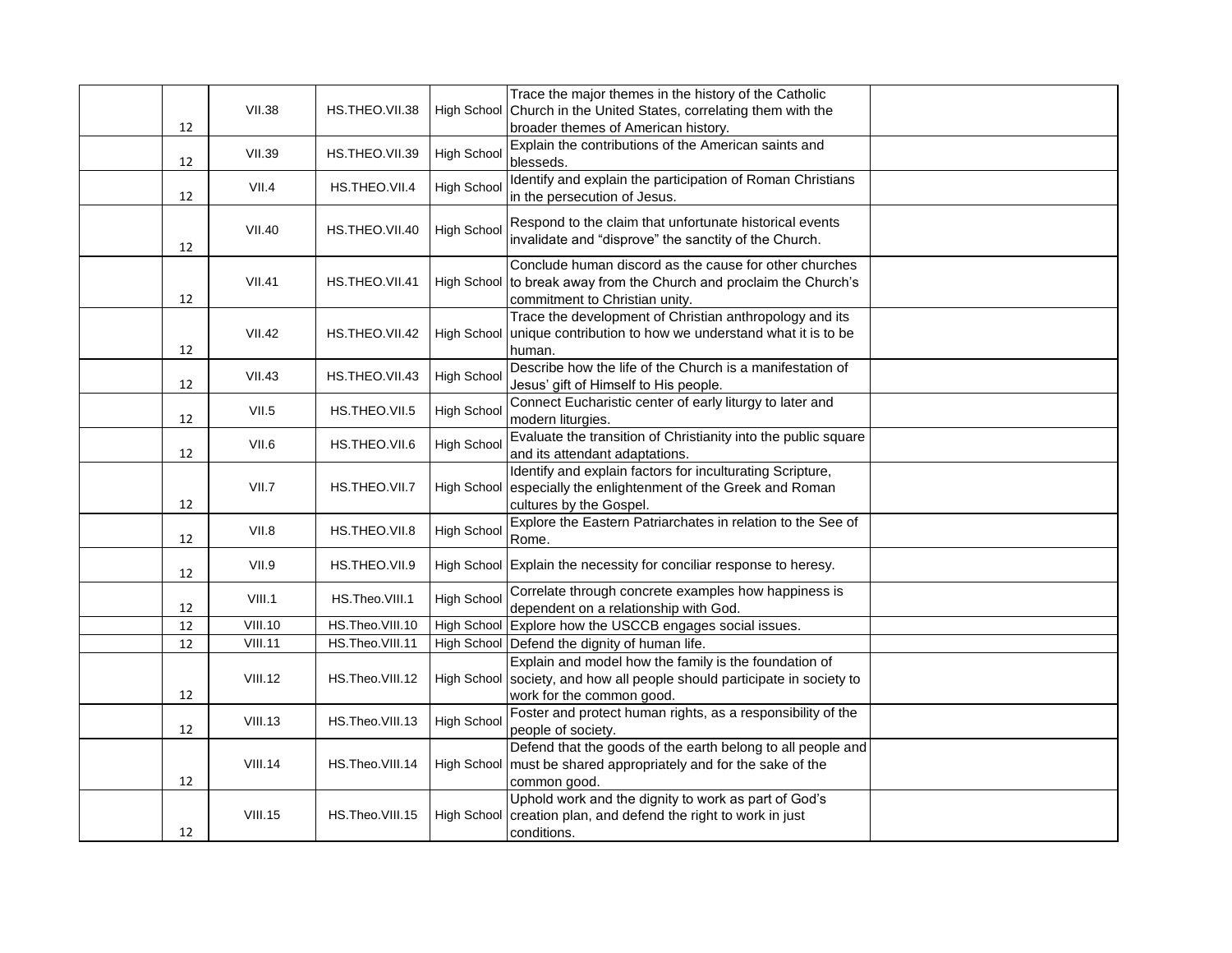| 12 | <b>VIII.16</b> | HS.Theo.VIII.16 | <b>High School</b> | Recognize the use of solidarity in the promotion of the<br>common good.                                                                                                                                                 |  |
|----|----------------|-----------------|--------------------|-------------------------------------------------------------------------------------------------------------------------------------------------------------------------------------------------------------------------|--|
| 12 | <b>VIII.17</b> | HS.Theo.VIII.17 |                    | High School Explain the difference between social sin and personal sin.                                                                                                                                                 |  |
| 12 | <b>VIII.18</b> | HS.Theo.VIII.18 |                    | High School Identify the foundations of social sin.                                                                                                                                                                     |  |
| 12 | <b>VIII.19</b> | HS.Theo.VIII.19 | High School        | Recognize the social dimension of each of the first three<br>Commandments, including the strengthening of<br>relationship with God and defending the freedom of<br>worship.                                             |  |
| 12 | VIII.2         | HS.Theo.VIII.2  | High School        | Examine how the whole human race is united through the<br>social nature of mankind.                                                                                                                                     |  |
| 12 | <b>VIII.20</b> | HS.Theo.VIII.20 |                    | Recognize the social dimension of Commandments four<br>High School through twelve, including study of each Commandment<br>through positive examples and failures.                                                       |  |
| 12 | <b>VIII.21</b> | HS.Theo.VIII.21 |                    | Recognize the social dimension of the Beatitudes,<br>High School including how we are invited to live the Beatitudes and the<br>consequences of neglecting the Beatitudes.                                              |  |
| 12 | <b>VIII.22</b> | HS.Theo.VIII.22 | <b>High School</b> | Analyze how societal pressures and opposition to the faith<br>contradict the model set for us by Christ.                                                                                                                |  |
| 12 | <b>VIII.23</b> | HS.THEO.VIII.23 |                    | Explain how sin mars, manipulates, and unravels creation<br>High School (cf., Flood of Noah, David & Solomon, Job, Ecclesiastes),<br>and how Jesus' redemption is meant for all of creation.                            |  |
| 12 | <b>VIII.24</b> | HS.THEO.VIII.24 |                    | Give a response, informed by Theology of the Body, to<br>High School situations in which respect for human dignity and for the<br>human person is challenged in the world today.                                        |  |
| 12 | VIII.3         | HS.Theo.VIII.3  |                    | Explain how Vatican II identifies the Church as the Mystical<br>High School Body of Christ, the Family of God, a community of<br>sanctified believers, a teacher, and a listener.                                       |  |
| 12 | VIII.4         | HS.Theo.VIII.4  | High Schoo         | Defend the argument that the Church always has stood for<br>charity and justice through the social teachings in<br>Scripture, the Church's history of social concern, and the<br>corporal and spiritual works of mercy. |  |
| 12 | VIII.5         | HS.Theo.VIII.5  |                    | Distinguish between the four types of justice, apply the<br>High School Specific forms of justice to social issues, and integrate the<br>four to promote the common good.                                               |  |
| 12 | VIII.6         | HS.Theo.VIII.6  | <b>High School</b> | Engage modern Catholic Social Teaching to provide help<br>in solving social issues.                                                                                                                                     |  |
| 12 | VIII.7         | HS.Theo.VIII.7  |                    | High School Extrapolate social teaching from moral law.                                                                                                                                                                 |  |